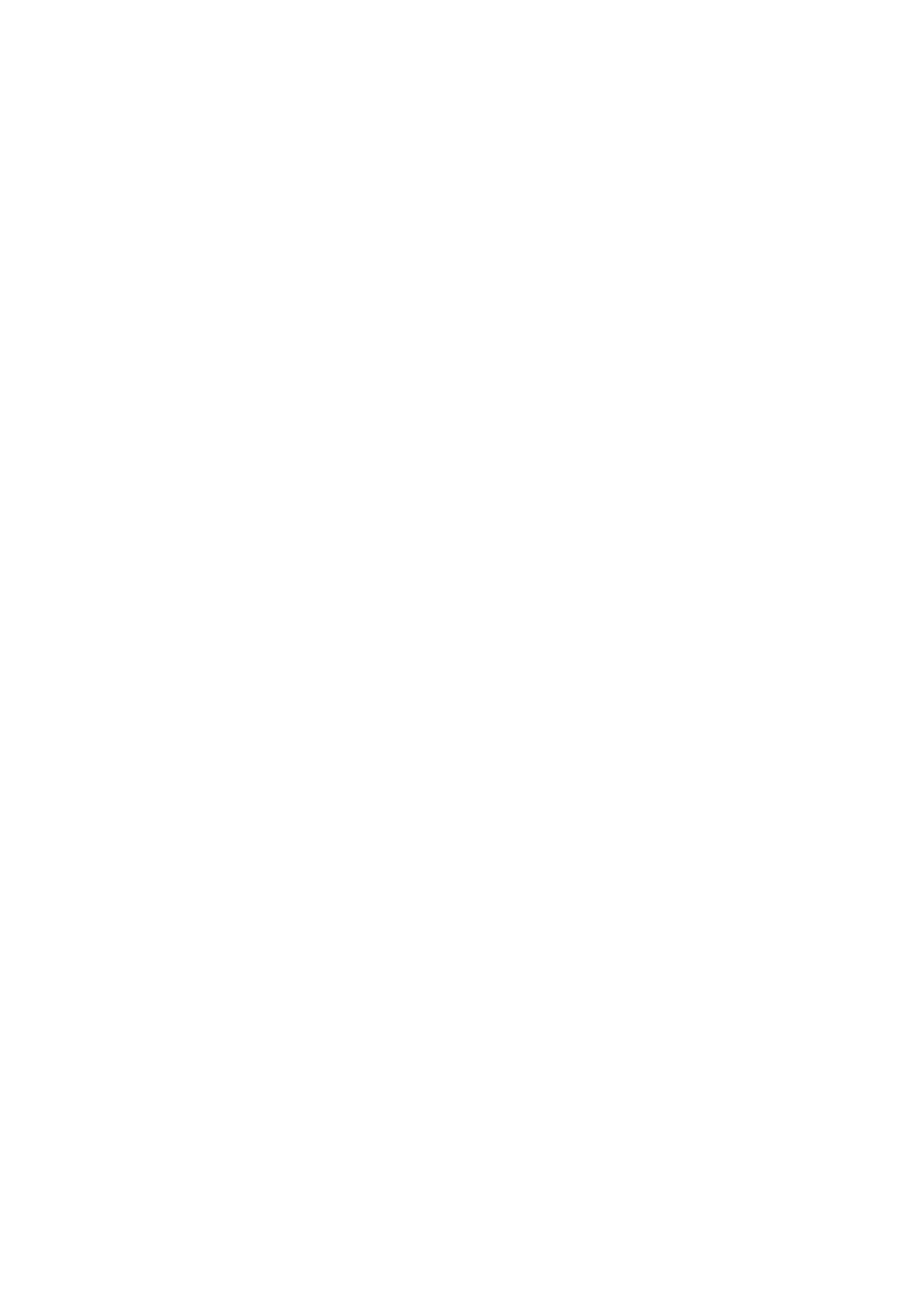

# إتفــاقيــة فتــح حســاب تــداول أوراق مــاليــة **AGREEMENT OF SECURITIES TRADING ACCOUNT** أفــراد **- INDIVIDUALS**

خاضعة لإشراف هيئة الأوراق المالية والسلع بترخيص رقم 604017 رأس المال المدفوع 31 مليون درهم – رخصة تجارية رقم 1044256 Regulated by Securities and Commodities Authority with License No. 604017- Paid up Capital AED 31 million - Commercial License No. 1044256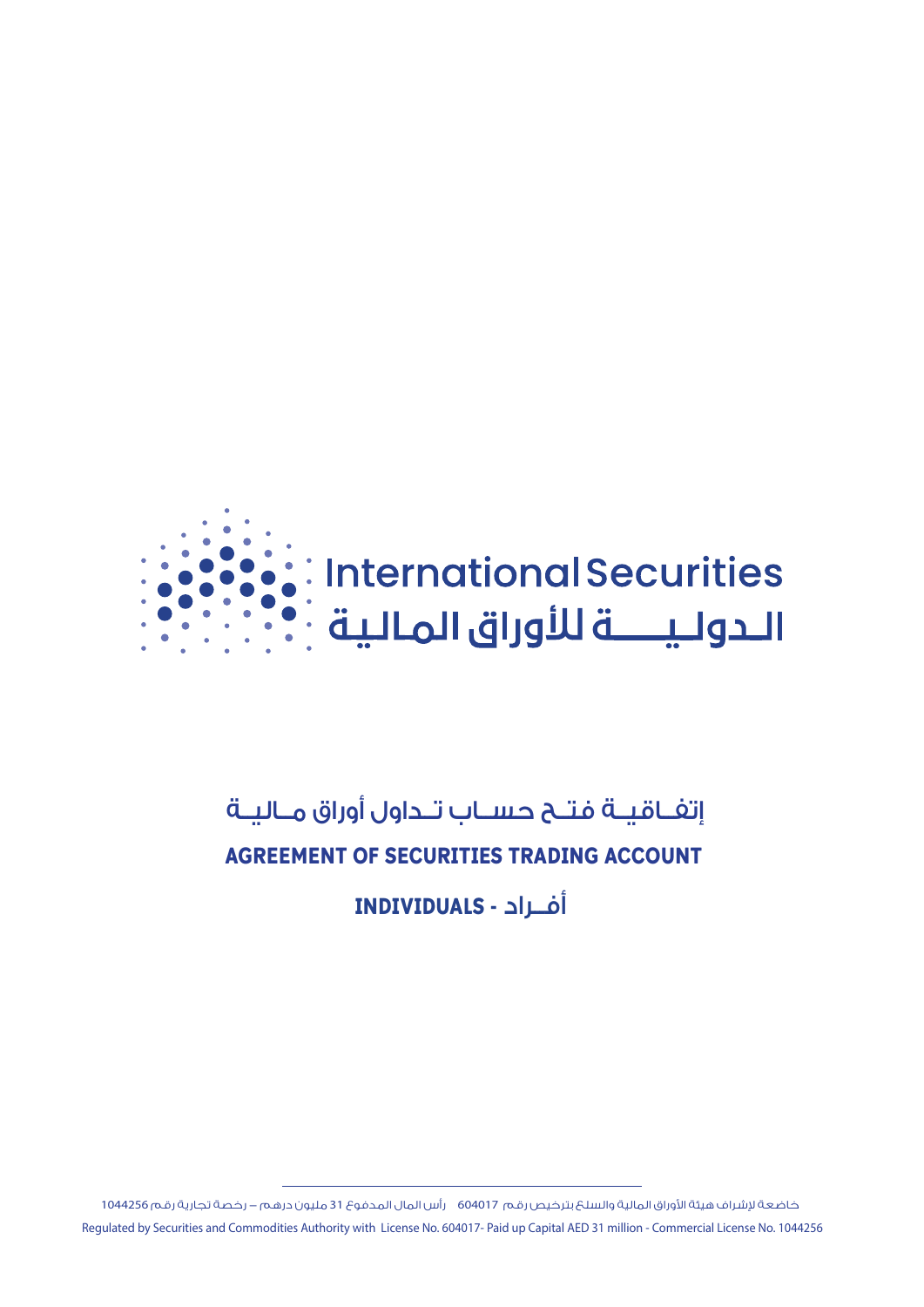| (1) اتفاقية فتم حساب تداول اوراق مالية (بيانات الطرفين)  (Agreement of Securities Trading Account (Both parties details)                                                                                                                                                      |                   |                |                                 |                                                        |                      |  |                                                               |
|-------------------------------------------------------------------------------------------------------------------------------------------------------------------------------------------------------------------------------------------------------------------------------|-------------------|----------------|---------------------------------|--------------------------------------------------------|----------------------|--|---------------------------------------------------------------|
| Date                                                                                                                                                                                                                                                                          |                   |                |                                 |                                                        |                      |  | إنه في يوم                                                    |
| Day                                                                                                                                                                                                                                                                           |                   |                |                                 |                                                        |                      |  | الموافق                                                       |
| <b>Between</b>                                                                                                                                                                                                                                                                |                   |                |                                 |                                                        |                      |  | حررت هذه الاتفاقية بين كل من                                  |
| First Party: Hereinafter referred to as "The Company"<br><b>الطـرف الأول:</b> ويشار إليه في هذه الاتفاقية بـ «الشركة»                                                                                                                                                         |                   |                |                                 |                                                        |                      |  |                                                               |
| <b>Company: International Securities L.L.C.</b>                                                                                                                                                                                                                               |                   |                |                                 |                                                        |                      |  | شركة: الدولية للأوراق المالية ذ.م.م                           |
| License No. 604017                                                                                                                                                                                                                                                            |                   |                |                                 | رقم ترخيصها لدى الهيئة 604017                          |                      |  |                                                               |
| Address Al Bateen Towers. C2. Abu Dhabi. U.A.E                                                                                                                                                                                                                                |                   |                |                                 | وعنوانها إمارة أبو ظبي. برج البطين.C2. ا.ع.م           |                      |  |                                                               |
| P.O.Box 107077, Tel 02 4942 777. Fax 02 6354 669                                                                                                                                                                                                                              |                   |                |                                 | ص.ب 107077. هاتف 777 4942 2 971+. فاكس 669 6354 2 971+ |                      |  |                                                               |
| www.intlsecurities.ae                                                                                                                                                                                                                                                         |                   |                |                                 |                                                        |                      |  | www.intlsecurities.ae                                         |
| Represented by                                                                                                                                                                                                                                                                |                   | ويمثلها قانونا |                                 | In the capacity of                                     |                      |  | ىصفته                                                         |
|                                                                                                                                                                                                                                                                               |                   |                |                                 |                                                        |                      |  |                                                               |
| Second Party: Hereinafter referred to as "The Client"                                                                                                                                                                                                                         |                   |                |                                 |                                                        |                      |  | <b>الطـرف الثاني:</b> ويشار إليه في هذه الاتفاقية بـ «العميل» |
| <b>Client classification</b>                                                                                                                                                                                                                                                  | $\Box$ Individual |                |                                 |                                                        | □ شخص طبیعی          |  | تصنيف العميل                                                  |
| Investor Number - Abu Dhabi Securities Exchange                                                                                                                                                                                                                               |                   |                |                                 |                                                        |                      |  | رقم المستثمر بسوق أبو ظبى للأوراق المالية                     |
| Trading Number - Abu Dhabi Securities Exchange                                                                                                                                                                                                                                |                   |                |                                 |                                                        |                      |  | رقم حساب التداول بسوق أبو ظبى للأوراق المالية                 |
| <b>Investor Number - Dubai Financial Market</b>                                                                                                                                                                                                                               |                   |                |                                 |                                                        |                      |  | رقم المستثمر بسوق دبي المالي                                  |
| Trading Number - Dubai Financial Market                                                                                                                                                                                                                                       |                   |                |                                 |                                                        |                      |  | رقم حساب التداول بسوق دبي المالي                              |
| Trading Number - International Securities                                                                                                                                                                                                                                     |                   |                |                                 |                                                        |                      |  | رقم حساب التداول لدى الدولية للأوراق المالية                  |
| (2) Client details - (KYC)                                                                                                                                                                                                                                                    |                   |                |                                 |                                                        |                      |  | (2)معلومات خاصة عن العميل - (KYC)                             |
| First: Client Details A) Individual Client                                                                                                                                                                                                                                    |                   |                |                                 | أولاً: بيانات العميل أ) الشخص الطبيعى                  |                      |  |                                                               |
| Client Name in full (as per passport or ID)                                                                                                                                                                                                                                   |                   |                |                                 |                                                        |                      |  | اسم العميل بالكامل طبقا لـ (جواز السفر / الهوية)              |
|                                                                                                                                                                                                                                                                               |                   |                |                                 |                                                        |                      |  |                                                               |
| Nationality                                                                                                                                                                                                                                                                   |                   | الجنسية        | <b>Family Book (National)</b>   |                                                        |                      |  | رقم خلاصة القيد (للمواطنين)                                   |
|                                                                                                                                                                                                                                                                               |                   |                |                                 |                                                        |                      |  |                                                               |
| <b>Residential Address</b>                                                                                                                                                                                                                                                    |                   | محل البقامة    | ID/Passport No<br>Date of Issue |                                                        |                      |  | رقم الهوية /جواز السفر                                        |
|                                                                                                                                                                                                                                                                               |                   |                | <b>Expiry Date</b>              |                                                        |                      |  | تاريخ الإصدار<br>تاريخ الانتهاء                               |
|                                                                                                                                                                                                                                                                               |                   |                | Date of Birth                   |                                                        |                      |  | تاريخ الميلاد                                                 |
| Client                                                                                                                                                                                                                                                                        |                   |                |                                 |                                                        |                      |  | العميل                                                        |
| □ Employee                                                                                                                                                                                                                                                                    | □ Businessman     |                |                                 |                                                        | □ رجل أعمال          |  | □ موظف                                                        |
| $\Box$ Retired                                                                                                                                                                                                                                                                | □ Unemployed      |                |                                 |                                                        | □ لا يعمل            |  | □ متقاعد                                                      |
| Employer                                                                                                                                                                                                                                                                      |                   | جهة العمل      | Designation                     |                                                        |                      |  | المسمى الوظيفى                                                |
|                                                                                                                                                                                                                                                                               |                   |                |                                 |                                                        |                      |  |                                                               |
| <b>Full address</b>                                                                                                                                                                                                                                                           |                   |                |                                 |                                                        |                      |  | عنوان المراسلات                                               |
| Country                                                                                                                                                                                                                                                                       |                   | الدولة         | City                            |                                                        |                      |  | المدينة                                                       |
| Area                                                                                                                                                                                                                                                                          |                   | المنطقة        | <b>Building</b>                 |                                                        |                      |  | البناية                                                       |
| Unit No                                                                                                                                                                                                                                                                       |                   | رقم الوحدة     | <b>Business Tel</b>             |                                                        |                      |  | هاتف المنزل                                                   |
| Telephone                                                                                                                                                                                                                                                                     |                   | الهاتف         | Mobile                          |                                                        |                      |  | الهاتف المتحرك                                                |
| Fax                                                                                                                                                                                                                                                                           |                   | الفاكس         | P.O. Box                        |                                                        |                      |  | ص.ب                                                           |
| E-mail                                                                                                                                                                                                                                                                        |                   |                |                                 |                                                        |                      |  | البريد الإلكتروني                                             |
| <b>Client type</b>                                                                                                                                                                                                                                                            |                   |                |                                 |                                                        |                      |  | العميل                                                        |
| □ Personal                                                                                                                                                                                                                                                                    | □ Official POA    |                |                                 |                                                        | بتوکیل رسمی $\Box$   |  | □ شخصي                                                        |
| □ Lawful Guardian                                                                                                                                                                                                                                                             | □ Custody         |                |                                 |                                                        | وصاية / قوامة $\Box$ |  | □ ولى شرعى                                                    |
| توقيع الممثل القانوني عن الشركة Company's Representative<br><b>Client's Signature</b><br>توقيع العميــل<br>Notices: If either party is represented by a representative, a copy of POA should<br>ذا وقع أحد الطرفين بموجب وكالة يوصى إرفاق نسخة منها بعد الاطلاع على الأصل. في |                   |                |                                 |                                                        |                      |  |                                                               |

be attached having reviewed the original POA. Any change or alteration in agree-<br>ment requires both clients' and its representative's signatures.

حال وجود أي كشط أو تعديل يوقع أماه كال الطرفيين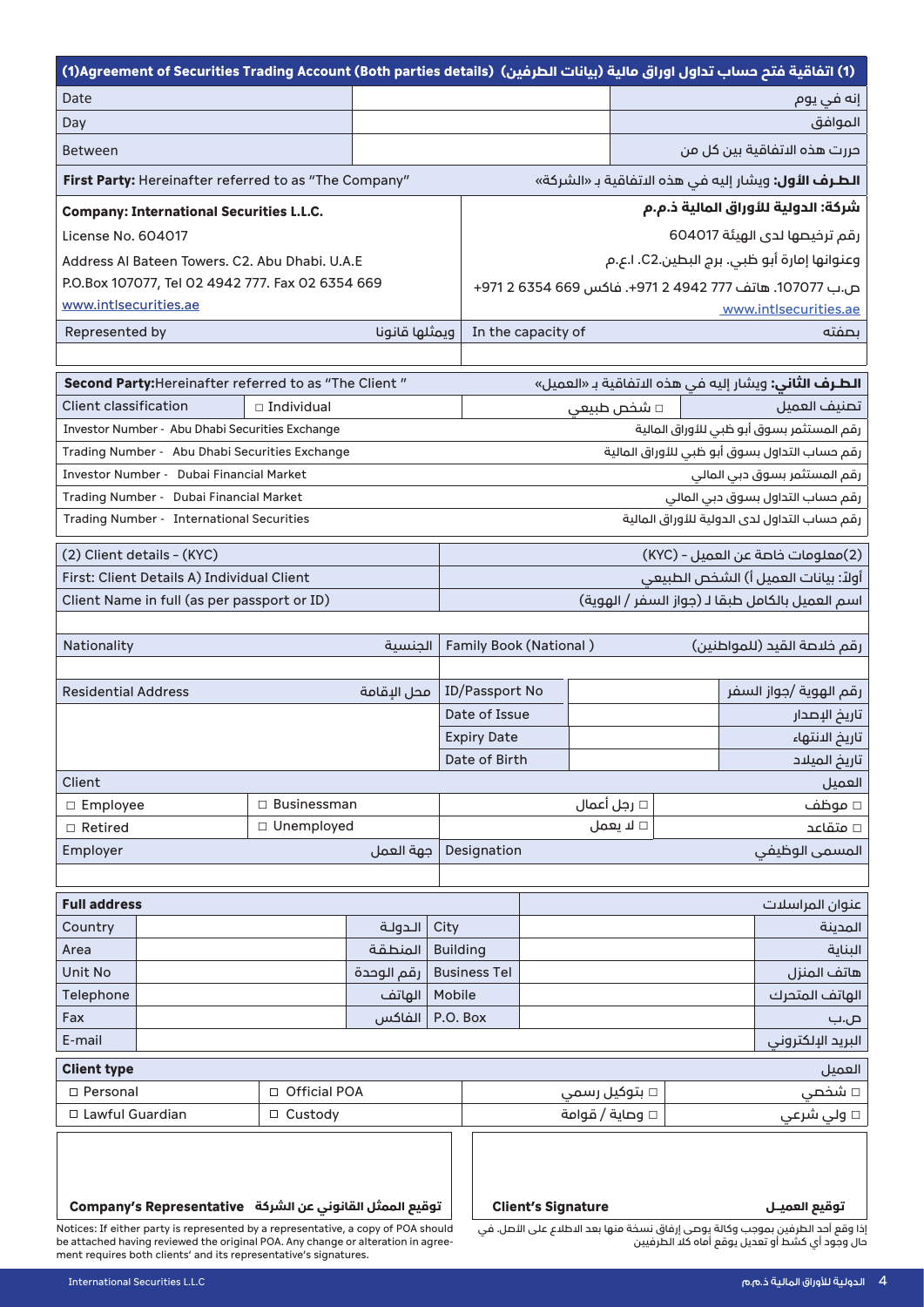| <b>Guardian Name (Per Status)</b>                                                                                                                                                                                                                                                        |                     |                                                                                                                                           |                                         |                                                                                                                                                                                              | اسم الولي /الوصي /القيم /الوكيل (حسب الحالة)                                                                                                                                              |
|------------------------------------------------------------------------------------------------------------------------------------------------------------------------------------------------------------------------------------------------------------------------------------------|---------------------|-------------------------------------------------------------------------------------------------------------------------------------------|-----------------------------------------|----------------------------------------------------------------------------------------------------------------------------------------------------------------------------------------------|-------------------------------------------------------------------------------------------------------------------------------------------------------------------------------------------|
| □ POA/Custody                                                                                                                                                                                                                                                                            |                     | □ Place of issue                                                                                                                          | □ جهة إصدارها                           |                                                                                                                                                                                              | □ رقم الوكالة أو الوصاية                                                                                                                                                                  |
| Mobile No.                                                                                                                                                                                                                                                                               |                     |                                                                                                                                           | الهاتف المتحرك للمخول بإدارة الحساب     |                                                                                                                                                                                              |                                                                                                                                                                                           |
| Second: Identifying the Client Relationship with the following Authorities                                                                                                                                                                                                               |                     |                                                                                                                                           |                                         | ثانياً: تحديد علاقة العميل بإحدى الجهات التالية                                                                                                                                              |                                                                                                                                                                                           |
| □ Listed Joint stock Co.                                                                                                                                                                                                                                                                 | □ شركة مساهمة مدرجة |                                                                                                                                           | $\Box$<br>by SCA                        | $\square$ شركة وساطة مرخصة<br>Brokerage Co. Licensed<br>من هيئة SCA                                                                                                                          |                                                                                                                                                                                           |
| □ Abu Dhabi Market                                                                                                                                                                                                                                                                       |                     | □سوق أبوظبي للاوراق المالية                                                                                                               | <b>Dubai Financial Market</b><br>$\Box$ |                                                                                                                                                                                              | □ سوق دبي المالي                                                                                                                                                                          |
| $\Box$ Other parties related to Financial Market                                                                                                                                                                                                                                         |                     |                                                                                                                                           |                                         |                                                                                                                                                                                              | $\Box$ جهة أخرى ذات علاقة بأسواق المال                                                                                                                                                    |
| 1. Is the Client the chairman or a member of the board of directors or<br>a general manager or an executive director or an insider of any of the<br>companies listed in the financial markets licensed to operate in U.A.E<br>or a relative of any such insider up to the second degree? |                     |                                                                                                                                           |                                         |                                                                                                                                                                                              | 1. هـل العميـل رئيس أو عضو مجلس إدارة أو مدير عام أو مديـر تنفيذي أو<br>موظف مطلع في إحدى الشركات المدرجة في الأسواق المالية المرخصة<br>بالدولة أو أحد أقارب أيا منهم حتى الدرجة الثانية؟ |
| $\Box$ Yes                                                                                                                                                                                                                                                                               |                     | $\square$ No                                                                                                                              |                                         | ╜□                                                                                                                                                                                           | □ نعم                                                                                                                                                                                     |
| If yes, state the name of the company                                                                                                                                                                                                                                                    |                     |                                                                                                                                           |                                         |                                                                                                                                                                                              | إذا كانت الإجابة نعم، اذكر اسم الشركة                                                                                                                                                     |
|                                                                                                                                                                                                                                                                                          |                     |                                                                                                                                           |                                         |                                                                                                                                                                                              |                                                                                                                                                                                           |
| Name                                                                                                                                                                                                                                                                                     |                     |                                                                                                                                           |                                         |                                                                                                                                                                                              | الاسم                                                                                                                                                                                     |
| Designation                                                                                                                                                                                                                                                                              |                     | المسمى الوظيفى                                                                                                                            | Relationship                            |                                                                                                                                                                                              | تحديد صلة القرابة                                                                                                                                                                         |
| 2. Is the client the chairman or a member of the board of directors /<br>board of managers or an employee of any of the brokerage<br>companies licensed by the Authority or the spouse or relative of any<br>such person up to the second degree or their minor children?                |                     |                                                                                                                                           |                                         | 2. هـل العميـل رئيس أو عضو مجلس إدارة/هيئة مديرين أو مـوظف فـى<br>إحدى شركات الـوساطة الـمرخصة من قـبـل الـهيئـة أو زوج أو أحـد أقارب أيـا مـن<br>هؤلاء حتى الدرجة الثانية أو أولادهم القصر؟ |                                                                                                                                                                                           |
| If yes, state the name of the company                                                                                                                                                                                                                                                    |                     |                                                                                                                                           | إذا كانت الإجابة نعم، اذكر اسم الشركة   |                                                                                                                                                                                              |                                                                                                                                                                                           |
|                                                                                                                                                                                                                                                                                          |                     |                                                                                                                                           |                                         |                                                                                                                                                                                              |                                                                                                                                                                                           |
| Name                                                                                                                                                                                                                                                                                     |                     |                                                                                                                                           |                                         |                                                                                                                                                                                              | الاسم                                                                                                                                                                                     |
| Designation                                                                                                                                                                                                                                                                              |                     | المسمى الوظيفى                                                                                                                            | Relationship                            |                                                                                                                                                                                              | تحديد صلة القرابة                                                                                                                                                                         |
| any of their affiliates?                                                                                                                                                                                                                                                                 |                     | 3. Do you have a commercial partnership between you and one of the<br>company's Board of Directors International Securities L.L.C or with |                                         |                                                                                                                                                                                              | 3. هل توجد شراكة تجارية بينك وبين أحد أعضاء مجلس إدارة الشركة الدولية<br>للاوراق المالية أو أي من الأشخاص التابعين لأي منهم؟                                                              |
| $\Box$ Yes                                                                                                                                                                                                                                                                               |                     | $\Box$ No                                                                                                                                 |                                         | ⊡ ⊔                                                                                                                                                                                          | □ نعم                                                                                                                                                                                     |
| If yes, kindly mention the details                                                                                                                                                                                                                                                       |                     |                                                                                                                                           |                                         |                                                                                                                                                                                              | في حالة الإجابة بنعم يرجى ذكر التفاصيل                                                                                                                                                    |
|                                                                                                                                                                                                                                                                                          |                     |                                                                                                                                           |                                         |                                                                                                                                                                                              |                                                                                                                                                                                           |
| <b>Third: Financial details of Client</b>                                                                                                                                                                                                                                                |                     |                                                                                                                                           |                                         |                                                                                                                                                                                              | ِ ثَالثًاً: البيانات المالية المتعلقة بالعميل                                                                                                                                             |
| Annual income (in Dirhams)                                                                                                                                                                                                                                                               |                     |                                                                                                                                           |                                         |                                                                                                                                                                                              | الدخل السنوي (بالدرهم الإماراتي)                                                                                                                                                          |
| $\Box$ Less than AED 100,000                                                                                                                                                                                                                                                             |                     | □ AED 100,000-AED 500,000                                                                                                                 | □ 500,000 - 100,000 درهم                |                                                                                                                                                                                              |                                                                                                                                                                                           |
| AED 500,000 - AED 2,500,000<br>$\Box$<br>Source of income                                                                                                                                                                                                                                |                     | $\Box$ More Than AED 2,500,000                                                                                                            | □ 2,500,000 درهم فأكثر                  |                                                                                                                                                                                              | □ 2,500,000- 500,000 درهم                                                                                                                                                                 |
|                                                                                                                                                                                                                                                                                          |                     | $\Box$ Salary                                                                                                                             |                                         |                                                                                                                                                                                              | مصدر الدخل                                                                                                                                                                                |
| $\Box$ Saving<br>$\Box$ Heritage                                                                                                                                                                                                                                                         |                     | □ Financial Market                                                                                                                        | □ الأسواق المالية                       | □ الراتب                                                                                                                                                                                     | ∣ □ ال <i>ا</i> دخار<br>□ الإرث                                                                                                                                                           |
| □ Others                                                                                                                                                                                                                                                                                 |                     |                                                                                                                                           |                                         |                                                                                                                                                                                              | □ أخرى                                                                                                                                                                                    |
| Name of the bank you are dealing with                                                                                                                                                                                                                                                    |                     |                                                                                                                                           |                                         |                                                                                                                                                                                              | اسم البنك الذي تتعامل معه                                                                                                                                                                 |
|                                                                                                                                                                                                                                                                                          |                     |                                                                                                                                           |                                         |                                                                                                                                                                                              |                                                                                                                                                                                           |
| <b>IBAN No</b>                                                                                                                                                                                                                                                                           |                     |                                                                                                                                           |                                         |                                                                                                                                                                                              | رقم الحساب                                                                                                                                                                                |
|                                                                                                                                                                                                                                                                                          |                     |                                                                                                                                           |                                         |                                                                                                                                                                                              |                                                                                                                                                                                           |
| توقيع الممثل القانوني عن الشركة   Company's Representative                                                                                                                                                                                                                               |                     |                                                                                                                                           | <b>Client's Signature</b>               |                                                                                                                                                                                              | توقيع العميــل                                                                                                                                                                            |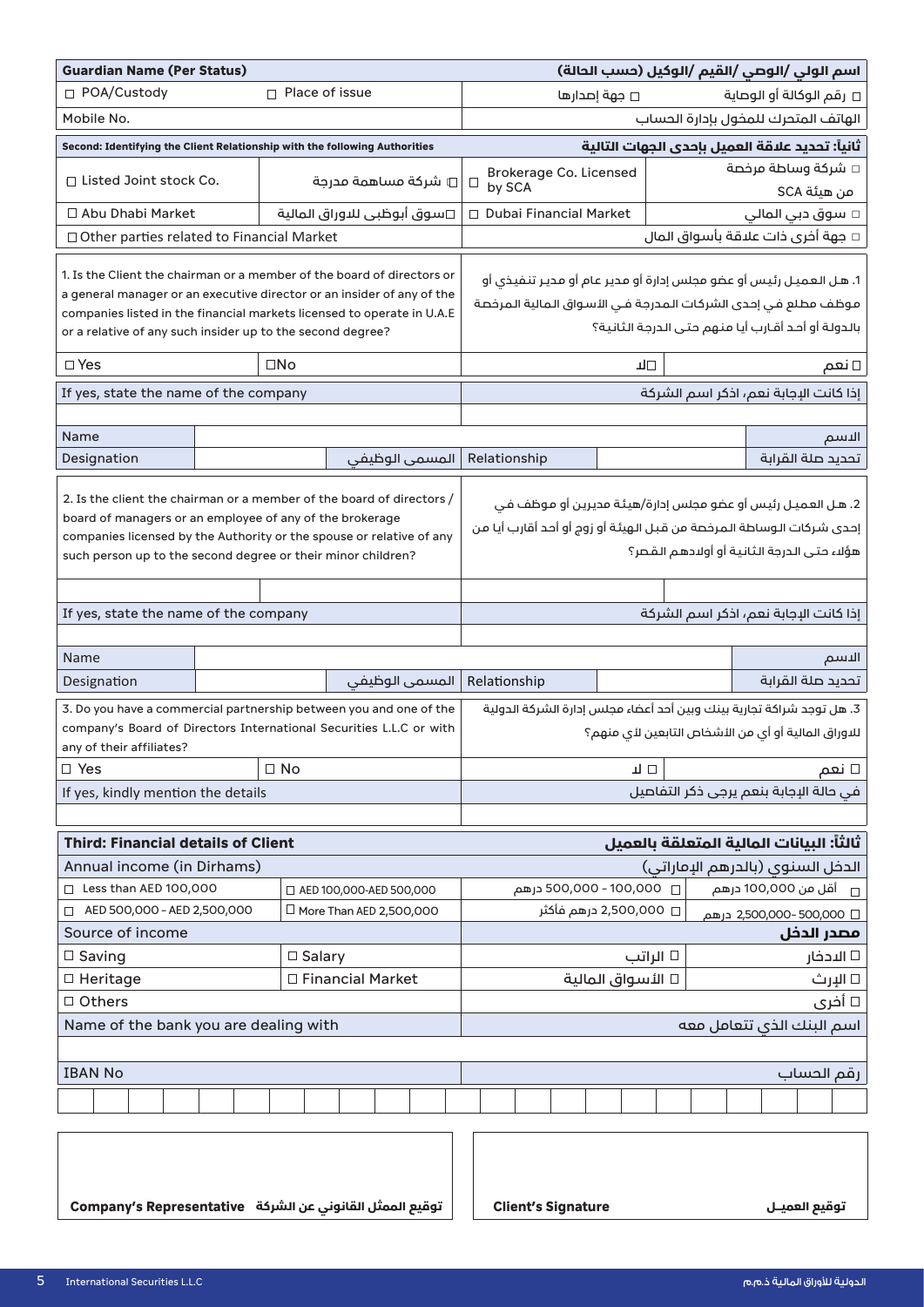| Amount specified for investment                 |             |           |                                                            |                                        |              | المبلغ المخصص للاستثمار |                                        |
|-------------------------------------------------|-------------|-----------|------------------------------------------------------------|----------------------------------------|--------------|-------------------------|----------------------------------------|
|                                                 |             |           |                                                            |                                        |              |                         |                                        |
|                                                 |             |           |                                                            |                                        |              |                         |                                        |
| Investment strategy                             |             |           |                                                            |                                        |              |                         | استراتيجية الاستثمار                   |
| □ Short-term                                    | □ Long-term |           | $\Box$ Day Trading                                         | □ مضارىة                               |              | □ قصيرة الأجل           | □ طويلة الأجل                          |
|                                                 |             |           |                                                            |                                        |              |                         |                                        |
| Do you have any financial obligations or loans? |             |           |                                                            |                                        |              |                         | هل لديك التزامات مالية أو قروض؟        |
| $\Box$ Yes                                      | $\Box$ No   |           |                                                            | ᆚᄆ                                     |              |                         | □ نعم                                  |
| If yes, kindly mention the details              |             |           |                                                            | في حالة الإجابة بنعم يرجى ذكر التفاصيل |              |                         |                                        |
|                                                 |             |           |                                                            |                                        |              |                         |                                        |
|                                                 |             |           | Do you have other accounts with another brokerage company? |                                        |              |                         | هل لديك حساب آخر لدى شركة وساطة أخرى؟  |
| $\Box$ Yes                                      |             | $\Box$ No |                                                            |                                        | ⊡ ⊔          |                         | □ نعم                                  |
| If yes, kindly mention the details              |             |           |                                                            |                                        |              |                         | في حالة الإجابة بنعم يرجى ذكر التفاصيل |
|                                                 |             |           |                                                            |                                        |              |                         |                                        |
| Fourth: Experience in Investments               |             |           | رابعاً: الخبرة في الاستثمار                                |                                        |              |                         |                                        |
| $\Box$ None                                     |             |           | $\Box$ Less than a year                                    |                                        | □ أقل من سنة |                         | □ لا توجد                              |
| $\Box$ 1 – 3 years                              |             |           | $\Box$ More than 3 years                                   | □ أكثر من 3 سنوات                      |              |                         | □ من سنة إلى 3 سنوات                   |
|                                                 |             |           |                                                            |                                        |              |                         |                                        |

| Preferred sectors                 |                   |                                         | القطاع المفضل |  |
|-----------------------------------|-------------------|-----------------------------------------|---------------|--|
| □ Banks                           | $\Box$ Industry   | □ الصناعة                               | □ البنوك      |  |
| $\Box$ Services                   | Insurance         | □ التأمين                               | □ الخدمات     |  |
| □ Real Estate                     | $\Box$ Investment | □ الاستثمار                             | □ العقارات    |  |
| $\Box$ Communication              | $\Box$ Others     | □ أخرى                                  | □ الاتصالات   |  |
| Preferred Stock (as per priority) |                   | الأسهم المفضلة (يرجى ذكرها حسب الأهمية) |               |  |
|                                   |                   |                                         |               |  |
| 2                                 |                   |                                         |               |  |
| 3                                 |                   |                                         | ۳             |  |

| 4. Means of notification                           |                          | 4. وسائل البخطار                 |                                              |  |
|----------------------------------------------------|--------------------------|----------------------------------|----------------------------------------------|--|
| Method of placing orders                           |                          | طريقة إصدار الأوامر              |                                              |  |
| $\Box$ Written                                     | $\Box$ Mail              | □ الىرىد                         | ٰ □ كتاىة                                    |  |
| $\sqcap$ E-mail                                    | $\Box$ Fax               | □ الفاكس                         | □ البريد الإلكتروني                          |  |
| $\Box$ Phone                                       |                          |                                  | □ الهاتف                                     |  |
| Approved method of receiving Correspondence        |                          | الطريقة المعتمدة لتلقى المراسلات |                                              |  |
| $\Box$ Mail                                        | $\Box$ E-mail            | البريد الإلكتروني $\Box$         | ∣ □ البريد                                   |  |
| $\Box$ Fax                                         | $\Box$ Receipt in person | □ الاستلام الشخصي                | ∣ □ الفاكس                                   |  |
| Is the Client the beneficial owner of the account? |                          |                                  | هل العميل هو المستفيد الفعلى من الحساب؟      |  |
| $\Box$ Yes<br>$\Box$ No                            |                          | ╜□                               | ∣ □ نعم                                      |  |
| If No, kindly mention the Beneficial's details     |                          |                                  | في حالة الإجابة لا، يرجى ذكر بيانات المستفيد |  |
|                                                    |                          |                                  |                                              |  |

**توقيع العميــــل توقيع العميــــل Signature s'Client توقيع الممثل القانوني عن الشركة Representative s'Company**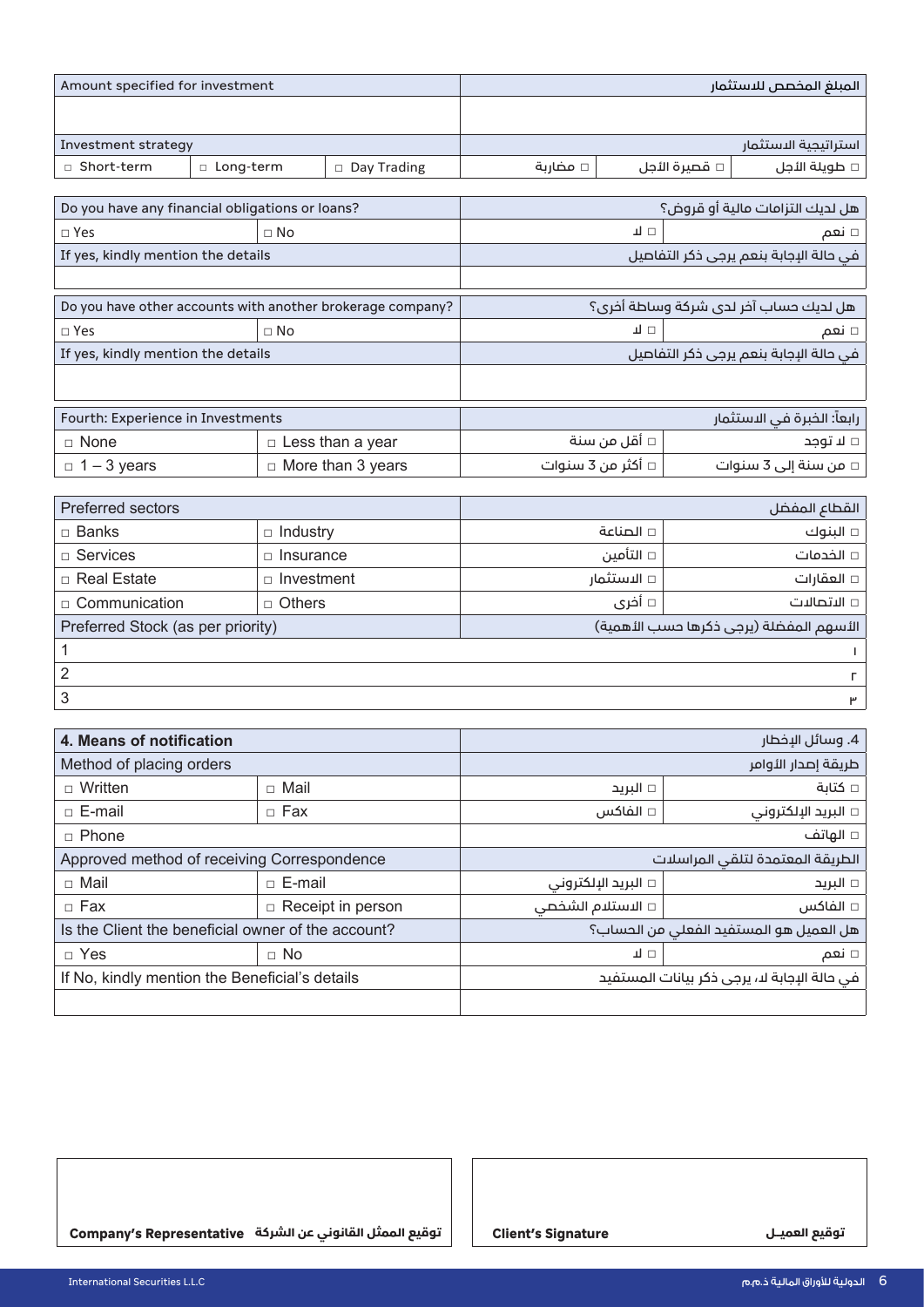#### **Declaration of politically exposed person inside** and outside the state of UAE

I, the undersigned declare that I will disclose if I engage (d) in political, government, judicial, military activity or diplomatic, or senior executive in one of the companies or banks which the government owns or contributes in.

#### **ً داخل وخارج دولة إقرار لألشخاص المعرضين سياسيا اإلمارات العربية المتحدة**

اقر انا الموقع ادناه بان افصح عما إذا كنت شخص له نشاط سياسي او حكومي أو قضائي أو عسكري أو دبلوماسي أو من كبار الموظفين التنفيذيين في إحدى الشركات أو البنوك التي تملكها الدولة أو تساهم فيها.

| Inside UAE □ Outside UAE<br>□<br>Kindly answer the following questions                                                                                                                                                                                                                                                                                                                                                                                                                                                                                                                                                                                                                                                | داخل الدولة □ خارج الدولة □<br>يرجى الإجابة على الأسئلة الآتية                                                                                                                                                                                                                                                                                                                                                                                                                                                                                                                                                                                                                                                                                                                                                  |
|-----------------------------------------------------------------------------------------------------------------------------------------------------------------------------------------------------------------------------------------------------------------------------------------------------------------------------------------------------------------------------------------------------------------------------------------------------------------------------------------------------------------------------------------------------------------------------------------------------------------------------------------------------------------------------------------------------------------------|-----------------------------------------------------------------------------------------------------------------------------------------------------------------------------------------------------------------------------------------------------------------------------------------------------------------------------------------------------------------------------------------------------------------------------------------------------------------------------------------------------------------------------------------------------------------------------------------------------------------------------------------------------------------------------------------------------------------------------------------------------------------------------------------------------------------|
| If "yes" please specify the country                                                                                                                                                                                                                                                                                                                                                                                                                                                                                                                                                                                                                                                                                   | إذا كانت إجابتك بنعم/ يرجى تحديد الدولة                                                                                                                                                                                                                                                                                                                                                                                                                                                                                                                                                                                                                                                                                                                                                                         |
| Do you hold any political positions?                                                                                                                                                                                                                                                                                                                                                                                                                                                                                                                                                                                                                                                                                  | هل أنت ذو منصب سياسي؟                                                                                                                                                                                                                                                                                                                                                                                                                                                                                                                                                                                                                                                                                                                                                                                           |
| Yes (currently) $\square$<br>Yes (previously)□<br>No <sub>1</sub>                                                                                                                                                                                                                                                                                                                                                                                                                                                                                                                                                                                                                                                     | نعم (حالياً) □ نعم (سابقاً) □<br>ᅟᆈ<br>$\Box$                                                                                                                                                                                                                                                                                                                                                                                                                                                                                                                                                                                                                                                                                                                                                                   |
| If "yes", please specify position                                                                                                                                                                                                                                                                                                                                                                                                                                                                                                                                                                                                                                                                                     | إذا كانت إجابتك "نعم" يرجى تحديد المنصب:                                                                                                                                                                                                                                                                                                                                                                                                                                                                                                                                                                                                                                                                                                                                                                        |
| Royal Family <sup>1</sup> Parliament member <sup>1</sup>                                                                                                                                                                                                                                                                                                                                                                                                                                                                                                                                                                                                                                                              | $_\Box$ من الأسرة الحاكمة $_\Box$ المجلس الوطنى                                                                                                                                                                                                                                                                                                                                                                                                                                                                                                                                                                                                                                                                                                                                                                 |
| Judge $\square$                                                                                                                                                                                                                                                                                                                                                                                                                                                                                                                                                                                                                                                                                                       | قاضي □                                                                                                                                                                                                                                                                                                                                                                                                                                                                                                                                                                                                                                                                                                                                                                                                          |
| Diplomatic position (please mention) $\Box$                                                                                                                                                                                                                                                                                                                                                                                                                                                                                                                                                                                                                                                                           | دبلوماسی (الرجاء ذکرہ) □                                                                                                                                                                                                                                                                                                                                                                                                                                                                                                                                                                                                                                                                                                                                                                                        |
| High military rank (please mention) $\Box$                                                                                                                                                                                                                                                                                                                                                                                                                                                                                                                                                                                                                                                                            | رتبة عسكرية رفيعة (الرجاء ذكرها) □                                                                                                                                                                                                                                                                                                                                                                                                                                                                                                                                                                                                                                                                                                                                                                              |
| High governmental position (please mention) $\Box$                                                                                                                                                                                                                                                                                                                                                                                                                                                                                                                                                                                                                                                                    | منصب حكومي رفيع (الرجاء ذكره) □                                                                                                                                                                                                                                                                                                                                                                                                                                                                                                                                                                                                                                                                                                                                                                                 |
| High global organization position $\Box$                                                                                                                                                                                                                                                                                                                                                                                                                                                                                                                                                                                                                                                                              | منصب رفيع في منظمة دولية (الرجاء ذكره) □                                                                                                                                                                                                                                                                                                                                                                                                                                                                                                                                                                                                                                                                                                                                                                        |
| Senior executive in company or bank owned by govern-<br>ment or contributes in<br>(please mention the entity) $\Box$                                                                                                                                                                                                                                                                                                                                                                                                                                                                                                                                                                                                  | كبار الموظفين التنفيخيين في إحدى<br>الشركات أو البنوك التي تملكَّها الدولة أو تساهم فيها<br>(الرجاء ذكر الجهة) $\Box$                                                                                                                                                                                                                                                                                                                                                                                                                                                                                                                                                                                                                                                                                           |
| Member of a political party (please mention) $\Box$<br>Other (please specify)                                                                                                                                                                                                                                                                                                                                                                                                                                                                                                                                                                                                                                         | عضو في حزب سياسي (الرجاء ذكره) □<br>(أخرى/ يرجى التحديد)                                                                                                                                                                                                                                                                                                                                                                                                                                                                                                                                                                                                                                                                                                                                                        |
| Is any of your first and second degree relative or any of your<br>partners hold high political or government positions or mem-<br>ber of a political, judicial, military, or diplomatic party?                                                                                                                                                                                                                                                                                                                                                                                                                                                                                                                        | هل أحد أقاربك من الدرجة الأولى أو الثانية أو أحد شركائك ذو<br>منصب سياسي رفيع أو عضو في حزب سياسي أو قضائى أو<br>عسكري أو دبلوماسي أو حكومي؟                                                                                                                                                                                                                                                                                                                                                                                                                                                                                                                                                                                                                                                                    |
| Yes (currently) $\Box$ Yes (previously) $\Box$ No $\Box$                                                                                                                                                                                                                                                                                                                                                                                                                                                                                                                                                                                                                                                              | نعم (حالياً) $\Box$ نعم (سابقاً) $\Box$ لا $\Box$                                                                                                                                                                                                                                                                                                                                                                                                                                                                                                                                                                                                                                                                                                                                                               |
| Relative's Name/ Kinship $\Box$                                                                                                                                                                                                                                                                                                                                                                                                                                                                                                                                                                                                                                                                                       | اسم القريب∕ صلة القرابة  □                                                                                                                                                                                                                                                                                                                                                                                                                                                                                                                                                                                                                                                                                                                                                                                      |
| If "yes", please specify position                                                                                                                                                                                                                                                                                                                                                                                                                                                                                                                                                                                                                                                                                     | إذا كانت إجابتك "نعم" يرجى تحديد المنصب:                                                                                                                                                                                                                                                                                                                                                                                                                                                                                                                                                                                                                                                                                                                                                                        |
| Royal Family $\Box$ Parliament member $\Box$                                                                                                                                                                                                                                                                                                                                                                                                                                                                                                                                                                                                                                                                          | $\Box$ من الأسرة الحاكمة $\Box$ المجلس الوطنى                                                                                                                                                                                                                                                                                                                                                                                                                                                                                                                                                                                                                                                                                                                                                                   |
| Judge $\Box$                                                                                                                                                                                                                                                                                                                                                                                                                                                                                                                                                                                                                                                                                                          | قاضی □                                                                                                                                                                                                                                                                                                                                                                                                                                                                                                                                                                                                                                                                                                                                                                                                          |
| Diplomatic position(please mention) $\Box$                                                                                                                                                                                                                                                                                                                                                                                                                                                                                                                                                                                                                                                                            | دبلوماسی (الرجاء ذکرہ) □                                                                                                                                                                                                                                                                                                                                                                                                                                                                                                                                                                                                                                                                                                                                                                                        |
| High military rank (please mention) $\Box$                                                                                                                                                                                                                                                                                                                                                                                                                                                                                                                                                                                                                                                                            | رتبة عسكرية رفيعة (الرجاء ذكرها) $_\Box$                                                                                                                                                                                                                                                                                                                                                                                                                                                                                                                                                                                                                                                                                                                                                                        |
| High governmental position (please mention) $\Box$                                                                                                                                                                                                                                                                                                                                                                                                                                                                                                                                                                                                                                                                    | $\Box$ منصب حکومی رفیع (الرجاء ذکرہ) $\Box$                                                                                                                                                                                                                                                                                                                                                                                                                                                                                                                                                                                                                                                                                                                                                                     |
| High position in a Global Organization $\Box$                                                                                                                                                                                                                                                                                                                                                                                                                                                                                                                                                                                                                                                                         | منصب رفيع في منظمة دولية (الرجاء ذكره) □                                                                                                                                                                                                                                                                                                                                                                                                                                                                                                                                                                                                                                                                                                                                                                        |
| Member of a political party (please mention)<br>$\Box$                                                                                                                                                                                                                                                                                                                                                                                                                                                                                                                                                                                                                                                                | عضو في حزب سياسي (الرجاء ذكره)<br>$\Box$                                                                                                                                                                                                                                                                                                                                                                                                                                                                                                                                                                                                                                                                                                                                                                        |
| Other (please specify) $\Box$                                                                                                                                                                                                                                                                                                                                                                                                                                                                                                                                                                                                                                                                                         | (أفرى/ يرجى التحديد)  ∏                                                                                                                                                                                                                                                                                                                                                                                                                                                                                                                                                                                                                                                                                                                                                                                         |
| The client acknowledges and confirms that he has read and under-<br>stood all the conditions for opening an account with the company,<br>including regulations and laws for trading in the markets issued by the<br>Authority, Abu Dhabi Stock Exchange, Dubai Financial Market, Nasdag<br>Dubai up to date of signature of the agreement and it is his personal<br>responsibility to follow any laws, regulations, circulars, or develop-<br>ments issued by any regulatory body or markets in the country for<br>trading in the financial markets. He is not entitled to claim ignorance,<br>lack of knowledge or understanding of previously issued and to be<br>issued rules and regulations against the company. | يقر العميل و يؤكد على انة قد قرأ و اطلع وفهم كل محتوى الملحق الخاص بفتح<br>الحساب المصدر من الشركة و الذي يحتوي على مفاهيم وقوانين واللوائم التنطيمية<br>الخاصة بالتداول في الاسواق قبل توقيعة على الاتفاقية  وانة على علم تام بالقوانين<br>و اللوائح التنظيمية الخاصة بالتداول المصدرة من قبل هيئة الاوراق المالية والسلع<br>و سوق ابو ظبي للاوراق المالية وسوق دبي المالي وناسدك دبي المصدرة حتى<br>تاريخ توقيعة للاتفاقية وانة تقع على مسئوليتة الشخصية متابعة اي قوانين او لوائح<br>اوتعاميم او مستجدات تصدر من قبل اي هيئة تنظيمية او الاسواق  في الدولة خاصة<br>بالتداول في الاسواق المالية ، وانة لا يحق له في المستقبل الادعاء بالجهل او عدم<br>المعرفة او الفهم بالقوانين واللوائح التنظيمية المصدرة سابقا او التي سوف تصدر<br>في المستقبل ولا يحق له الرجوع او المطالبة باي حقوق في ذلك تجاة الشركة . |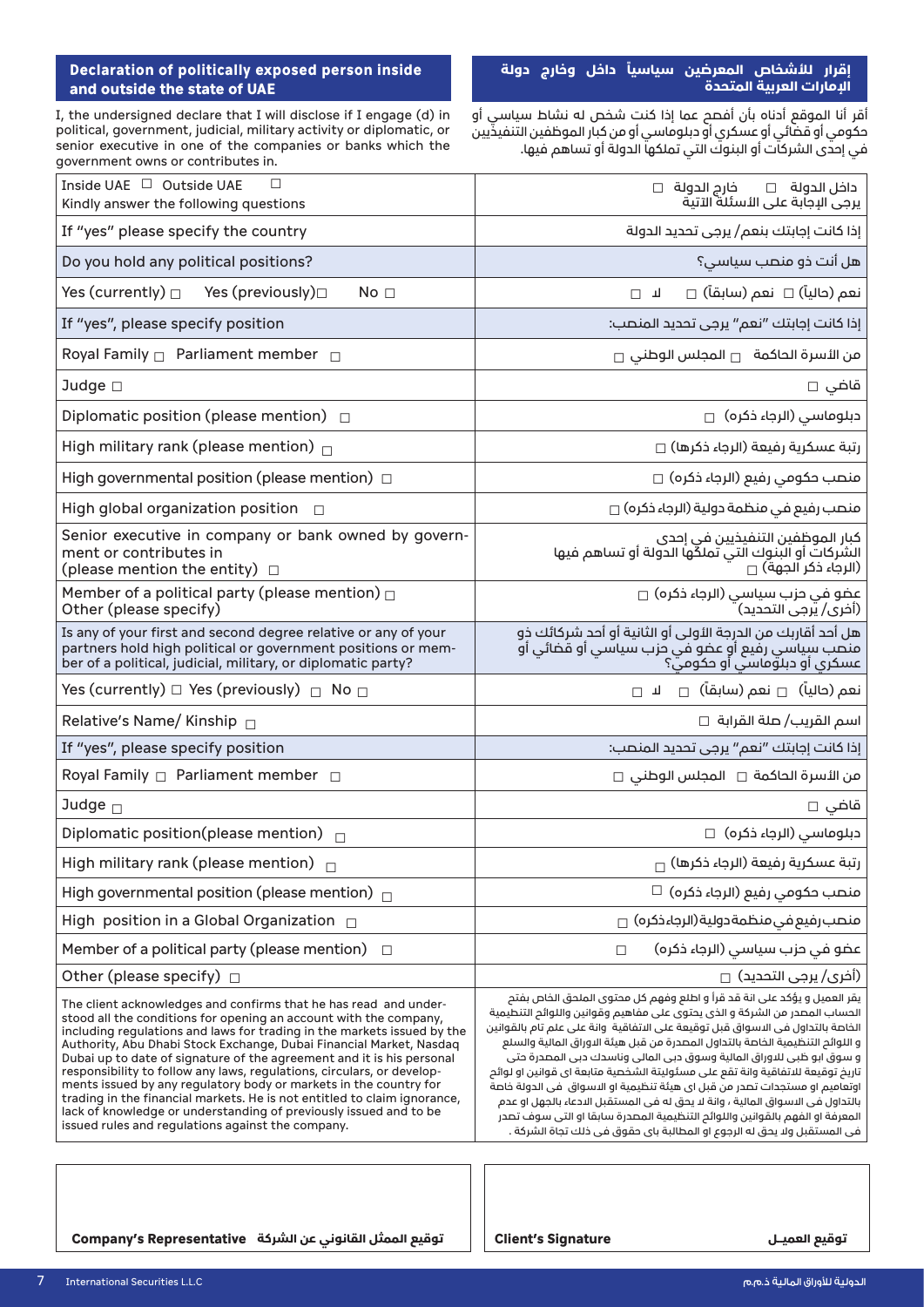**نموذج إقرار ذاتي للتقيد بقانون االمتثال الضريبي األمريكي – لألفراد** 

**FATCA SELF-DECLARATION FORM - INDIVIDUALS** 

|                                                                                                                                                                                                                                                                                                                                                                                                                                                                                                                                                                                                                                                                                                                                                                                                                                                                                                                                                                                                                                                                                                                                                                                                                                                                                                                                                                                                                                                                                                                                                                                                                                                                                                                                                                                                                                                                                                                                                                                                                                                                                                                           |  | تاریخ<br>Date                                                                                                                                                                                                                                                                                                                                                                                                                                                                                                                                                                                                                                                                                                                                                                                                                                                                                                                                                                                                                                                                                                                                                                                                                                                                                                                                                                                                                                                                                                                                                                                                                                                                                                                                                                                                                                                                                                                                                                                                                                                                                                                                                                                                                       |
|---------------------------------------------------------------------------------------------------------------------------------------------------------------------------------------------------------------------------------------------------------------------------------------------------------------------------------------------------------------------------------------------------------------------------------------------------------------------------------------------------------------------------------------------------------------------------------------------------------------------------------------------------------------------------------------------------------------------------------------------------------------------------------------------------------------------------------------------------------------------------------------------------------------------------------------------------------------------------------------------------------------------------------------------------------------------------------------------------------------------------------------------------------------------------------------------------------------------------------------------------------------------------------------------------------------------------------------------------------------------------------------------------------------------------------------------------------------------------------------------------------------------------------------------------------------------------------------------------------------------------------------------------------------------------------------------------------------------------------------------------------------------------------------------------------------------------------------------------------------------------------------------------------------------------------------------------------------------------------------------------------------------------------------------------------------------------------------------------------------------------|--|-------------------------------------------------------------------------------------------------------------------------------------------------------------------------------------------------------------------------------------------------------------------------------------------------------------------------------------------------------------------------------------------------------------------------------------------------------------------------------------------------------------------------------------------------------------------------------------------------------------------------------------------------------------------------------------------------------------------------------------------------------------------------------------------------------------------------------------------------------------------------------------------------------------------------------------------------------------------------------------------------------------------------------------------------------------------------------------------------------------------------------------------------------------------------------------------------------------------------------------------------------------------------------------------------------------------------------------------------------------------------------------------------------------------------------------------------------------------------------------------------------------------------------------------------------------------------------------------------------------------------------------------------------------------------------------------------------------------------------------------------------------------------------------------------------------------------------------------------------------------------------------------------------------------------------------------------------------------------------------------------------------------------------------------------------------------------------------------------------------------------------------------------------------------------------------------------------------------------------------|
| <b>Customer Details</b>                                                                                                                                                                                                                                                                                                                                                                                                                                                                                                                                                                                                                                                                                                                                                                                                                                                                                                                                                                                                                                                                                                                                                                                                                                                                                                                                                                                                                                                                                                                                                                                                                                                                                                                                                                                                                                                                                                                                                                                                                                                                                                   |  | بيانات العميل                                                                                                                                                                                                                                                                                                                                                                                                                                                                                                                                                                                                                                                                                                                                                                                                                                                                                                                                                                                                                                                                                                                                                                                                                                                                                                                                                                                                                                                                                                                                                                                                                                                                                                                                                                                                                                                                                                                                                                                                                                                                                                                                                                                                                       |
| Client ID                                                                                                                                                                                                                                                                                                                                                                                                                                                                                                                                                                                                                                                                                                                                                                                                                                                                                                                                                                                                                                                                                                                                                                                                                                                                                                                                                                                                                                                                                                                                                                                                                                                                                                                                                                                                                                                                                                                                                                                                                                                                                                                 |  | رقم التداول                                                                                                                                                                                                                                                                                                                                                                                                                                                                                                                                                                                                                                                                                                                                                                                                                                                                                                                                                                                                                                                                                                                                                                                                                                                                                                                                                                                                                                                                                                                                                                                                                                                                                                                                                                                                                                                                                                                                                                                                                                                                                                                                                                                                                         |
| <b>Client Name</b>                                                                                                                                                                                                                                                                                                                                                                                                                                                                                                                                                                                                                                                                                                                                                                                                                                                                                                                                                                                                                                                                                                                                                                                                                                                                                                                                                                                                                                                                                                                                                                                                                                                                                                                                                                                                                                                                                                                                                                                                                                                                                                        |  | اسم العميل                                                                                                                                                                                                                                                                                                                                                                                                                                                                                                                                                                                                                                                                                                                                                                                                                                                                                                                                                                                                                                                                                                                                                                                                                                                                                                                                                                                                                                                                                                                                                                                                                                                                                                                                                                                                                                                                                                                                                                                                                                                                                                                                                                                                                          |
| Mobile Number                                                                                                                                                                                                                                                                                                                                                                                                                                                                                                                                                                                                                                                                                                                                                                                                                                                                                                                                                                                                                                                                                                                                                                                                                                                                                                                                                                                                                                                                                                                                                                                                                                                                                                                                                                                                                                                                                                                                                                                                                                                                                                             |  | رقم الهاتف المتحرك                                                                                                                                                                                                                                                                                                                                                                                                                                                                                                                                                                                                                                                                                                                                                                                                                                                                                                                                                                                                                                                                                                                                                                                                                                                                                                                                                                                                                                                                                                                                                                                                                                                                                                                                                                                                                                                                                                                                                                                                                                                                                                                                                                                                                  |
| For the purposes of the U.S. Foreign Account Tax Compliance Act<br>(FATCA) and on the instructions of the Securities and Commodi-<br>ties Authority of UAE, all individuals opening brokerage accounts<br>must certify as to whether they are U.S. or non U.S. persons.<br>Please note that as part of our account onboarding procedures,<br>we will review other documentation provided by you or documen-<br>tation which is publicly available and may seek further informati-<br>on from you on the FATCA classification you have selected below.<br>Please select one of the following:<br>I am not a U.S. citizen or a U.S. tax resident<br>I am a U.S. citizen or a U.S. tax resident and my U.S. taxpayer<br>identification number (TIN) is<br>I hereby certify that the information provided above is true and<br>accurate. I confirm that under no circumstances shall the Broker,<br>its employees or its contractors be liable for any direct, indirect,<br>incidental, special, punitive or consequential damages that may<br>result in any way from their reliance on the information I have<br>provided. I confirm that I have provided this FATCA self-certifica-<br>tion willingly, without advice or help from International Securities<br>L.L.C. I understand that providing false information, withholding<br>relevant information or responding in a misleading way may result<br>in the rejection of my application or other appropriate action ta-<br>ken against me. I understand that International Securities L.L.C.<br>may be required to make disclosures in relation to the information<br>contained herein to appropriate government authorities and/or<br>other regulatory authorities locally/ internationally, and vide this<br>document. I irrevocably permit International Securities L.L.C. to<br>make such disclosures to any such authorities without obtaining<br>further written or oral permission from me. This document shall<br>form an integral part of and always be read in conjunction with<br>the account application form and its underlying terms and con-<br>ditions. |  | لأغراض قانون الامتثال الضريبى الأمريكى بشأن الحسابات الخارجية<br>(FATCA) وبنـاء علـى تعليمـات هيئـة الأوراق الماليـة والسـلع يجـب<br>علـى جميـع الأفـراد الذيـن يفتحــون حســابات مصرفيـة أن يشــهدوا<br>فيمـا إذا كانـوا مـن المواطنيـن الأمريكييـن أو مـن غيـر المواطنيـن<br>الأمريكييـن.<br>يرجى العلـم أنـه مـن ضمـن إجـراءات فتـم الحسـاب الجديـد المتبعـة<br>لدينـا، سـنقوم بتدقيـق المسـتندات الأخرى المقدمـة مـن قبلـك أو<br>المستندات المتوقرة للعموم، وقد تطلب منك تقديم مزيد من<br>المعلومات حول تصنيف قانون الامتثال الضريبى الأمريكى بشأن<br>الحسـابات الخارجيــة (FATCA) الــذي اخترتــه أدنــاه.<br>يرجى اختيار واحداً مما يلي:<br>أنا لست مواطناً أمريكياً أو مقيماً في الولايات المتحدة ولا أخضع<br>للضرائب<br>أنا مواطن أمريكي أو مقيم في الولايات المتحدة وأخضع للضرائب<br>ورقمي التعريف الضريبي الخاص بي هو<br>أقـر بموجبـه بـأن المعلومـات الـواردة أعـلاه صحيحـة ودقيقـة. أؤكـد<br>بموجبـه بـأن الشـركة الدوليـة لـلأوراق الماليـة ذ.م.م، أو موظفيـه أو<br>المتعاقدين معـه لـن يكونـوا مسـؤولين تحـت أى ظـرف مهمـا يكـن<br>عن أي أضرار مباشـرة أو غيـر مباشـرة أو عرضيـة أو خاصـة أو عقابيـة<br>أو تبعيـة والتـى قـد تنشـأ بـأى شـكل مهمـا يكـن عـن الاعتمـاد علـى<br>المعلومات المقدمة من قبلـي. أؤكـد بموجبـه بأننـي قدمـت هـذا<br>الإقـرار الذاتـي فيمـا يتعلـق بقانـون الامتثـال الضريبـي الأمريكـي<br>بشأن الحسابات الخارجية (FATCA) طواعية ودون الحصول على أي<br>مشـورة أو مسـاعدة مـن شـركة الدوليـة لـلأوراق الماليـة ذ.م.م.<br>أدرك بـأن تقديـم أي معلومـات غيـر صحيحـة أو حجـب معلومـات<br>ذات صلـة أو الاسـتجابة بطريقـة مضللـة قـد يـؤدى إلـى رفـض طلـب<br>أو اتخاذ أي مـن الإجـراءات المناسـبة ضـدي. أدرك بأنـه قـد يطلـب<br>من الشركة الدولية لـلأوراق المالية ذ.م.م، تقديم إفصاحات فيما<br>يتعلـق بالمعلومـات المتضمنـة فـي هـذا النمـوذج إلـي الســلطات<br>الحكومية المعنيـة و/ أو غيرهـا مـن السـلطات التنظيميـة المحليـة/<br>الدولية الأخرى، وبموجب هذا المستند أفـوّض بدون رجعة الشركة<br>الدولية للأوراق المالية ذ.م.م، بتقديم هذه الإفصاحات إلى أي من<br>السلطات المذكورة دون الحاجة للحصول على مزيد من التصريحات<br>المكتوبة أو الشفهية مني. يشكل هذا المستند جزءاً لا يتجزأ من/<br>ويقـرأ ويفسـر دائمـاً بالاقتـران مـع نمـوذج طلـب الحسـاب والأحـكام<br>والشروط الأساسية ذات الصلة به |
|                                                                                                                                                                                                                                                                                                                                                                                                                                                                                                                                                                                                                                                                                                                                                                                                                                                                                                                                                                                                                                                                                                                                                                                                                                                                                                                                                                                                                                                                                                                                                                                                                                                                                                                                                                                                                                                                                                                                                                                                                                                                                                                           |  |                                                                                                                                                                                                                                                                                                                                                                                                                                                                                                                                                                                                                                                                                                                                                                                                                                                                                                                                                                                                                                                                                                                                                                                                                                                                                                                                                                                                                                                                                                                                                                                                                                                                                                                                                                                                                                                                                                                                                                                                                                                                                                                                                                                                                                     |

توقيع مقدم الطلب / الوكيل Signature s'Applicant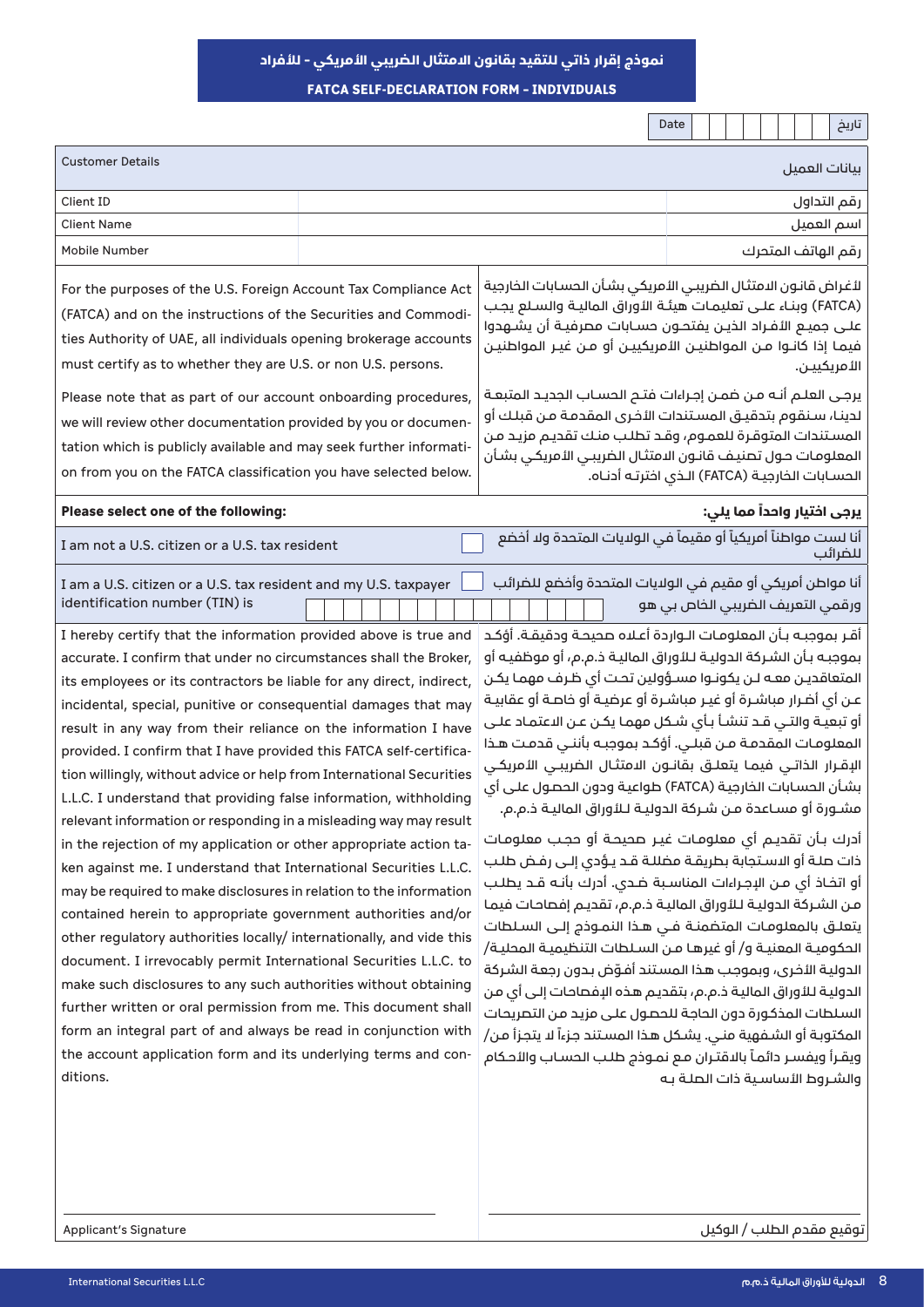### **COMMON REPORTING STANDARD (CRS) - INDIVIDUAL نظام اإلفصاح المشترك- أفراد**

| <b>Client Name</b>                                                                                                                                                                                                                                                                                                                                                                                                                                                                                                                                                                                                                                                                                                                                                                                                                                                                                                                                                                                                                                                                                                                                                                                                                                                                                                                                                      |                                                      |           |                                                                                                                                                                                                                                                                                                                                                                                                                                                                                                                                                                                                                                                                                                                                                                                                                                                                                                                                                                                                     | اسم العميل                                                                                                                                                                                              |
|-------------------------------------------------------------------------------------------------------------------------------------------------------------------------------------------------------------------------------------------------------------------------------------------------------------------------------------------------------------------------------------------------------------------------------------------------------------------------------------------------------------------------------------------------------------------------------------------------------------------------------------------------------------------------------------------------------------------------------------------------------------------------------------------------------------------------------------------------------------------------------------------------------------------------------------------------------------------------------------------------------------------------------------------------------------------------------------------------------------------------------------------------------------------------------------------------------------------------------------------------------------------------------------------------------------------------------------------------------------------------|------------------------------------------------------|-----------|-----------------------------------------------------------------------------------------------------------------------------------------------------------------------------------------------------------------------------------------------------------------------------------------------------------------------------------------------------------------------------------------------------------------------------------------------------------------------------------------------------------------------------------------------------------------------------------------------------------------------------------------------------------------------------------------------------------------------------------------------------------------------------------------------------------------------------------------------------------------------------------------------------------------------------------------------------------------------------------------------------|---------------------------------------------------------------------------------------------------------------------------------------------------------------------------------------------------------|
| Date of Birth                                                                                                                                                                                                                                                                                                                                                                                                                                                                                                                                                                                                                                                                                                                                                                                                                                                                                                                                                                                                                                                                                                                                                                                                                                                                                                                                                           |                                                      |           |                                                                                                                                                                                                                                                                                                                                                                                                                                                                                                                                                                                                                                                                                                                                                                                                                                                                                                                                                                                                     | تاريخ الميلاد                                                                                                                                                                                           |
| <b>Place of Birth</b>                                                                                                                                                                                                                                                                                                                                                                                                                                                                                                                                                                                                                                                                                                                                                                                                                                                                                                                                                                                                                                                                                                                                                                                                                                                                                                                                                   |                                                      |           |                                                                                                                                                                                                                                                                                                                                                                                                                                                                                                                                                                                                                                                                                                                                                                                                                                                                                                                                                                                                     | بلد الميلاد                                                                                                                                                                                             |
| Town or City                                                                                                                                                                                                                                                                                                                                                                                                                                                                                                                                                                                                                                                                                                                                                                                                                                                                                                                                                                                                                                                                                                                                                                                                                                                                                                                                                            |                                                      |           |                                                                                                                                                                                                                                                                                                                                                                                                                                                                                                                                                                                                                                                                                                                                                                                                                                                                                                                                                                                                     | مدينة الميلاد                                                                                                                                                                                           |
| Are you a tax resident of a country other than UAE or USA?<br>If yes, please complete part 1 below<br>If no, please proceed to part 2 below                                                                                                                                                                                                                                                                                                                                                                                                                                                                                                                                                                                                                                                                                                                                                                                                                                                                                                                                                                                                                                                                                                                                                                                                                             |                                                      | Yes<br>No | هل أنت مقيم ضريبي في دولة أخرى غير الإمارات العربية<br>نعم<br>П                                                                                                                                                                                                                                                                                                                                                                                                                                                                                                                                                                                                                                                                                                                                                                                                                                                                                                                                     | المتحدة أو الولايات المتحَّدة الأمريكية؟<br>إذا كانت البجابة بنَّعم ، يرجى إكمال الجزء 1 أدَّناه ،<br>أِذَا كَانَتَ الْإِجَابَةَ لَا ، يَرْجِي الْمَتَابِعَةَ إِلَى الْجَزِءِ 2 أَدْنَاه                |
| Part 1: Country of Residence for Tax purposes and related Taxpayers<br><b>Identification Number or functional equivalent (TIN)</b>                                                                                                                                                                                                                                                                                                                                                                                                                                                                                                                                                                                                                                                                                                                                                                                                                                                                                                                                                                                                                                                                                                                                                                                                                                      |                                                      |           | جزء 1: بلد الإقامة للأغراض الضريبية ورقم التعريف الضريبي                                                                                                                                                                                                                                                                                                                                                                                                                                                                                                                                                                                                                                                                                                                                                                                                                                                                                                                                            | او المكافئ الوظيفي                                                                                                                                                                                      |
| Please complete the following table indicating:<br>$\bullet$<br>Where the Account Holder is a tax resident<br>If the Account Holder is tax resident in more than three countries<br>Please use a separate sheet.<br>If a TIN is unavailable please provide the appropriate reason A,<br>B or C:<br>Reason A - The country jurisdiction where the account Holder is<br>liable to pay tax does not issue TINs to its residents.<br>Reason B - The Account Holder is otherwise unable to obtain a<br>TIN or equivalent number. Please explain why you are unable to<br>obtain a TIN.<br>Reason C - No TIN is required. Note only select this reason if the<br>domestic law of the relevant jurisdiction does not require the col-<br>lection of the TIN issued by such jurisdiction.                                                                                                                                                                                                                                                                                                                                                                                                                                                                                                                                                                                       | The Account Holder's TIN for each country indicated. |           | استخدام ورقة منفصلة .<br>في جال كان رقم التعريق الضريبي عير متاح، يرجى ذكر سبب مناسب (أ)<br>رب) ،و ربي<br>السبب أ : عدم اصدار رقم التعريف الضريبي في البلد/السلطة التي يكون<br>السبب ب : عدم قدرة حاحب الحساب الحصور على رقم التعريف الضريبي<br>او رقم مكافئ،( في حال قمت باختيار هذا السبب يرجي شرح سبب عدمٌ<br>الْقَدَرة في الحَمول على رقم تعريف الُضريبة في الجدُول ادناه) .<br>السبب ۾: رقم تعريف دافع الضريبة غير مطلوب ̆.( ملاحظة: قم باختيار هذا<br>السبب فَقط في حال كان القانون المحلي في السلطة المعنية لا يتطلب                                                                                                                                                                                                                                                                                                                                                                                                                                                                         | يرجى اكمال الجدول التالي مشيرًا الي:<br>بلد ضريبة صاحب الحّساب .<br>استخدام ورقة منفصلة .<br>(بَ) أو (ج)<br>صاحب الحساب ملزم بدفع الضريبة بها.<br>الحصول على رقمٌ تعريفٌ ضريبي هادر عن َّتلكَّ السلطة). |
| <b>Country of tax residence</b>                                                                                                                                                                                                                                                                                                                                                                                                                                                                                                                                                                                                                                                                                                                                                                                                                                                                                                                                                                                                                                                                                                                                                                                                                                                                                                                                         |                                                      |           |                                                                                                                                                                                                                                                                                                                                                                                                                                                                                                                                                                                                                                                                                                                                                                                                                                                                                                                                                                                                     | بلد رفع الضريبة:                                                                                                                                                                                        |
|                                                                                                                                                                                                                                                                                                                                                                                                                                                                                                                                                                                                                                                                                                                                                                                                                                                                                                                                                                                                                                                                                                                                                                                                                                                                                                                                                                         |                                                      |           |                                                                                                                                                                                                                                                                                                                                                                                                                                                                                                                                                                                                                                                                                                                                                                                                                                                                                                                                                                                                     |                                                                                                                                                                                                         |
| <b>Taxpayer Identification number</b>                                                                                                                                                                                                                                                                                                                                                                                                                                                                                                                                                                                                                                                                                                                                                                                                                                                                                                                                                                                                                                                                                                                                                                                                                                                                                                                                   |                                                      |           |                                                                                                                                                                                                                                                                                                                                                                                                                                                                                                                                                                                                                                                                                                                                                                                                                                                                                                                                                                                                     | رقم التعريف الضريبي :                                                                                                                                                                                   |
|                                                                                                                                                                                                                                                                                                                                                                                                                                                                                                                                                                                                                                                                                                                                                                                                                                                                                                                                                                                                                                                                                                                                                                                                                                                                                                                                                                         |                                                      |           |                                                                                                                                                                                                                                                                                                                                                                                                                                                                                                                                                                                                                                                                                                                                                                                                                                                                                                                                                                                                     |                                                                                                                                                                                                         |
| If no Tax Payer Identification Number, explain why?<br>2.                                                                                                                                                                                                                                                                                                                                                                                                                                                                                                                                                                                                                                                                                                                                                                                                                                                                                                                                                                                                                                                                                                                                                                                                                                                                                                               |                                                      |           | في حالة عدم توفر التعريف الضريبي ، يرجى ذكر السبب؟                                                                                                                                                                                                                                                                                                                                                                                                                                                                                                                                                                                                                                                                                                                                                                                                                                                                                                                                                  | .2                                                                                                                                                                                                      |
| <b>Part 2: Declarations and Signature</b>                                                                                                                                                                                                                                                                                                                                                                                                                                                                                                                                                                                                                                                                                                                                                                                                                                                                                                                                                                                                                                                                                                                                                                                                                                                                                                                               |                                                      |           |                                                                                                                                                                                                                                                                                                                                                                                                                                                                                                                                                                                                                                                                                                                                                                                                                                                                                                                                                                                                     | الجزء 2 : الاعلان و التوقيع                                                                                                                                                                             |
| I understand that the information supplied by me is covered<br>by the full provisions of the terms and conditions governing<br>the Account Holder's relationship with International Securities<br>setting out how International Securities may use and share the<br>information supplied by me.<br>I acknowledge that the information contained in this form and<br>information regarding the Account Holder and any Reportable<br>Account(s) is / are maintained and exchanged with tax author-<br>ities of the countries in which the Account Holder may be tax<br>resident pursuant to intergovernmental agreements to exchange<br>financial account information,<br>I certify that I am the Account Holder (or am authorized to sign<br>for the Account Holder) for all account(s) to which this form<br>relates.<br>I declare that all statements made in this declaration are to the<br>best of my knowledge and belief, correct and complete.<br>I undertake to advise International Securities within 30 days of<br>any change in circumstances which affects the tax residency<br>status of the individual identified in this form or causes the in-<br>formation contained herein to become incorrect, and to provide<br>International Securities with a suitably updated self-certifica-<br>tion and Declaration within 90 days of such change circumstances |                                                      |           | اتفهم ان المعلومات المقدمة من قبلي مشمولة بجميع احكام الشروط<br>والاحكام التي تحكم علاقة صاحب الحساب مع الدولية للأوراق المالية والتي<br>تحدد كيفية استخدام ومشاركة الدولية للأوراق المالية للمعلومات المقدمة<br>أقر ان المعلومات المضمنة في هذا النموذج وكذلك المعلومات التي تخص<br>صاحب الحساب وأي حساب/حسابات يتم التبليغ عنها من الممكن تقديمها<br>الى السلطات الضريبية في البلد المحتفظ بالحساب ومن الممكن تبادلها مع<br>السلطات الضريبية لبلد او بلدان اخرى والتى قد يكون فيها صاحب الحساب<br>مقيمًا بها لاغراض الضريبة وذلك وفقًا للاتفاقيات الحكومية الدولية بتبادل<br>واشهد بأنني صاحب الحساب  او ( المفوض بالتوقيع على الحساب) فيما<br>وأعلن بأن جميع الإفادات المقدمة في هذا القرار هي على حسب علمي<br>اتعهد بأن ابلغ الدولية للأوراق المالية خلال 30 يوم بأي تغيير في الظروف<br>التي من الممكن ان تؤثر على حالة بلد الضريبة للشخص الموضحٌ في هذا<br>النموذج او تؤدي الى ان تصبح المعلومات المضمنة في هذا النموذج غير<br>صحيحة، وتقديم نموذح اقرار ضريبي ذاتي وإعلان مناسبين الى الدولية | من قبلي.<br>معلومات الحساب المالى.<br>يخص جميع الحساب/الحسابات ذات الصلة بهذا المنوذج.<br>وصحيحة وكاملة .<br>للأوراق  المالية خلال 90 يوم من ذلك التغير.                                                |
| توقيع الممثل القانوني عن الشركة Company's Representative                                                                                                                                                                                                                                                                                                                                                                                                                                                                                                                                                                                                                                                                                                                                                                                                                                                                                                                                                                                                                                                                                                                                                                                                                                                                                                                |                                                      |           | <b>Client's Signature</b>                                                                                                                                                                                                                                                                                                                                                                                                                                                                                                                                                                                                                                                                                                                                                                                                                                                                                                                                                                           | توقيع العميــل                                                                                                                                                                                          |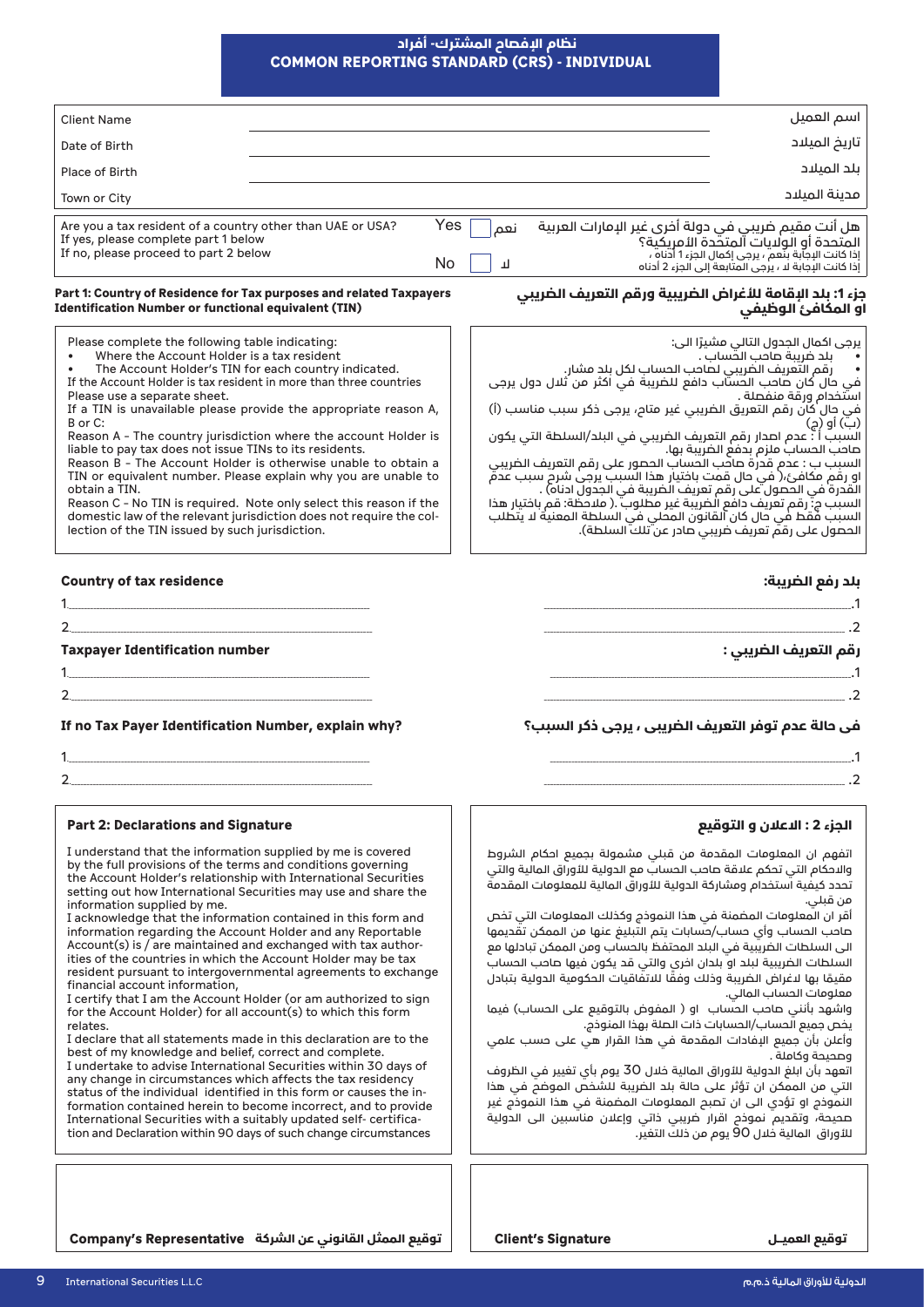# **ملحق عقد لتداول األوراق المالية عبر األجهزة الذكية Smart Device Trade Agreement Appendix**

ing service through the International Securities L.L.C. I declare that I want to open and operate a stock tradusing smart devices. I understand and have knowledge of all the terms and conditions for smart device usage bility for the transactions that take place through the eral rules issued by the Authority. I take full responsifor stock trading issued by the company and the gensmart device service. I understand and am well aware serving and securing the user name and password for of risks involved, and take full responsibility for prethe service.

اقر وارغب فى فتح واستخدام خدمة التداول على االسهم من خلال شركة الدولية للاوراق المالية عبر الأجهزة الذكية مع علمى التام بكافة الشروط و االحكام الخاصة بذلك المصدرة من الشركة او القواعد العامة المصدرة من الهيئات التنظيمة وانة يقع على عاتقى اى مسئولية عن التداوالت التى تتم عن طريق تلك الخاصية كما اننى اتفهم واعى جيدا المخاطر المترتبة على ذلك مع كامل مسئوليتى عن حفظ وامن اسم المستخدم والرقم السرى الخاص بالخدمة .

.................................................................................................. :Name

.......................................................................................... :Signature

# **ملحق عقد لتداول األوراق المالية عبر الشبكة الدولية للمعلومات )االنترنت( E-trade Agreement Appendix**

اقر وارغب فى فتح واستخدام خدمة التداول على االسهم من خلال شركة الدولية للاوراق المالية عبر الشبكة الدولية للمعلومات (الانترنت)مع علمى التام بكافة الشروط و الاحكام الخاصة بذلك المصدرة من الشركة او القواعد العامة المصدرة من الهيئات التنظيمة وانة يقع على عاتقى اى مسئولية عن التداوالت التى تتم عن طريق تلك الخاصية كما اننى اتفهم واعى جيدا المخاطر المترتبة على ذلك مع كامل مسئوليتى عن حفظ وامن اسم المستخدم والرقم السرى الخاص بالخدمة .

االسم : ..................................................................................................

التوقيع ................................................................................................:

I declare that I want to open and use the stock trading edge of all the terms and conditions issued by the service through Internet. I understand and have knowlcompany and the general rules issued by the authority. I take full responsibility for the transactions that are carried out through internet. I understand and am well aware of risks involved, and take full responsibility for preserving and securing the user name and password for the service.

:...................................................................................................Name

:..........................................................................................Signature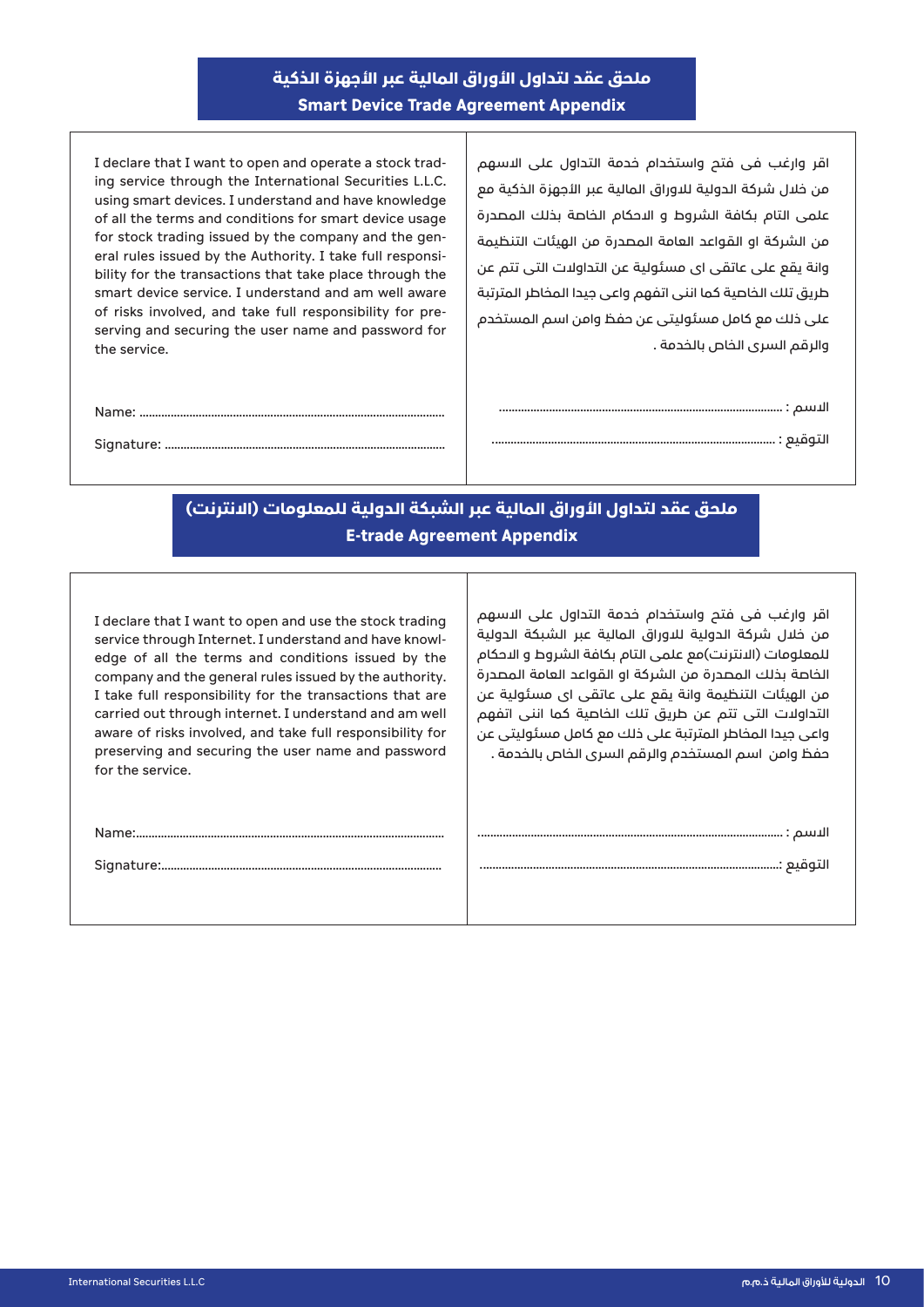#### **BROKERAGE ACCOUNT OPENING FORM**

ge Account Opening Form shall have the same meaning ascri-<br>bed to them in the Brokerage Services Agreement. Unless otherwise defined herein, all terms used in this Brokera-<br>ge Account Opening Form shall have the same meaning ascri-Unless otherwise defined herein, all terms used in this Brokera-

You hereby request the opening of a Brokerage Account with International Securities L.L.C.

You acknowledge that:

(A) All information and documents provided by you remain cur-<br>rent, accurate and valid.

(B) You will promptly and fully disclose any material change in any information relevant to this application or any Brokerage Account.

(C) No material fact or circumstance has been or will at any time he withheld<sup>.</sup>

(D) The opening, operation and maintenance of any Brokerage Account gives rise to legally binding obligations. and

gally bound by all such obligations, as from time to time amen-<br>ded or modified in accordance with Applicable Laws, (E) By signing this application, you contractually agree to be le-<br>gally bound by all such obligations, as from time to time amen-(E) By signing this application, you contractually agree to be le-

• You hereby undertake to abide by the Market Regulations and thorise International Securities L.L.C. to execute Trades on your any other Applicable Laws as enacted from time to time and aubehalf as per your Instructions received by us and you further authorise us to perform all other acts in accordance with the verning the Brokerage Account and related matters. This ack-<br>nowledgement is Irrevocable. terms and conditions in the Brokerage Services Agreement go-<br>verning the Brokerage Account and related matters. This ackterms and conditions in the Brokerage Services Agreement go-

• You understand fully the nature of the Trade to be carried out by you. In particular, you understand that any Trade can involve significant risks and that the value of your investments may go down as well as up.

• You hereby authorise International Securities L.LC. to carry out the sale of Securities in your account, after having obtained the approval of the relevant Market, if you fail to settle your rities L.LC. not responsible and indemnify it against any liability, dance with the SCA Law. You agree to hold International Secufinancial obligations to International Securities L.L.C. in accorloss, damages, claims, lawsuits or expenses of any nature which nal Securities L.L.C. does not comply with the conditions of sale may result from such sale, except in the case where Internatioset out in the SCA Law.

• You hereby undertake to pay all commissions, fees, penalties and any resulting differences in the Securities prices that may become payable by you from time to time in respect of a Trade entered into by you or on your behalf.

• You hereby authorise International Securities L.L.C. to record, scussion related to traded securities, and present them to the archive any verbal, telephonic or written instructions or any dicompetent authorities upon request.

vices Agreement fully, read and understood its contents, and • You acknowledge that you have received the Brokerage Seragree to be contractually bound by its terms.

## **نمودج فتح حساب الوساطة**

يكـون للكلمـات والعبـارات البادئـة بأحـرف كبيـرة والمسـتخدمة في نموذج .<br>فتــح حســاب الـوســاطة ذات المعنــى المحــدد لهـا فــي اتفاقيــة خدمـات الوسـاطة، مـا لـم ينـص فـي هـذه االتفاقيـة علـى خـاف ذلـك.

تطلبـون بموجب هـذا النمـوذج فتـح حسـاب وسـاطة مـع الشركة الدوليـة لـأوراق الماليـة ذ.م.م، وتقـرون بمـا يلـي:

)أ( أن تظـل جميـع المعلومـات والوثائـق التـي تقدمونهـا سـارية ودقيقـة وصحيحـة

)ب( أن يجـري علـى الفـور الكشـف عـن أي تغييـر جوهـري فـي المعلومـات ذات الصلـة بهـذا النمـوذج أو أي حسـاب وسـاطة

)ج( عدم حجب أي حقيقة أو حدث جوهري في أي وقت من األوقات

)د( فتــح أي حســاب وســاطة أو تشــغيله أو االحتفــاظ بــه ممــا ينشــأ عنــه التزامـات ملزمـه قانونـاً.

(هـ) أنـه بالتوقيـم علـى هــذا الطلـب، فأنتـم توافقــون مــن الناحيــة التعاقديــة علــى االلتــزام قانونــا بهــذه االلتزامــات، وتعديالتهــا وتغييرهــا مـن وقـت لآخـر وفقـاً للقوانيـن المعمــول بهـا.

 تتعهــدون بموجــب هــذا النمــوذج االلتــزام بلوائــح الســوق وأي قوانيــن أخرى معمول بها تُسن من وقت لآخر وتفوضون شركة الدولية للأوراق الماليــة ذ.م.م لتنفيــذ عمليـات التــداول نيابــة عنكــم وفقــاً لتعليماتكــم ً التــى تتلقاهــا، كمـا تفوضونــا أيضـاً للقيــام بجميــع الأعمــال الأخـرى وفقـاً لشـروط وأحـكام اتفاقيـة خدمـات الوسـاطة التـي تنظـم حسـاب الوسـاطة وجميـع الأمـور ذات الـصلـة، وهـذا الإقـرار غيـر قابـل للإلغـاء.

· تتفهمـون بالكامـل طبيعـة عمليـة التـداول التـي سـوف تُنفـذ لـصالحكـم، وتدركــون علــى وجــه الخصــوص أن أي عمليــة تــداول قــد تنطــوي علــى مخاطــر كبيــرة وأن قيمــة اســتثماراتكم قــد تنخفــض أو ترتفــع.

 تفوضـون بموجـب هـذا النمـوذج الدوليـة لـأوراق الماليـة ذ.م.م للقيـام بعــد حصولهــا علــى موافقــة الســوق المعنيــة ببيــع األوراق الماليــة التــي فــي حســابكم فــي حالــة تخلفكــم عــن أداء التزاماتكــم الماليــة لشــركة الدوليــة لــلأوراق الـماليــة ذ.م.م وفقــاً لـقانــون الهيئــة. وتوافقــون علــى إعفـاء شـركة الدوليـة لـلأوراق الماليـة ذ.م.م مـن المســؤولية وتعويضهـا عــن أي التــزام أو خســارة أو ضــرر أو دعــاوى مطالبــات أو نفقــات مــن أي نـوع قـد تنشـأ عـن هـذا البيـع، باسـتثناء فـي حالـة عـدم التـزام شـركة الدولية لـأوراق الماليـة بشـروط البيـع المنصـوص عليهـا فـي قانـون الهيئـة.

 تتعهــدون بموجــب هــذا النمــوذج بســداد جميــع العمــوالت والرســوم والغرامـات وأي فـروق تحـدث فـي أسـعار األوراق الماليـة والتـي قـد يتعين عليكـم سـدادها مـن وقـت آلخـر فيمـا يتعلـق بعمليـه التـداول التـي يجـري تنفيذهـا مـن خاللكـم أو نيابـة عنكـم.

 تفوضـون بموجـب هـذا النمـوذج الشـركة الدوليـة لـأوراق الماليـة ذ.م.م بتســجيل أي تعليمــات شــفهية أو تليفونيــة أو أي مناقشــات تتعلــق بـالأوراق الماليـة المتداولــة وأرشــفتها وتقديمهـا للهيئـات او الجهـات المختصــة عنــد الطلــب مــن الشــركة.

 تقـرون باسـتالمكم اتفاقيـه خدمـات الوسـاطة وقراءتهـا بالكامـل وفهـم محتوياتهـا، وتوافقـون علـى االلتـزام بشـروطها مـن الناحيـة التعاقديـة.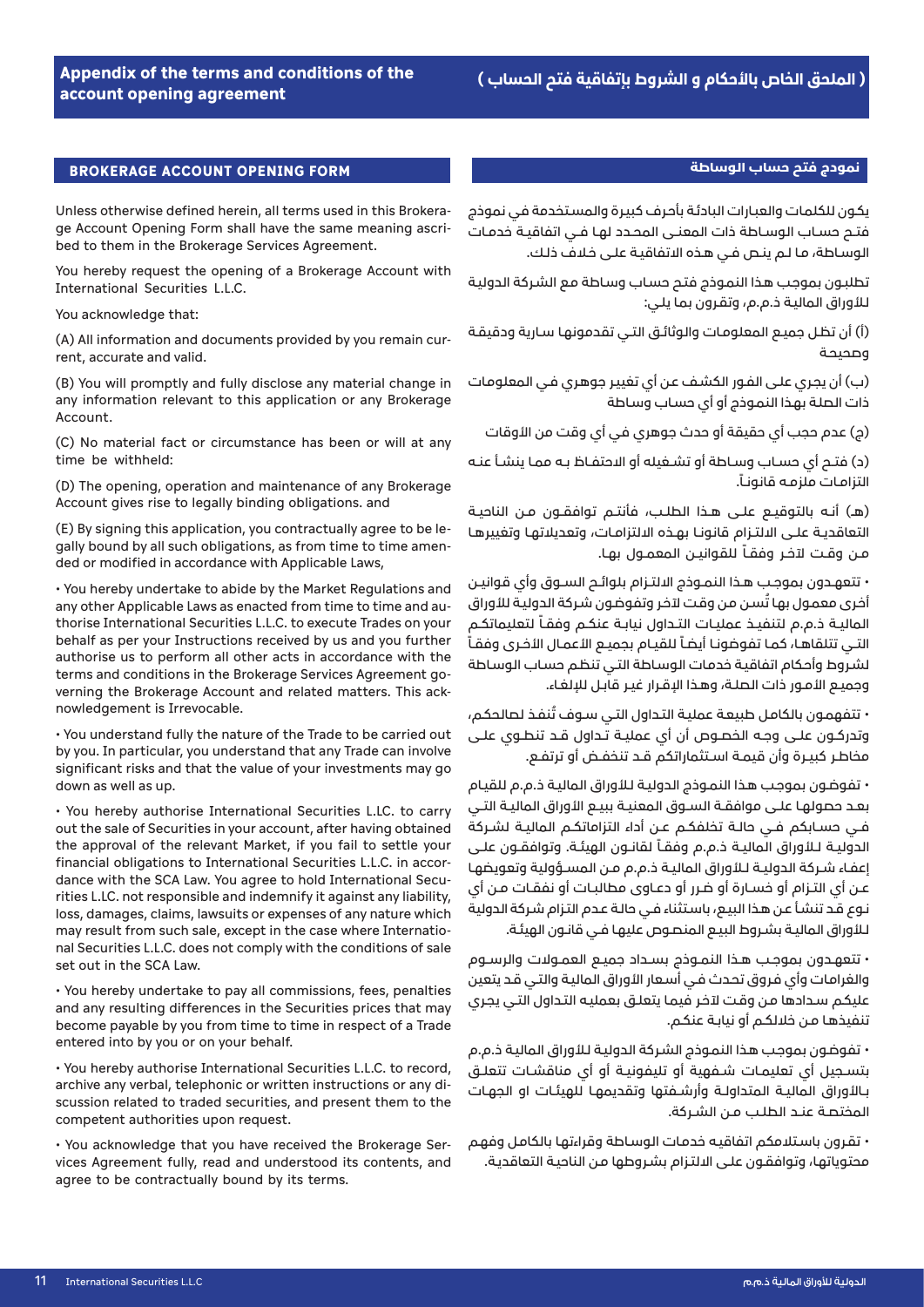#### **اتفاقيات خدمات وساطة**

## **الحيثيات:**

# )1( حيـث أن الوسـيط هـو شـركة مسـجلة وفقـا لقوانيـن دولـة اإلمـارات العربيـة المتحـدة ومرخصـة مـن قبـل الهيئـة للعمـل كوسـيط مالـي ووكيـل بالعمولـة فـي االسـواق الماليـة بالدولـة .

)2( وحيــث أن العميــل يرغــب فــي التــداول فــي األوراق الماليــة المحليــة المدرجــة فــي الســوق وفــي أي ســندات قانونيــة أو أدوات ماليــة أخــرى تعتمدهـا الهيئـة، كمـا يكـون عليـه الحـال

)3( وحيـث أن الوسـيط قـد وافـق علـى التصـرف كوسـيط مالـي ووكيـل بالعمولـة وفقـا للتعليمـات التـى يوجههـا العميـل وذلـك تأسيسـاً علـى أن الوسيط يعتبر وكيلاً لـه فـي تنفيـذ اوامر بيـع الأوراق المالية وشـرائها بموجــب القوانيــن المعمــول بهــا ولوائــح الســوق التــي يتــم ســنها مــن وقـت آلخـر.

وعليــه ومقابــل التعهــدات المشــتركة فــي هــذه االتفاقيــة فقــد اتفــق الطرفــان وهمــا بكامــل الأهليــة الـقانونيــة وارادتهمــا الحــرة علــى إبــرام هــذه االتفاقيــة وفقــا للشــروط واالحــكام الــواردة ادنــاه.

# **-1 التعريفات والتفسيرات**

1.1 تكون الكلمات والمصطلحات التالية مـا لـم يقتـض سياق النـص غيـر 1.1 The following words and terms shall where not inconsistent . ذلـك المعانـي التاليـة:

 **»الشركة«** تعني الدولية لألوراق المالية ذ.م.م

 **»االتفاقية«** مصطلح يعني اتفاقيه خدمات الوساطة هذه؛

 **»القوانيــن المعمــول بهــا«** مصطلــح يعنــي أي مرســوم أو قــرار أو قانـون أو ميثـاق أو نظـام أو تشـريع أو قاعـده أو توجيـه )إلـى الحـد الـذي يكـون لـه قـوة القانـون) أو أمـر أو معاهـدة أو مدونـة أو لائحـة (بمـا فـي ذلـك مـا تعلـق منهـا بقانـون الهيئـة( أو أي تفسـير لمـا سـبق والتـي يتـم ســنها أو إصدارهـا مـن حيــن لآخـر مـن قبــل هيئـه حكوميــة فــى الإمـارات العربيــة المتحــدة بمــا فــي ذلــك أي تعديــات أو تغييــرات أو تحديثــات أو اســتبداالت أو إعــادة ســن لمــا ســبق؛

 **»الممثــل المفــوض )الممثلــون المفوضــون(«** مصطلــح يحمــل ذات المعنــى الــوارد فــي البنــد :4.12

 **»**ا**لوســيط«** مصطلــح يعنــي شــركة الدوليــة لــأوراق الماليــة وهــي شــركة ذات مســؤولية محــدودة مســجلة فــي إمــارة أبوظبــي، بدولــة الإمارات العربيـة المتحدة، وتحمل ترخيـص هيئـة الأوراق الماليـة والسـلع رقــم 604017؛

 **»حسـاب الوسـاطة«** مصطلـح يعنـي الحسـاب المفتـوح بموجـب هـذه االتفاقيـة؛

 **»الموقـع اإللكترونـي للوسـيط«** مصطلـح يعنـي الموقـع اإللكترونـي الـذي يمكـن للعميـل مـن خاللـه الدخـول علـى نظـام التـداول عبـر اإلنترنـت حالياً هـو

# https://trading.intlsecurities.ae

 **»العميــل«** مصطلــح يعنــي الشــخص ســواء كان مــن األفــراد أو المؤسسـات والـذي يكـون طرفـاً فـي هـذه الاتفاقيـة مـع الوسـيط (والــوارد تفاصيلـه فــي نمــوذج فتــح حسـاب الـوســاطة)؛

 **»تاريخ السريان«** مصطلح يحمل ذات المعنى الوارد في البند 10.1؛

# **BROKERAGE SERVICES AGREEMENT**

## **:Whereas**

(1) The Broker is a company registered in accordance with the laws of the UAE and licensed by the SCA to act as a financial broker and an agent for commission on the Markets of UAE.

(2) The Client wishes to Trade in local Securities listed on the Market and in any other legal instruments /securities approved by the SCA as the case may be.

(3) The Broker has agreed to act as a financial broker and an agent for commission in accordance with instructions issued by the Client on the basis that the Broker shall be considered as an agent of the Client in executing orders for selling and buying of Securities in accordance with and subject to the Applicable Laws and Market Regulations as enacted from time to time.

NOW THEREFORE, the Parties have agreed with their full legal competence and free will to enter into this Agreement on the terms and subject to the conditions set out below:

# **1-Definitions and Interpretations**

with the context have the following meanings:

 $\cdot$  "Company" means International Securities L.L.C.

 $\cdot$  "Agreement" means this brokerage services agreement.

 $\cdot$  "Applicable Laws" means any decree, resolution, law, statute, act. ordinance, rule, directive (to the extent having the force of law), order, treaty, code, regulation (including any of the foregoing relating to the SCA Law) or any interpretation of the foregoing, as enacted, issued or promulgated from time to time by any governmental authority of the UAE, including amendments, modifications, extensions, replacements or re-<br>enactments thereof.

*.***"Authorised Representative(s)"** has the meaning given to it in Clause 4.12.

 $\cdot$  "Broker" means International Securities, a limited liability company registered in the Emirate of Abu Dhabi, UAE and licensed with the SCA under license number 604017.

**'Brokerage Account"** means an account opened under this .Agreement

 $\cdot$  "Broker Website" means the website through which the Client can access the Internet Trading System.

# https://trading.intlsecurities.ae

 $\cdot$  "Client" means the Individual or Corporate person that is a party to this Agreement with the Broker (and whose details are set out in the Brokerage Account Opening Form).

 $\cdot$  "**Effective Date**" has the meaning given to it in Clause 10.1.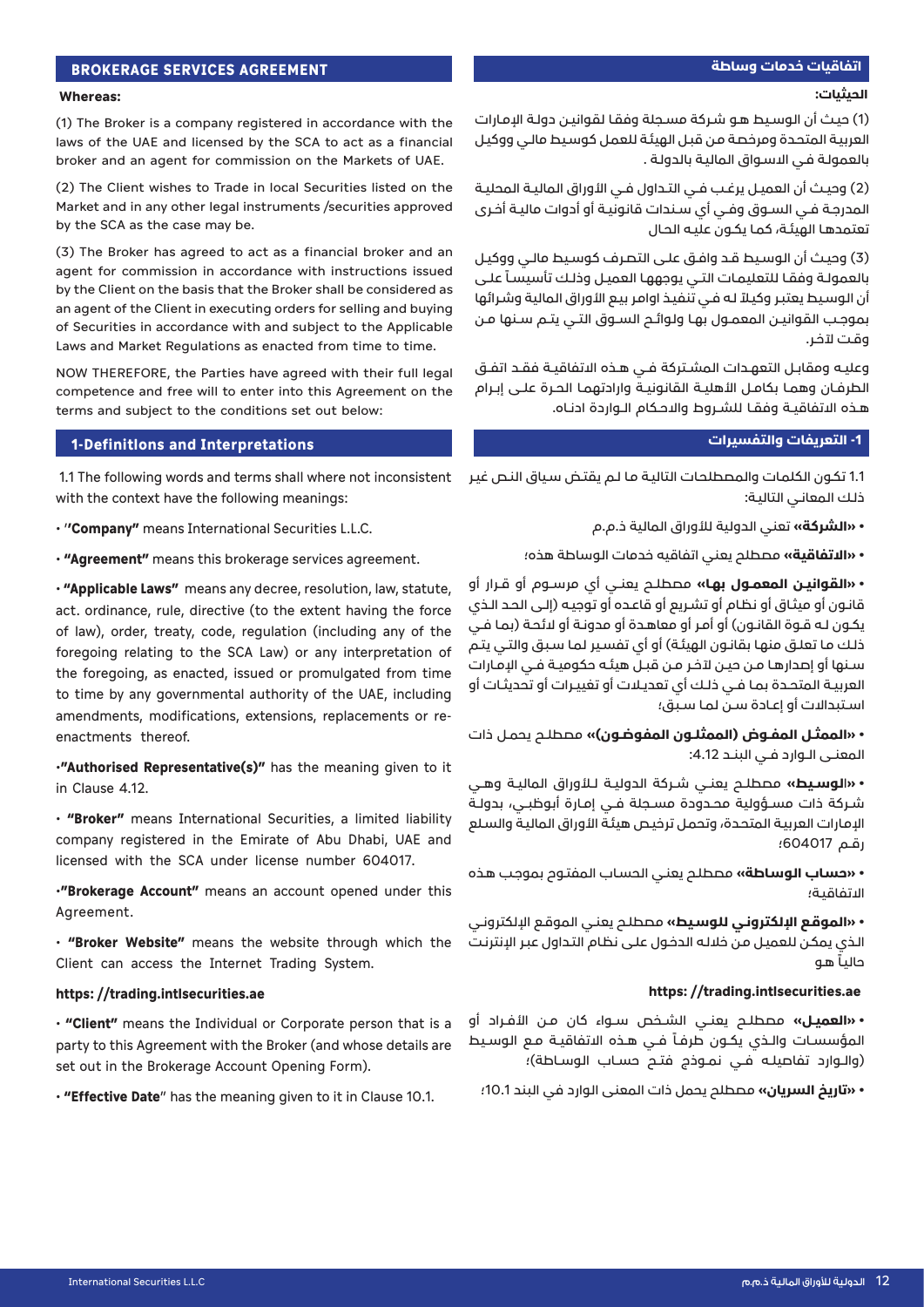# **(continued (Interpretations and Definitions1- -1 التعريفات والتفسيرات )تابع(**

**·"Electronic Instruction"** means any Instruction issued via telephone, fax or internet (whether via the Internet Trading System, email or otherwise).

 $\cdot$ "Instruction(s)" means any instruction (including an Electronic Instruction) or order given by the Client (or any person duly authorised by the Client, as officially notified to the Broker) to the Broker in relation to the execution of a Trade.

 $\cdot$  "Intellectual Property Rights" means patents, trademarks, service marks, rights (registered or unregistered) in any designs. applications for any of the foregoing. trade or business names. copyright (including rights in computer software) and topography rights. know-how. secret formulae and processes. confidential and proprietary knowledge and Information, database rights and all rights and forms of protection of a similar nature to any of the foregoing or having equivalent effect anywhere in the world.

 $\cdot$  "Internet Trading System" means the system made available by the Broker to the Client which enables the Client to issue Instructions to the Broker through the internet.

 $\cdot$  "Investor Number" means the identification number assigned and issued to the Client by the Market.

 $\cdot$  "Market" means a securities market licensed in the UAE by the Authority, including the Dubai Financial Market and the Abu Dhabi Securities Authority.

 $\cdot$  "Market Regulations" means the rules and regulations of the Market as specified from time to time.

 $\cdot$  "Parties" means the Broker and the Client and "Party" means any one of them.

 $\cdot$  "Password" means the unique alpha-numeric password used by the Client to access the Internet Trading System.

 $\cdot$  "SCA" means the UAE Securities and Commodities Authority.

 $\cdot$ "SCA Law" means the SCA Board of Directors Decision No. 27 of 2014 concerning Brokerage in Securities and any future amendments to the above mentioned law.

 $\cdot$  "Securities" means all stocks, shares, options, futures and bonds, listed or to be listed on the Market.

 $\cdot$  "Security Information" means the User ID and Password.

• "Trading" or "Trade" means buying and selling of Securities on the Market.

 $\cdot$  **"UAE**" means the United Arab Emirates.

 $\cdot$  "User ID" means the user identification provided by the Broker to the Client to access the Internet Trading System.

 **»التعليمــات اإللكترونيــة«** مصطلــح يعنــي أي تعليمــات تصــدر عــن طريــق الهاتــف أو الفاكــس أو االنترنــت ســواء مــن خــال نظــام التــداول عبـر االنترنـت أو البريـد االلكترونـي أو غيـر ذلـك مـن الوسـائل اإللكترونيـة؛

 **»التعليمــات**« مصطلــح يعنــي أي تعليمــات )بمــا فــي ذلــك التعليمــات الإلكترونيــة) أو أمـر يصدرهـا العميــل (أو أي شــخص مفــوض حســب الاصـول مـن جانـب العميـل علــى النحـو الــذي جـرى إخطـار الـوسـيط بـه) إلــى الوســيط فيمــا يتعلــق بتنفيــذ أي عمليــه تــداول؛

 **»حقـوق الملكيـة الفكريـة«** مصطلـح يعنـي بـراءات االختـراع والعالمـات التجاريــة وعلامـات الخدمــة والحقــوق (المســجلة أو غيــر المســجلة) فــي أي تــماميــم أو تـطبيقــات تخــص أي ممــا ســبق أو الأســماء التجاريــة أو حقــوق التأليـف والنشـر (بمـا فـي ذلـك الحقــوق فــي برامــج الحاسـب الآلــي) وحقــوق الطبوغرافيـا والمعرفـة الفنيـة والمعـادلات والعمليـات الســرية والمعـارف والمعلومـات السـرية والخاصـة وحقــوق قواعــد البيانـات وجميـع الحقـوق وأشـكال الحمايـة ذات الطبيعـة المشـابهة لأى ممــا ســبق أو التــي لهــا تأثيــر مكافــئ فــي أي مــكان فــي العالــم؛

 **»نظــام التــداول عبــر االنترنــت«** مصطلــح يعنــي النظــام الــذي يبيعــه الوسـيط للعميـل يمكنـه مـن إصـدار التعليمـات للوسـيط مـن خـلال االنترنــت؛

 **»رقـم المسـتثمر«** مصطلـح يعنـي الرقـم التعريفـي المخصـص للعميـل و المصـدر مـن جانـب السـوق؛

 **»السـوق«** مصطلـح يعنـي سـوق األوراق الماليـة المرخصـة للعمـل فـي دولـة اإلمـارات العربيـة المتحـدة مـن جانـب الهيئـة، بمـا فـي ذلـك سـوق أبوظبــي لــلأوراق الماليــة وســوق دبــي المالــي بالإضافــة الــي ناســداك دبـي؛

 **»لوائـح السـوق«** مصطلـح يعنـي قواعـد السـوق ولوائحهـا علـى النحـو المحـدد مـن حيـن آلخـر؛

 **»الطرفـان/ الطرفيـن«** مصطلـح يعنـي الوسـيط والعميـل و«الطـرف« مصطلـح يعنـي أي منهمـا؛

 **»كلمـه المـرور«** مصطلـح يعنـي كلمـه المـرور األبجديـة الرقميـة الفريـدة التـي يسـتخدمها العميـل للدخـول علـى نظـام التـداول عبـر اإلنترنـت؛

 **»الهيئة«** مصطلح يعني هيئة األوراق المالية والسلع اإلماراتية

 **»قانــون الهيئــة«** مصطلــح يعنــي قــرار مجلــس اداره هيئــه األوراق الماليـة والسـلع رقــم 27 لســنه 2014 بشــأن الـوســاطة فــي الأوراق الـماليــة، واى ملحقــات او تعديــلات لاحقــة لــه.

 **»األوراق الماليــة«** مصطلــح يعنــي جميــع األســهم وعقــود الخيــارات والعقــود الآجلــة والســندات ســواء كانـت مدرجــة فــي الســوق أو غيــر مدرجــه فيهــا؛

 **»البيانات السرية«** يعني الرقم التعريفي للمستخدم وكلمه المرور؛

 **»التــداول«** أو »عمليــة التــداول« مصطلــح يعنــي شــراء األوراق الماليــة فــي الســوق أو بيعهــا؛

 **»اإلمارات«** مصطلح يعني دولة اإلمارات العربية المتحدة؛

 **»إســم المســتخدم «** مصطلــح يعنــي الرقــم التعريفــي للعميــل الــذي يقدمـه الوسـيط للعميـل للدخـول علــى نظـام التـداول عبـر الانترنـت؛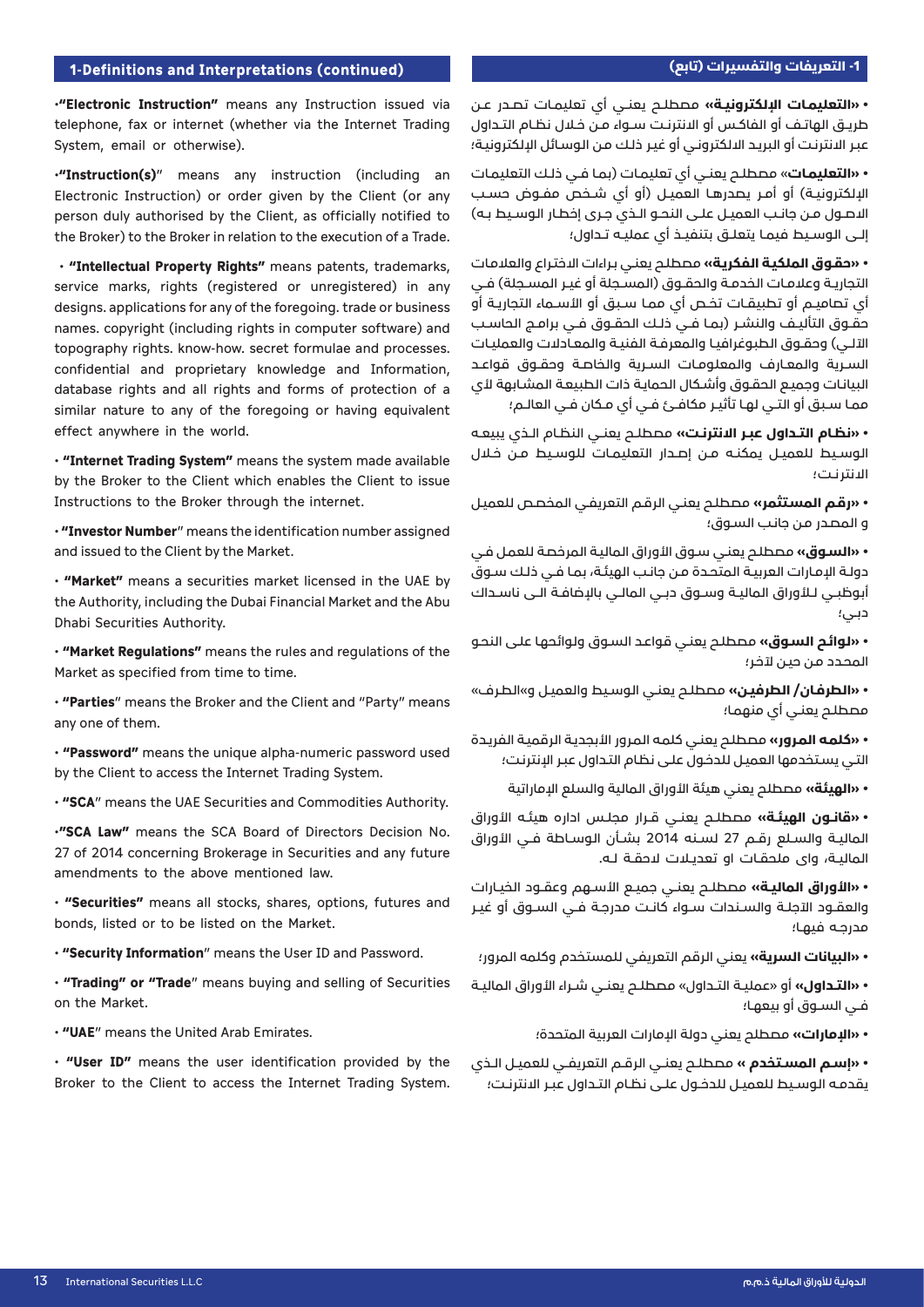1.2 Unless the context otherwise requires:

(A) References to singular shall include plural and vice versa.

(B) References to male shall include female and vice versa as .appropriate

ter, email, fax or any other means resulting in a permanent (C) The phrase "in writing" includes messages received by letreadable message.

ding the recitals, the cover and attachments to this Agreement 1.3 The entirety of the Brokerage Account Opening Form, incluare considered an integral part hereof and shall be read as one for all purposes.

1.4 The Parties shall implement this Agreement in good faith as per its provisions and in accordance with Applicable Laws.

# **Acknowledgement2- -2 إقرارات**

2.1 The Client acknowledges that:

(A) It has a valid Investor Number or has signed the relevant application to obtain one.

(B) In case of it being an individual, it has attained the age of maturity and has the legal capacity to enter into this Agree-<br>ment and fulfil its obligations.

2.2 The Client confirms and undertakes that the information provided by it to the Broker in the Brokerage Account Opening Form and any documents submitted is true and complete and that it has not concealed any relevant information from the Broker of which the Broker should be made aware. The Client undertakes to notify the Broker immediately in writing of any sponsible and indemnify it against any liability, loss, damages, rities Trading Account. The Client shall hold the Broker not rechanges to the information provided in the Agreement of Secusult from the Client having provided the Broker with inaccurate claims, lawsuits or expenses of any other nature which may reor incomplete information and/or documentation.

2.3 The Client declares that:

(A) It is fully aware of the nature of business and trading requi-<br>rements in Securities.

(B) It understands the technical terms used in Trading.

(C) The Securities prices are constantly volatile and it is aware of the risks involved in Trading which may result in unexpected and significant losses, and

(D) It is willing and financially capable of bearing any losses without any responsibility or liability being attributable to the .Broker

# **Actions Regulatory3- -3 اإلجراءات التنظيمية**

The Client is aware and agrees that the Broker shall not be held thority modifies, cancels or materially affects a transaction for cution of any Trade If the Market, SCA or any governmental auresponsible for any consequences that may arise from the exeany reason whatsoever.

1.2 ما لم يقتص السياق غير ذلك:

)أ( تشمل أي إشارة إلى صيغة المفرد صيغة الجمع والعكس صحيح؛

)ب( تشــمل أي إشــارات إلــى جنــس الذكــوراو جنــس اإلنــاث والعكــس ــمحيـــح حســب الاقتضـاء.

)ج( تشــمل عبــارة »كتابــة« الرســائل المســتلمة عــن طريــق الخطابــات أو البريــد البـلكترونــي أو الفاكـس أو أي وسـيلة أخـرى ينتــج عنهـا رســالة دائمــة قابلــة للقــراءة.

1.3 يعتبـر نمـوذج فتــح حسـاب الوسـاطة بمـا فـى ذلـك الحيثيـات، والرسـالة الافتتاحيـة وملاحـق هـذه الاتفاقيـة جميعهـا جـزءاً لا يتجـزأ مـن هــذه الاتفاقيــة، وتُقــرأ جميعهـا كوحــده واحــده لجميــع الأغــراض

1.4 يلتـزم الطرفان فـي تنفيـذ هـذه الاتفاقيـة بنيه حسـنة وفقاً لأحكامها والقوانيـن المعمول بها.

2.1 يقر العميل:

)أ( بأنـه يملـك رقـم مسـتثمر سـاريا أو قـام بتوقيـع نمـوذج طلـب إصـدار رقـم مسـتثمر

(ب) فــي حــال كونــه فــرداً فإنــه قــد بـلـغ ســن الرشــد ويتمتــع بالأهليــة القانونيــة لبـبــرام هــذه الاتفاقيــة والـوفــاء بالتزاماتــه؛

2.2 يؤكــد العميــل ويتعهــد بــان جميــع المعلومــات المقدمــة مــن جانبــه إلــى الوســيط فــي نمــوذج فتــح حســاب الوســاطة وفــي أي وثائــق مقدمــة هــي معلومــات صحيحــة وكاملــة وأنــه لــم يُخـف عــن الـوســيط أي معلومـات ذات صلـة يجـب علـى الوسـيط معرفتهـا، ويتعهـد العميـل بإخطار الوسيط علـى الفـور كتابيـاً بـأي تغييـرات تطـرأ علـى المعلومـات الــواردة فــي إتفاقيــة فتــح حســاب تــداول الأوراق الماليــة. كمـا يلتــزم العميــل بتعويــض الوســيط وحمايتــه مــن أي التزامــات أو خســائر أو اضــرار تلحـق بـه أو مطالبـات أو دعـاوى قضائيـة أو نفقـات يتكبدهـا مـن أي نـوع جـراء تقديـم العميـل معلومـات و/ أو وثائـق غيـر دقيقـه أو غيـر كاملـه الـى الوســيط

2.3 يقر العميل بأنه:

)أ( على دراية تامة بطبيعة األعمال ومتطلبات تداول األوراق المالية

(ب) يعي جيداً المصطلحات الفنية المستخدمة في عمليات التداول

(ج) نظراً لما تمر بـه أسـعار الأوراق الماليـة مـن تقلبـات مسـتمرة، فإنـه يتفهـم المخاطـر التـي تنطـوي عليهـا عمليـات التـداول والتـي قـد تـؤدي إلـى خسـائر غيـر متوقعـة وجسـيمة؛ و

)د( علـى اسـتعداد ولديـه القـدرة الماليـة لتحمـل أي خسـائر بـدون تحميـل الوسـيط بـأي مسـؤوليات أو التزامـات.

يعــي العميــل ويوافــق علــى عــدم تحمــل الوســيط مســؤولية أي تبعــات قــد تنشــأ جــراء تنفيــذ أي عمليــة مــن عمليــات التــداول وذلــك فــي حــال قامـت الســوق أو هيئــة الأوراق الماليــة والســلع أو أي جهــة حكوميــة بتعديــل المعاملــة أو إلغائهــا أو أي تأثيــر عليهــا بشــكل جوهــري

ألي سبب كان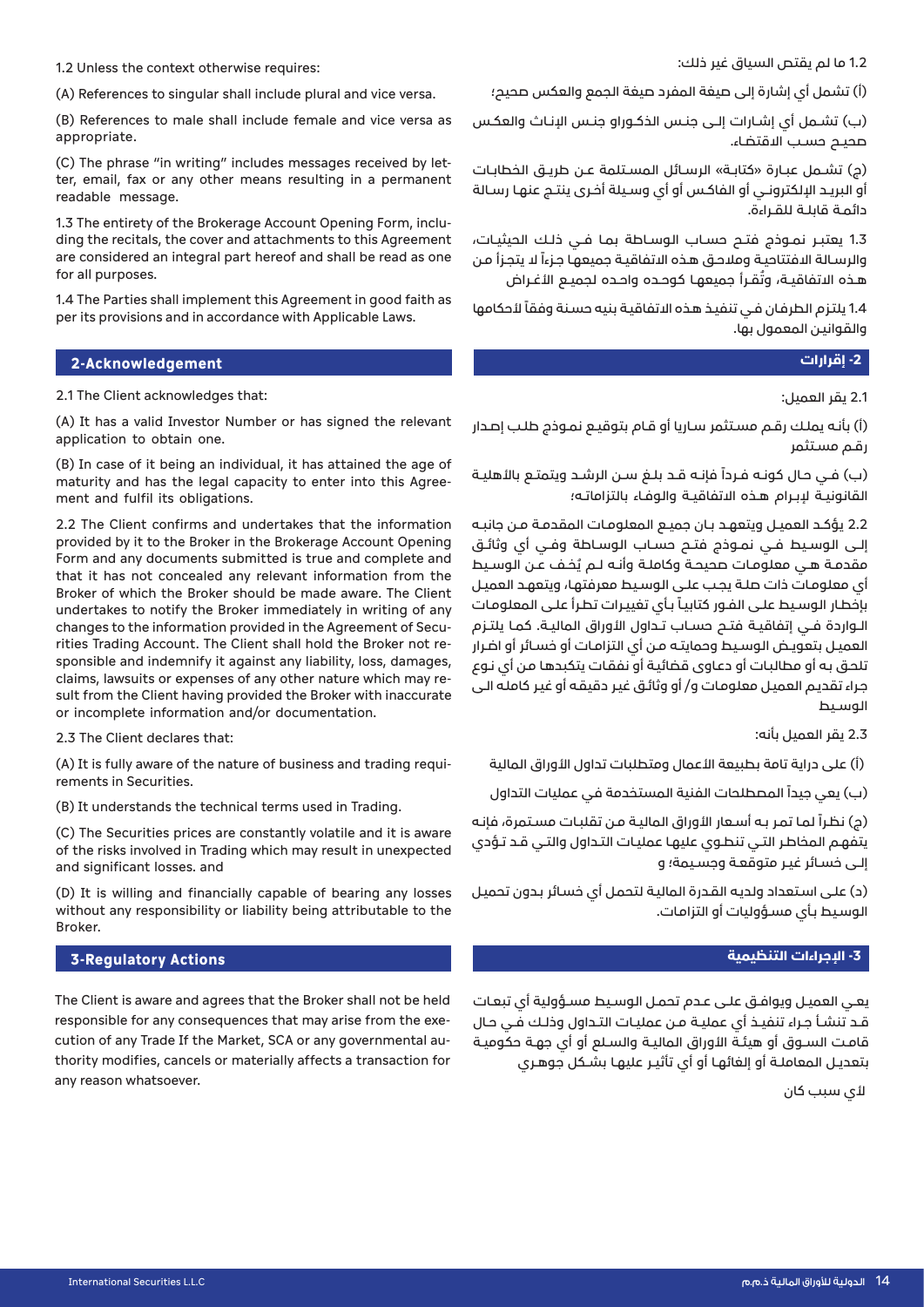# **Instructions s'Client4- -4 تعليمات العميل**

4.1 The Client shall quote its Brokerage Account number while issuing any Instructions.

4.2 When issuing an Instruction, the Client shall provide the Broker with specific details in relation to the Trade, including the name of the Security, whether it is a sale or purchase, the execution price, the execution date and any other information that the Broker may request in order to execute the Client's instruction.

4.3 The Client must deliver its Instruction to the Broker in writing, through the Internet Trading System, by fax, orally through a recorded telephone line or by any other electronic means acceptable to the Broker, provided that, in the case of a written Instruction, such Instruction must be signed by the Client or its authorised signatory (the authorised representa-<br>tive).

phone, the Client shall provide all necessary information to en-<br>able the Broker to confirm the Client's identity. 4.4 In case Instructions are received by the Broker over tele-<br>phone, the Client shall provide all necessary information to en-4.4 In case Instructions are received by the Broker over tele-

4.5 Instructions sent via fax must be signed by the customer or his authorized representative. The fax must be sent from the registered fax number with the company, and in the case of a fax from another number, the company may confirm with the client before execution and if the required information is not clear in the fax, the broker may refrain from carrying out the trading process. In all cases, the client is obligated to mention the investor's number and the brokerage account number as-<br>signed to him.

4.6 Any Instructions delivered by the Client to the Broker shall not be binding on the Broker until it has actually been received and accepted by the Broker.

ker effecting the Trade and/or the Client undertakes to settle curities to be bought in its Brokerage Account prior to the Bro-4.7 The Client shall deposit with the Broker the amount of seits obligations as per the settlement provisions in the SCA Law.

4.8 The execution of Trades by the Broker shall at all times be in accordance with the Client's Instructions, subject to the Mar-<br>ket Regulations and Applicable Laws.

4.9 The Client acknowledges that Instructions may be carried out only on such days and at such times when the Broker and the relevant Market are open for business.

4.10 The Client acknowledges that if the market conditions are volatile, it may require the Broker to contact the Client prior to the Broker executing any Instruction issued by the Client. However the Broker is not obliged to contact the Client and may execute the Trade as per the Instructions received from the Client. If the Broker try to reach the client, and is unable to reach due to the client's absence or communication problems. the Broker is committed to act as per the Instructions received from the Client, in such cases, the Broker shall not be respon-<br>sible for any loss incurred by the Client.

4.1 يلتــزم العميــل بــإدراج رقــم حســاب الوســاطة الخــاص بــه عنــد إصــدار أي تعليمــات.

4.2 يلتــزم العميــل بتزويــد الـوســيط، عنــد إصــدار التعليمــات، بمجموعــة محـددة مـن البيانـات التفصيليـة الخاصـة بعمليـة التـداول، بمـا فـي ذلـك اســم الأوراق الماليــة التــي يرغــب التعامــل فيهــا وإذا مــا كانــت هــذه العمليــة بيــع أو شــراء وســعر التنفيــذ وتاريــخ التنفيــذ وغيــر ذلــك مــن المعلومـات الأخـرى التـي قـد يطلبهـا الوسـيط مـن أجـل تنفيـذ تعليمـات العميــل.

4.3 يتعيـن علــى العميـل إصـدار تعليماتـه إلــى الوسـيط كتابيـاً علــى أن ً تكــون ممهــورة بتوقيــع العميــل بشــخصه أو مــن قبــل المخــول قانونــاً بالتوقيــع نيابــة عــن العميــل (الممثــل المفــوض)، أو مــن خـلال نظـام التـداول عبـر الإنترنـت أو عن طريـق الفاكس أو شـفهياً من خلال مكالمة هاتفيــة مســجلة أو غيــر ذلــك مــن الوســائل اإللكترونيــة األخــرى التــي يقبلها الوسيط.

4.4 فــي حالــة اســتلام الـوسـيط لتعليمــات عبــر الهاتـف، يلتــزم العميــل بتقديــم كافــة الـمعلومـات اللازمــة حتــى يتســنـى للـوسـيط التأكــد مــن هويـة العميـل.

4.5 يجـب أن تكـون التعليمـات الموجهـة برسـالة بالفاكـس موقعـة مـن العميـل أو ممثلـه المفـوض. ويجـب إرسـال رسـالة الفاكـس مـن الفاكـس المســجل المعتمــد لــدى الشــركة وفــى حالــة ارســالة مــن رقــم اخــر يجــوز للشــركة التاكــد مــن العميــل قبــل التنفيــذ وإذا كانــت المعلومــات المطلوبـة غيـر واضحـة فـي رسـالة الفاكـس، يجـوز للوسـيط االمتنـاع عـن تنفيــذ عمليــة التــداول. وفــي جميــع الأحــوال، يلتــزم العميــل بـذكـر رقــم المســتثمر ورقــم حســاب الوســاطة الخاصيــن بــه.

4.6 لا تكـون أي تعليمـات يصدرهـا العميـل للوسـيط ملزمـة للوسـيط حتــى يتســلمها فعليــاً ويقبلهـا.

4.7 يلتـزم العميـل بـأن يـودع لـدى الوسـيط فـي حسـاب الوسـاطة الخـاص بالعميــل القيمــة الماليــة لعمليــة الشــراء المقــرر تنفيذهــا قبــل قيــام الوســيط بتنفيــذ عمليــة التــداول و/ أو يتعهــد العميــل بالوفــاء بالتزاماتــه وفقـاً لأحـكام التســوية الــواردة فــي قانــون الهيئـة.

4.8 يجب أن تتـم عمليـات التـداول فـي كل الأوقـات مـن جانـب الـوسـيط وفقاً لتعليمات العميل وطبقا للوائح السوق والقوانين المعمول بها.

4.9 يقـر العميـل بأنـه لـن يتـم تنفيـذ التعليمـات إلا فـي الأيـام والأوقـات التـي يفتـح فيهـا الوسـيط والسـوق المعنيـة.

4.10 يقر العميل بأنه في حال طرأت بعض التقلبات على أحوال السـوق بحيــث قــد تســتوجب مــن الوســيط االتصــال بالعميــل قبــل تنفيــذ أي ً تعليمـات صـادرة عـن العميـل. وبالرغـم مـن ذلـك، ال يكـون الوسـيط ملزمـا باالتصـال بالعميـل، ويجـوز لـه تنفيـذ عمليـة التـداول وفـق التعليمـات التي اســتلمها مــن العميــل. وإذا قــرر الوســيط االتصــال بالعميــل ولكــن تعــذر عليـه الوصـول إلـى العميـل نتيجـة غيـاب العميـل أو بسـبب مشـاكل فـي الاتصــالات، يلتــزم الـوسـيط بالتصــرف وفقــاً للتعليمــات التــى اســتلمها ً مـن العميـل. وفـي مثـل تلـك الحـاالت، ال يكـون الوسـيط مسـؤوال عـن أي خسـائر يتكبدهـا العميـل.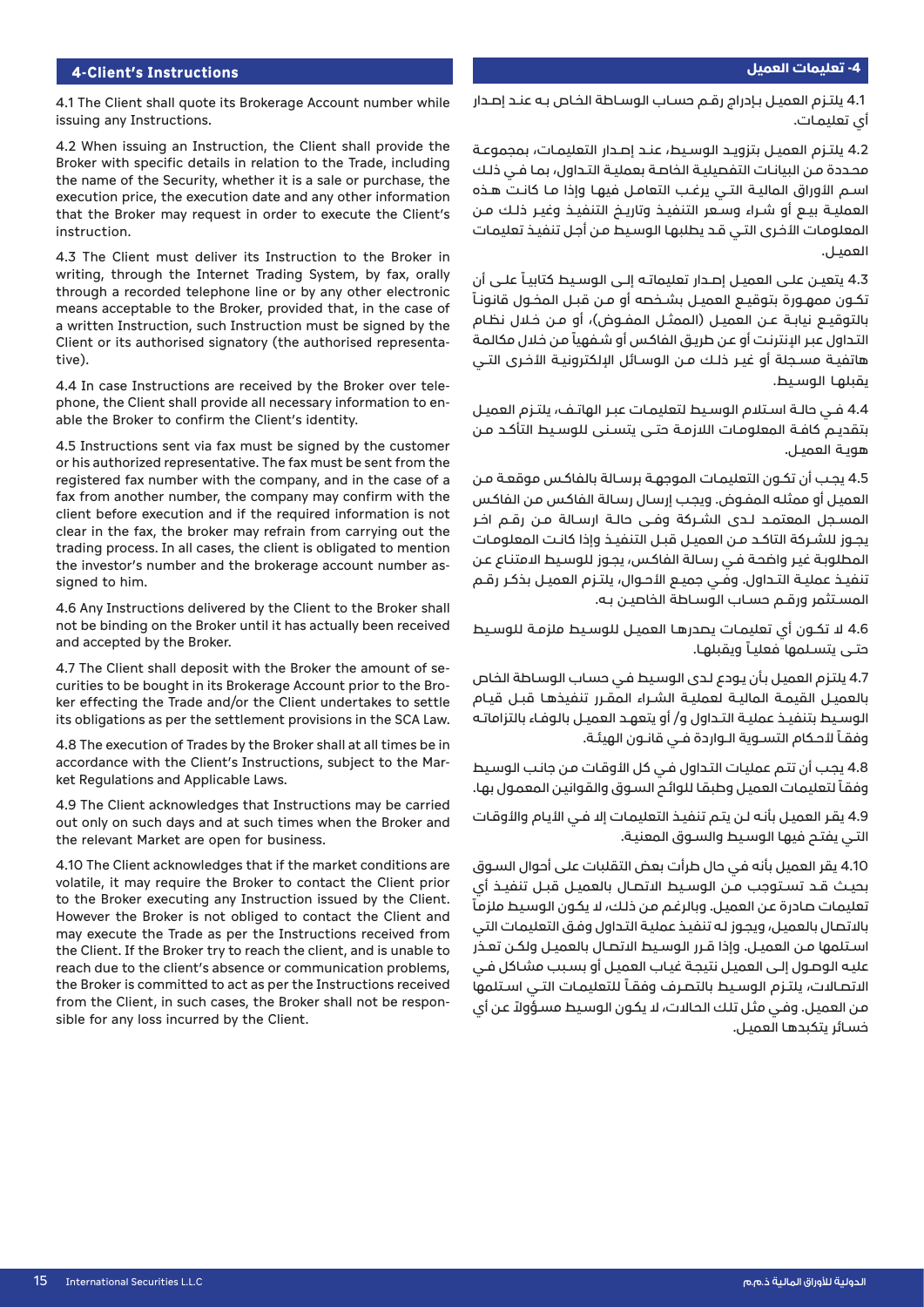#### **-4 تعليمات العميل )تابع(**

#### **4-Client's Instructions (continued)**

4.11 Instructions may be cancelled or amended in the same manner as they may be given or any other manner approved by the Broker. Cancellation and amendment of Instructions shall be subject to timely receipt by the Broker of such instructions and shall be limited to the unexecuted portion of any previously cancelled or amended Instruction.

4.12 The Client shall immediately notify the Broker in writing of the identity of the persons authorised to give Instructions on the Client's behalf (the "Authorised Representative(s)"). If the Client authorises more than one person, each of such persons shall be entitled to give instructions individually, unless the Cli-<br>ent notifies the Company otherwise.

4.13 Instructions received from any Authorised Representative ker shall not be held liable for the consequences of any action, shall be considered valid and binding on the Client. The Browhich it may take in executing such Instructions. The Client shall hold the Broker not responsible and indemnify it against any liability, loss, damages, claims lawsuits or expenses of any nature which may result from the Broker acting, in good faith, on such Instructions, except in the case of the Broker's gross negligence or wilful misconduct.

4.14 The Client acknowledges that the Broker will exert due lity for any loss, fall in prices or expenses whatsoever incurred care when executing Instructions, but shall not bear any liabiby the Client resulting from any delay in executing any Trade. including any change in Market conditions before a particular Trade Is executed, unless such delay is attributable to the gross negligence or wilful misconduct of the Broker.

#### **5-Fees and Commissions**

The Client shall promptly settle all fees due and payable to the SCA, the Market and the Broker in accordance with the Market ket with regard to any executed Trade entered into for and on Regulations and any decisions issued by the SCA and the Marment to the Broker of any commissions agreed upon between behalf of the Client. The Client shall also be responsible for paythe Parties.

#### **6-Obligations of the Client**

6.1 The Client undertakes, confirms and agrees that it shall:

(A) Bear all and any losses resulting from any Trade, and it will not claim any amount whatsoever against the Broker, except for claims directly attributed to gross negligence or fraud on the part of the Broker.

(B) Bear all losses resulting from any misunderstandings or tions by telephone or fax between the Client, the Broker, the errors which may occur in any correspondence or communicatributable to gross negligence or fraud by the Broker. Market and any other third party other than losses directly at-

C) Indemnify the Broker against all claims, losses, damages and costs (including legal fees) from the client which may be incurred, suffered or expensed and/or result from or pertain ment or by a third party or the SCA, unless where such claims, to any action taken by or against the Broker as per this Agreelosses or damages are directly attributable to the gross negli-<br>gence or fraud by the Broker. 4.11 يجوز إلغاء التعليمات أو تعديلها بنفس الطريقة التـي أُصدرت بها أو بـأي طريقـة أخـرى يعتمدهـا الوسـيط، وتخضـع عمليـات إلغـاء التعليمات وتعديلهـا إلـى اسـتالم تلـك التعليمـات فـي الوقـت المناسـب مـن جانـب الوســيط وســتقتصر علــى الجــزء غيــر المنفــذ مــن التعليمــات المصــدرة سـابقا أو المعدلـة.

4.12 يلتـزم العميـل وعلـى الفـور بإخطـار الوسيط خطيـاً بهويـة الأشـخاص المفوضيــن بإصــدار التعليمــات بالنيابــة عــن العميــل )»الممثــل المفــوض (الممثلــون المفوضــون)»). وفــى حالــة فــوّض العميـل أكثـر مـن شـخص، فيحـق لأي منهـم منفـرداً إصـدار التعليمـات مـا لـم يقـم العميـل بإخطـار الشـركة بخـاف ذلـك.

4.13 تعتبر التعليمات المسـتلمة مـن الممثـل المفـوض سـارية ومُلزمـة للعميل، وال يتحمل الوسيط مسؤولية تبعات أي إجراء يتخذه في سبيل تنفيـذ تلـك التعليمـات. ويلتـزم العميـل بتعويـض الوسـيط وحمايتـه مـن أي التزامـات أو خسـائر أو أضـرار أو مطالبـات أو دعـاوى قضائيـة أو نفقـات أيـاً كان نوعهـا يتكبدهـا جـراء تصـرف الوسـيط بحُسـن نيـة بنـاءً علــى تلـك التعليمـات باسـتثناء حـاالت اإلهمـال الجسـيم أو سـوء التصـرف المعتمـد مـن جانـب الوسـيط.

4.14 يقــر العميــل بــأن الـوسـيط ســيبـذل العنايــة الواجبــة أثنــاء تنفيــذ التعليمـات دون تحمــل مســؤولية أي خسـارة أو انخفــاض فــي الأســعار أو نفقـات أيـاً كان نوعهـا يتكبدهـا العميـل نتيجـة أي تأخـر فـي تنفيـذ أي عمليــة تــداول، بمــا فــي ذلــك أي تغييــر يطــرأ علــى ظــروف الســوق قبــل تنفيــذ أي عمليــة تــداول محــددة، مالــم يُـعــزى ذلــك التأخــر إلــى إهمــال جســيم أو ســوء تصــرف متعمــد مــن جانــب الوســيط.

## **-5 الرسوم والعموالت**

يلتــزم العميــل بســداد كافــة الرســوم المســتحقة والواجبــة الســداد إلــى هيئـة الأوراق الماليـة والسـلع والســوق والـوسـيط علــى الفــور وفقـا للوائــح الســوق وال أي قــرارات تصدرهــا الهيئــة والســوق بخصــوص أي ً عمليـة تـداول جـرى تنفيذهـا بالنيابـة عـن العميـل. ويتحمـل العميـل أيضـا مســؤولية ســداد أي عمــوالت إلــى الوســيط يجــري االتفــاق عليهــا بيــن الطرفيــن.

#### **-6 التزامات العميل**

6.1 يتعهد العميل ويقر ويوافق على االلتزام بما يلي:

)أ( يتحمــل جميــع الخســائر الناجمــة عــن أي عمليــة تــداول، وأال يطالــب الوسـيط بـأي مبالــغ مهمـا كانـت، باسـتثناء المطالبـات الناجمـة مباشـرة نتيجــة إلهمــال جســيم أو احتيــال مــن جانــب الوســيط؛

)ب( يتحمــل جميــع الخســائر الناجمــة عــن أي ســوء فهــم أو أخطــاء قــد تحــدث فــي أي مراســات أو اتصــاالت عبــر الهاتــف أو الفاكــس بيــن العميـل والوسـيط والســوق وأي طــرف آخـر بخـلاف الخســائر الناجمــة مباشــرة نتيجــة لإهمــال جسـيم أو احتيــال مــن جانــب الـوسـيط؛

)ج( يعوض الوسيط من جانب العميل عن جميع المطالبات والخسائر والأضرار والتكاليف (بما في ذلك الرسوم القانونية) التي قد يتم تكبدها أو تحملها لها أو إنفاقها و/أو تنتج من أو تتعلق بأي إجراء يتخذه الوسيط أو يتعرض له بموجب هذه االتفاقية أو عن طريق طرف آخر أو الهيئة. إلا إذا كانت هذه المطالبات أو الخسائر أو الأضرار ناجمة مباشرة كنتيجة إلهمال جسيم أو احتيال من جانب الوسيط؛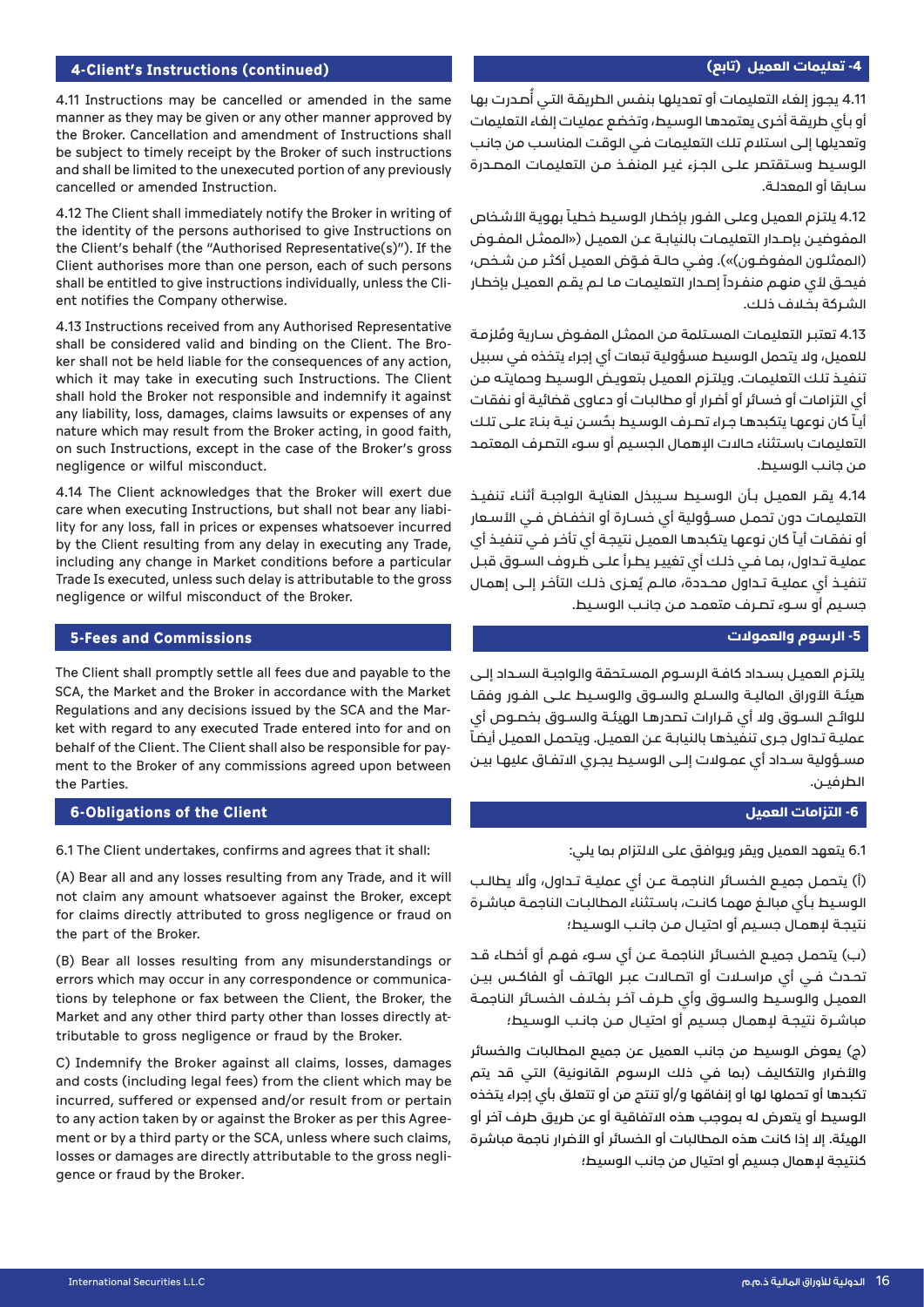# **(continued (-6 التزامات العميل )تابع( Client the of Obligations6-**

)د( يتحمــل المســؤولية عــن تســوية أي عمليــة تــداول يتولــى الوســيط ننفيذها وفقاً لتعليمات العميل، وفـي حال تخلف العميل عن القيام بذلــك، يلتــزم بتعويــض الوســيط عــن أي خســارة يتكبدهــا الوســيط؛

)ه( يظـل العميـل علـى علـم بقانـون الهيئـة الـذي ينـص على التـزام العميل بـأن يدفـع قيمـة األوراق الماليـة التـي يتـم شـراؤها نيابـة عنـه خـال الفترة الزمنيــة المقــررة فــي قانــون الهيئــة. ويــدرك العميــل بأنــه إذا تخلــف عــن ســداد قيمــة األوراق الماليــة خــال تلــك الفتــرة الزمنيــة، فعندهــا يتعيــن علــى الوسـيط – وبعــد موافقـة الســوق المعنــي – بيــع الأوراق الماليـة بسـعر السـوق. ويوافـق العميـل علـى أنـه سـيتحمل مسـؤولية الخسـارة، إن وجـدت، التـي يتكبدهـا الوسـيط فـي تنفيـذ عمليـات التـداول ومـا يأتـي عنه من بيع لـلأوراق الماليـة، وفـى حالـة الربـح يتـم تحويلـة الـى السـوق.

6.2 يلتــزم العميــل بتعويــض الوســيط وحمايتــه مــن أي التــزام أو خســارة أو ضـرر ينجـم عـن:

)أ( أي تأخيـر أو نقـل غيـر دقيـق للتعليمـات ومعلومـات أخـرى بسـبب خلـل فـي أنظمـة االتصـاالت. ويتحمـل الوسـيط المسـؤولية فقـط عـن األخطـاء أو الأفعال التـى تحدث بسـبب إهمال جسيم أو حتـى احتيـال مـن طرف الوسيط

)ب( أي اســتخدام أو ســوء اســتخدام المعلومــات أو تعليمــات هيئــة الأوراق الماليـة؛

)ج( عدم دقة المعلومات

)د( التقاعـس أو التأخيـر أو التقصيـر مـن جانـب أي طـرف آخـر فيمـا يتعلـق بالتصرف وفقاً لأي من التعليمات؛

)هــ( إهمــال العميــل أو ممثلــه المفــوض أو ســوء تصرفــه المتعمــد أو نشــاطه االحتيالــي

)و( أي خـرق لقوانيـن الهيئـة أو السـوق أو أي إجـراءات تتخذهـا الهيئـة أو السـوق أو يتخذهـا الغيـر

)ز( تعليق عملية التداول أو إغالق السوق ألي سبب؛

)ح( تقلبـات أسـعار السـوق أو نقـص سـيولة السـوق التـي تسـبب تدهـور أسـعار الأوراق المالية.

)ط( أي سبب آخر خارج عن سيطرة الوسيط.

6.3 يقـر العميـل بأنـه قـد قـرأ االتفاقيـة وفهمهـا ويوافـق علـى أن تحكـم هـذه االتفاقيـة العالقـة بيـن العميـل والوسـيط

6.4 يقـر أي عميـل ذي كيـان قانونـي ويتعهـد بأنـه قـد حصـل علـى جميـع الموافقـات اللازمــة واتخــذ جميــع الإجــراءات اللازمــة (بمــا فــي ذلــك أي إجــراء مطلــوب بموجـب وثائقهـا التأسيسـية) للتصريــح لــه بإبــرام هــذه االتفاقيــة وأداء التزاماتــه بموجبهــا

6.5 يوافــق العميــل، فيمــا يتعلــق بهــذه االتفاقيــة، علــى أنــه يجــوز للوسـيط تعليـق تقديـم خدمـات الوسـاطة إلـى العميـل فـي حـال مخالفـة العميــل للقوانيــن المعمــول بهــا.

(D) Be responsible for settlement of any Trade executed by the Broker as per the Client's Instructions. If the Client fails to do so, it shall indemnify the Broker against any loss incurred by the Broker,

ent shall pay for the Securities purchased on its behalf within (E) Remain aware of the SCA Law which stipulates that the Clithe time frame prescribed in the SCA Law. The Client is aware vant Market, sell such Securities at the Market price. The Client me, the Broker shall, after obtaining the approval of the relethat if it fails to pay for the Securities within such time fraagrees that it will be liable to pay the loss, if any, suffered by the Broker in executing such Trades and the resulting sale of the Securities. In case of profit, the profits will be transferred to the market

6.2 The Client will not hold responsible and indemnify the Bro-<br>ker from any liability, loss or damage arising from:

(A) Any delay, or inaccurate transmission of instructions or on systems. The Broker shall only be responsible for errors or other information due to the malfunctioning of communicatiactions which are due to the Broker's intentional gross negli-<br>gence or fraud.

(B) Any use or misuse of the Security Information or an instruc-<br>tion, as per SCA instructions.

(C) The inaccuracy of an Instruction.

(D) The failure, delay or other shortcoming of any third party in relation to acting on any Instruction.

(E) The Client or the Authorised Representative's negligence, wilful misconduct or fraudulent activity.

(F) Any breach of the laws of the SCA and the Market and any acts of the SCA, the Market or any third party.

(G) The suspension of trading or the closure of the Markets for any reason.

(H) The volatility of market prices or the lack of market liquidity which causes the deterioration in the prices of the Securities. and

(I) Any other reason beyond the Broker's control.

6.3 The Client acknowledges having read and understood this Agreement and agrees that this Agreement will govern the Cli-<br>ent's relationship with the Broker

6.4 Any Client being a legal entity represents and warrants that it has obtained all necessary consents and taken all necessary actions (including any action required under its constitutive documents) to authorise it to enter into this Agreement and to perform its obligation hereunder.

6.5 The Client agrees, in respect of this Agreement, that the Broker may suspend the provision of brokerage services to the Client if the Client violates the Applicable Laws.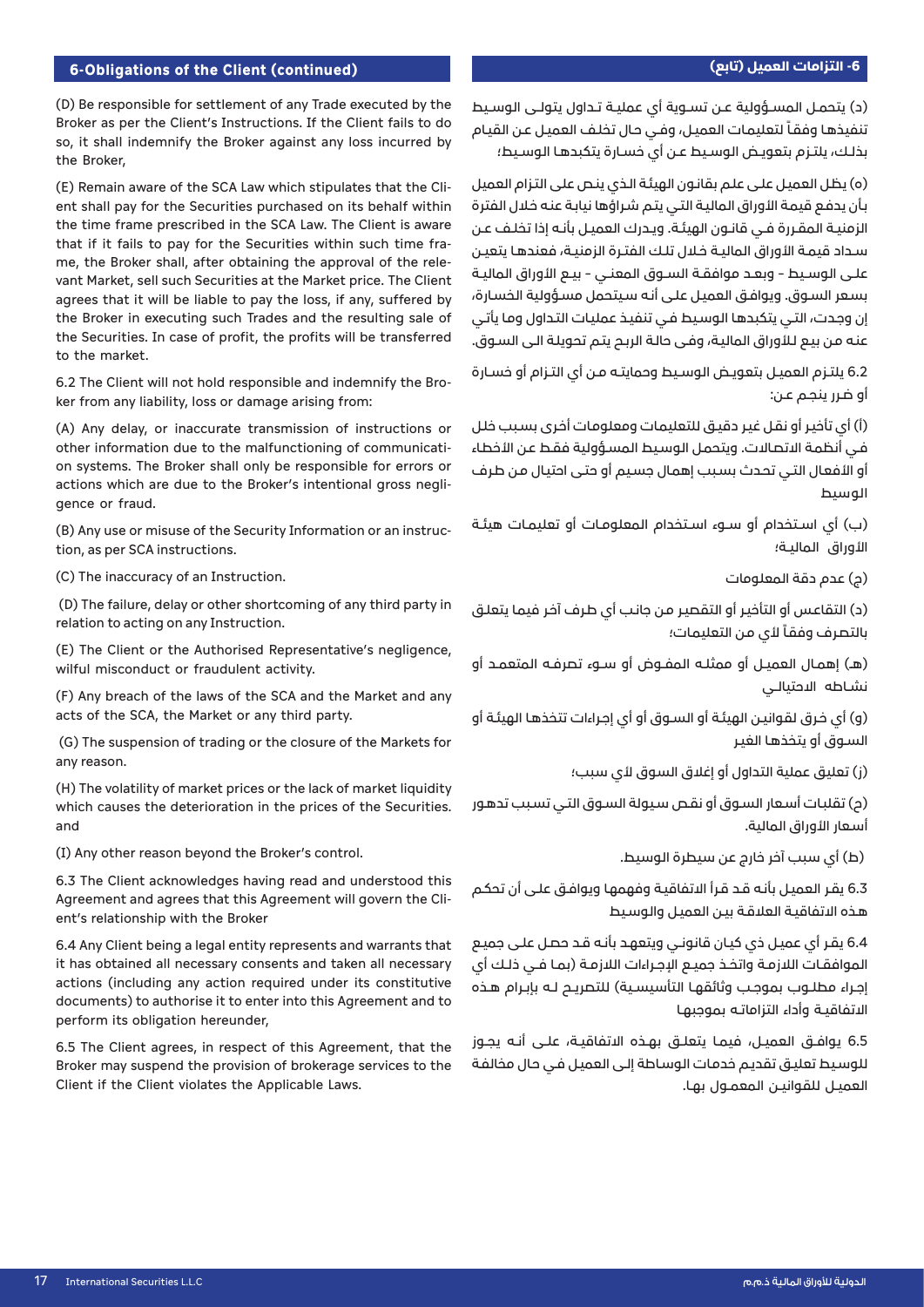#### **7-Obligations of the Broker**

7.1 The Broker will work in good faith to serve the interest of the Client and will exert due care when executing any Trade in accordance with the Client's instructions.

der custody or liquidation of any clearing broker, or any mem-<br>ber of the clearinghouse or any other entity. ties resulting directly or indirectly from bankruptcy, placing un-<br>der custody or liquidation of any clearing broker, or any memties resulting directly or indirectly from bankruptcy, placing un-7.2 The Broker shall not be liable for loss of the Client's Securi-

7.3 The above limitations on the Broker's liability apply in so far as they are not inconsistent with the Broker's obligations under Applicable Laws.

7.4 The Broker shall undertake to notify the Client in writing (whenever possible) or by fax, telephone, email or any other means regarding every Trade executed on behalf of the Client as soon as the Trade is executed

7.5 The Broker has the right to verify the availability of funds tions issued by the Client. The Broker may refuse to carry out in the Client's Brokerage Account, prior to executing instrucany Trade due to the non-availability of sufficient funds in the Brokerage Account.

7.6 The Broker shall provide to the Client quarterly statements of all Trades executed by it on behalf of the Client. The Client may also request a detailed statement at any time.

count to which the cash distributions of the Client's dividends 7.7 The Broker shall obtain a statement of the Client's bank acmust be transferred and such statement must be signed by the Client to confirm his acceptance thereof.

#### **8-Proof of Order for Trade**

8.1 The Client and the Broker agree that any of the following shall be sufficient evidence for the Broker to execute a Trade on behalf of the Client.

(A) The Client or the Authorised Representative's signature on the relevant Trade order.

(B) An instruction issued through the Internet Trading System.

(C) A recorded telephonic conversation between the Broker and the Client or the Authorised Representative during which the Client or the Authorised Representative (as the case may be) issues its verbal Instruction to the Broker. or

ruction, received by the Broker through fax or by email (if the (D) The Client or the Authorised Representative's written inst-Parties have agreed to email for the purpose of such commu-<br>nications).

(E) Issuing a confirmation by the broker to the client by any of the registered communication means (mail / phone / fax / SMS  $/$  e-mail  $/$  etc.) to execute a trading transaction is confirmation of the approval from the client.

7.1 يلتــزم الوســيط بالعمــل بحســن نيــة لخدمــة مصلحــة العميــل ويبــذل العنايــة الـواجبــة عنــد تنفيــذ أي عمليــة تــداول وفقــا لتعليمــات العميــل

7.2 لــن يتحمــل الـوسـيط أي مســؤولية عــن خســارة الأوراق الماليــة للعميـل والتـي تنتـج، بشـكل مباشـر أو غيـر مباشـر، عـن إفـاس أي وسـيط مقاصـة أو أي عضـو فـي غرفـه المقاصـة أو أي كيـان آخـر أو وضعـه تحـت الحراســة أو التصفيــة

7.3 تطبـق القيـود الـواردة أعـاه المتعلقـة بمسـؤولية الوسـيط مـا دامت لـم تتعـارض مـع التزامـات الوسـيط بموجـب القانـون المعمـول بها

7.4 يتعهـد الوسـيط بإخطـار العميـل خطيـاً (كلمـا أمكـن) أو عبـر الفاكـس أو الهاتـف أو البريـد الإلـكترونـي أو أي وسـيلة أخـرى بخصـوص أي عمليـه تـداول ينفذهـا الوسـيط نيابـة عـن العميـل بمجـرد تنفيـذ عمليـه التـداول

7.5 للوسـيط الحــق فــي التحقــق مــن توافــر الأمــوال فــي حســاب الوسـاطة الخـاص بالعميـل قبـل تنفيـذ التعليمـات الصـادرة مـن العميـل. وللوسـيط أن يرفـض إجـراء أي عمليـة تـداول لعـدم توافـر األمـوال الكافيـة فــي حســاب الوســاطة.

7.6 يلتــزم الوسـيط بتزويــد العميــل ببيانــات ربــع ســنـوية عــن جميــع عمليات التداول التـى نُفذت نيابة عن العميل. وللعميل أيضاً أن يطلب بيانــاً تفصيليــاً فــي أي وقــت

7.7 يلتـزم الـوسـيط بالحصــول علــى بيــان بالحســاب المصرفــى للعميــل الــذي يجــري تحويــل التوزيعــات النقديــة لأربــاح العميــل إليــه. ويتعيــن توقيــع العميــل علــى هــذا البيــان لتأكيــد قبـولــه لــه.

#### **-8 إثبات أمر إجراء عملية التداول**

ً 8.1 يتفـق العميـل والوسيط علـى أن أي من الأمـور الآتيـة سيكون كافيـاً كإثبـات للوسـيط لتنفيـذ عمليـة التـداول نيابـة عـن العميل:

)أ( وجــود توقيــع العميــل أو ممثلــه المفــوض علــى أمــر عمليــة التــداول ذي الصلــة؛

)ب( إصدار تعليمات من خالل نظام التداول عبر اإلنترنت؛

(ج) وجـود محادثـة تليفونيـة مسـجلة بيــن الـوسـيط والعميـل أو ممثلـه المفـوض مـن خلالها يصـدر العميـل أو ممثلـه المفـوض (حسـبما تقتضـي الحالـة) تعليماتـه الشـفهية إلـى الوسـيط.

)د( تلقـي الوسـيط لتعليمـات خطيـة مـن العميـل أو ممثلـه المفـوض عبـر الفاكـس أو البريـد الإلكترونـي (فـي حـال اتفـق الطرفـان علـى اسـتخدام البريـد الإلكترونـي بغـرض إجـراء الاتصالات).

(o) إصــدار تأكيــد مــن الـوسـيط للعميــل بــأى مــن طــرق الـمراســلات المعتمـدة ( بريـد / هاتـف / فاكـس / SMS / بريـد الكترونـى / الـخ) بتنفيـذ عمليــة تــداول هــو بمثابــة تأكيــد بالموافقــة مــن العميــل.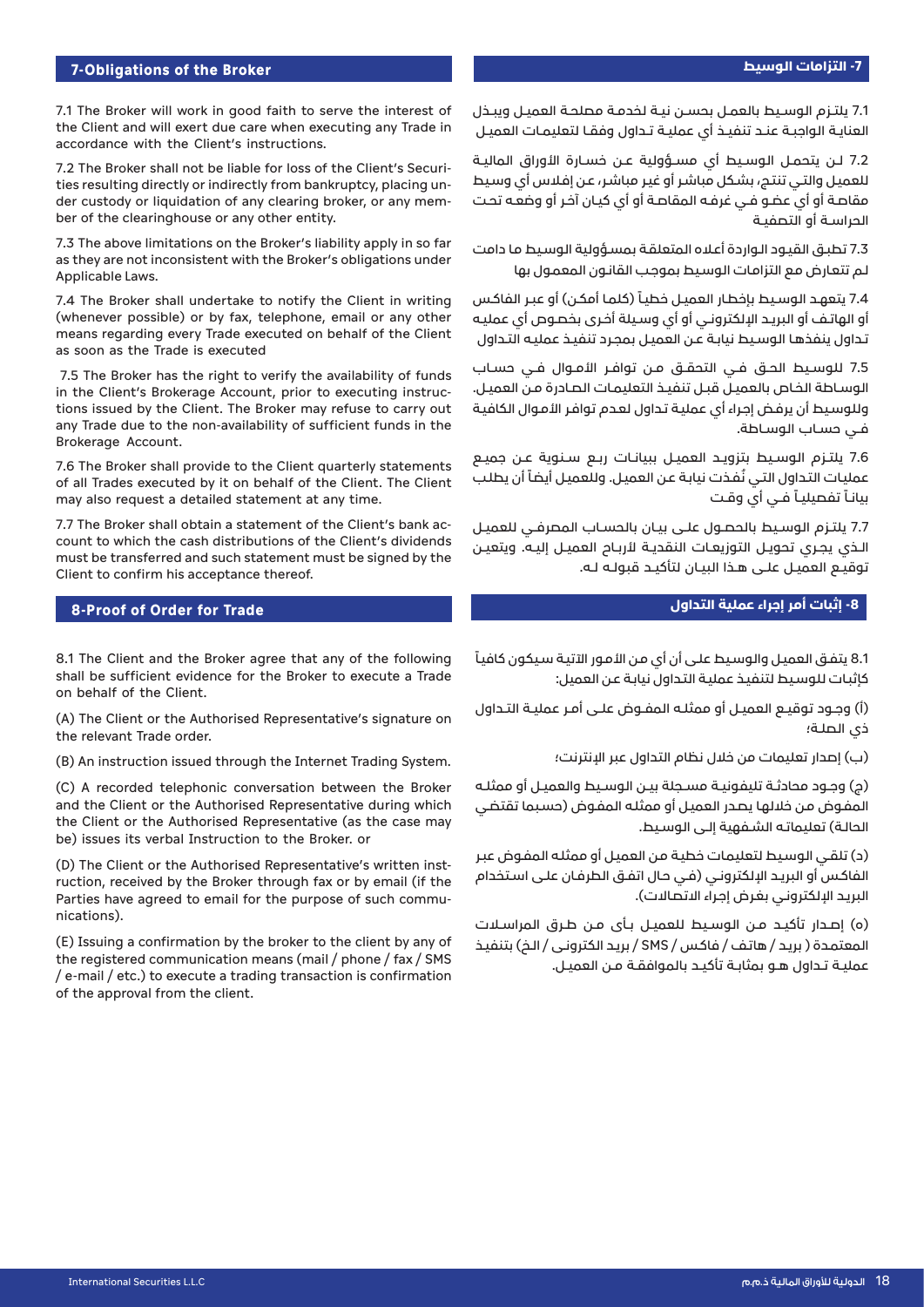8.2 The Broker may rely on instructions which purport to have been given by the Client or an Authorised Representative and which the Broker reasonably accepts in good faith to have been given by the Client or the Authorised Representative (as the thenticity of such instruction, provided that the Broker takes case may be). The Broker will not be obliged to confirm the auall necessary measures to verify the identity of the Client or the Authorised Representative (as the case may be). Without prejudice to the provisions of Clause 7, the Broker shall not be liable to the Client for any losses or other liabilities arising from any of the following:

thorised Representative's signature (provided that the Broker (A) The unauthorised use or forging of the Client's or an Autity of the Client or the Authorised Representative). will have undertaken all necessary measures to verify the iden-

(B) The unauthorised use of the Internet Trading System and any other electronic channels through which the Instructions were implemented, and

(C) Any error or ambiguity in any Instruction received by the Broker

8.3 All notices and correspondence sent by the Broker to the ved personally by the Client at the time of dispatch. However, Client (regardless of how it was sent) shall be considered receiinstructions and correspondence sent by the Client to the Broker shall be considered valid when actually received by and agreed to by the Broker.

# **-9 التعليمات اإللكترونية instructions Electronic9-**

tions by telephone, fax, or internet (whether via the Internet 9.1 The Client acknowledges and agrees that giving Instrucle, secure and confidential means of communication. Trading System, email or otherwise) is not a completely reliab-

9.2 The Client shall take the necessary care to ensure that no unauthorised person issues any Electronic Instruction on behalf of the Client, including complying with its obligations under Clause 4.12

9.3 If the Client chooses to issue Electronic Instructions, it does so entirely at its own risk. Accordingly, the Client shall lity, loss, damages, claims, lawsuits or expenses of any other not hold responsible and indemnify the Broker from any liabinature arising out of:

(A) Any unauthorised Electronic Instruction before the Client ruction or any misuse, loss, disclosure or theft of its Security has notified the Broker of the unauthorised Electronic Inst-Information:

(B) The Client's failure to observe its security obligations un-<br>der Clauses 4.12 and 6.2.

(C) Any loss of any information or Electronic Instructions in .transmission

(D) The delivery or mistaken delivery of any Electronic Inst-<br>ructions. and

(E) Any unauthorised access by any third party to Electronic Instructions and any Security Information

9.4 The Broker may in its sole discretion contact the Client at nowledges and agrees that if the Broker attempts to contact tion purported to be provided by the Client. The Client ackany time to verify the authenticity of any Electronic Instructicity of the Electronic Instruction, the Broker may, in its sole the Client but is unable to confirm and/or verify the authendiscretion, elect not to execute it.

8.2 يجــوز للـوسـيط الاعتمـاد علــى التعليمـات التــى يظــن أنهـا صـادرة مــن العميــل أو ممثلــه المفــوض والتــي يقبــل الوســيط، بشــكل معقــول وبحســن نيــة، كونهــا صــادرة مــن العميــل أو ممثلــه المفــوض )حســبما نقتضــى الحالــة). ولــن يكــون الـوســيط ملزمــاً بالتأكــد مــن صحــة هــذه التعليمـات شـريطة اتخـاذ الوسـيط لجميـع اإلجـراءات الالزمـة للتأكـد مـن شــخصية العميــل أو ممثلــه المفــوض (حســبما تقتضــى الحالــة). ودون المسـاس بالمـادة 7 ً ، فلـن يكـون الوسـيط مسـؤوال أمـام العميـل عـن أي خســائر أو أي التزامــات أخــرى تنجــم عــن الآتــي:

)أ( االســتخدام غيــر المصــرح بــه لتوقيــع العميــل أو ممثلــه المفــوض أو تزويـره )شـريطة أن يتكفـل الوسـيط بجميـع اإلجـراءات االزمـة للتأكـد مـن شـخصية العميـل أو ممثلـه المفــوض)؛

)ب( االسـتخدام غيـر المصـرح بـه لنظـام التـداول عبـر اإلنترنـت وأي قنوات إلكترونيـة أخـرى يجـري مـن خاللها تنفيـذ التعليمات.

)ج( أي خطأ أو غموض في التعليمات التي يتلقاها الوسيط.

8.3 تعــد جميــع البـخطــارات والمراســلات المرسـلة مــن الـوسـيط إلــى العميل (بصرف النظر عن كيفية إرسالها) مستلمة شخصياً من العميل فــى وقـت الارســال.غير أن جميــع التعليمـات و المراسـلات المرسـلة ً مـن العميـل إلـى الوسـيط تُعـد سـارية عندمـا يتسـلمها الوسـيط فعليـاً ويوافــق عليهــا.

9.1 يقــر العميــل ويوافــق علــى أن إصــدار التعليمــات عــن طريــق الهاتــف أو الفاكــس أو شــبكة اإلنترنيــت )ســواء مــن خــال نظــام التــداول عبــر الإنترنـت أو البريـد الإلكترونـي أو خـلاف ذلـك) لا يكـون وسـيلة موثوقـة أو آمنـة أو سـرية بشـكل كامـل.

9.2 يلتــزم العميــل باتخـاذ العنايــة اللازمــة لضمــان منــع أي شــخص غيــر مصـرح لـه مـن إصـدار أي مـن التعليمـات اإللكترونيـة بالنيابـة عـن العميـل بمــا فــي ذلــك االمتثــال اللتزاماتــه بموجــب البنــد 4.12

9.3 يتحمــل العميــل كامــل المســؤولية، إذا مــا قــرر إصــدار التعليمــات اإللكترونيــة، ولذلــك هــو يلتــزم بتعويــض الوســيط وحمايتــه مــن أي التزامـات أو خسـائر أو أضـرار تلحـق بـه أو مطالبـات أو دعـاوى قضائيـة أو نفقـات يتكبدهـا مــن أي نــوع جــراء:

)أ( إصـدار تعليمـات إلكترونيـة غيـر مصـرح بهـا قبـل إخطـار الوسـيط بوجـود مثــل تلــك التعليمــات اإللكترونيــة غيــر المصــرح بهــا أو إســاءة اســتخدام المعلومـات الأمنيــة أو فقدانهـا أو الإفصـاح عنهـا أو ســرقتها.

)ب( تعــذر العميــل فــي الوفــاء بالتزاماتــه األمنيــة بموجــب البنديــن 4.12 و 6.2؛

(ح) فقدان أي معلومة أو تعليمات إلكترونية أثناء عملية الإرسال؛

(د) الإرسال أو الإرسال الخاطئ لأي تعليمات إلكترونية.

)هــ( أي اطـاع غيـر مصـرح بـه مـن جانـب الغيـر علـى التعليمـات اإللكترونيـة وأي معلومـة مـن المعلومـات األمنية.

9.4 ً يجــوز للوســيط، بنــاء علــى تقديــره المطلــق، االتصــال بالعميــل فــي أي وقــت للتحقــق مــن صحــة أي تعليمــات إلكترونيــة يُ زعــم إصدارهــا مــن جانـب العميـل، ويقـر العميـل ويوافـق علـى أنـه إذا حـاول الوسـيط االتصـال بالعميــل ولكــن تعــذر عليــه التأكــد و/ أو التحقــق مــن صحــة التعليمــات الإلكترونيــة، فيجــوز للـوسـيط، وفقــاً لتقديـره المطلــق، عــدم تنفيــذ التعليمــات.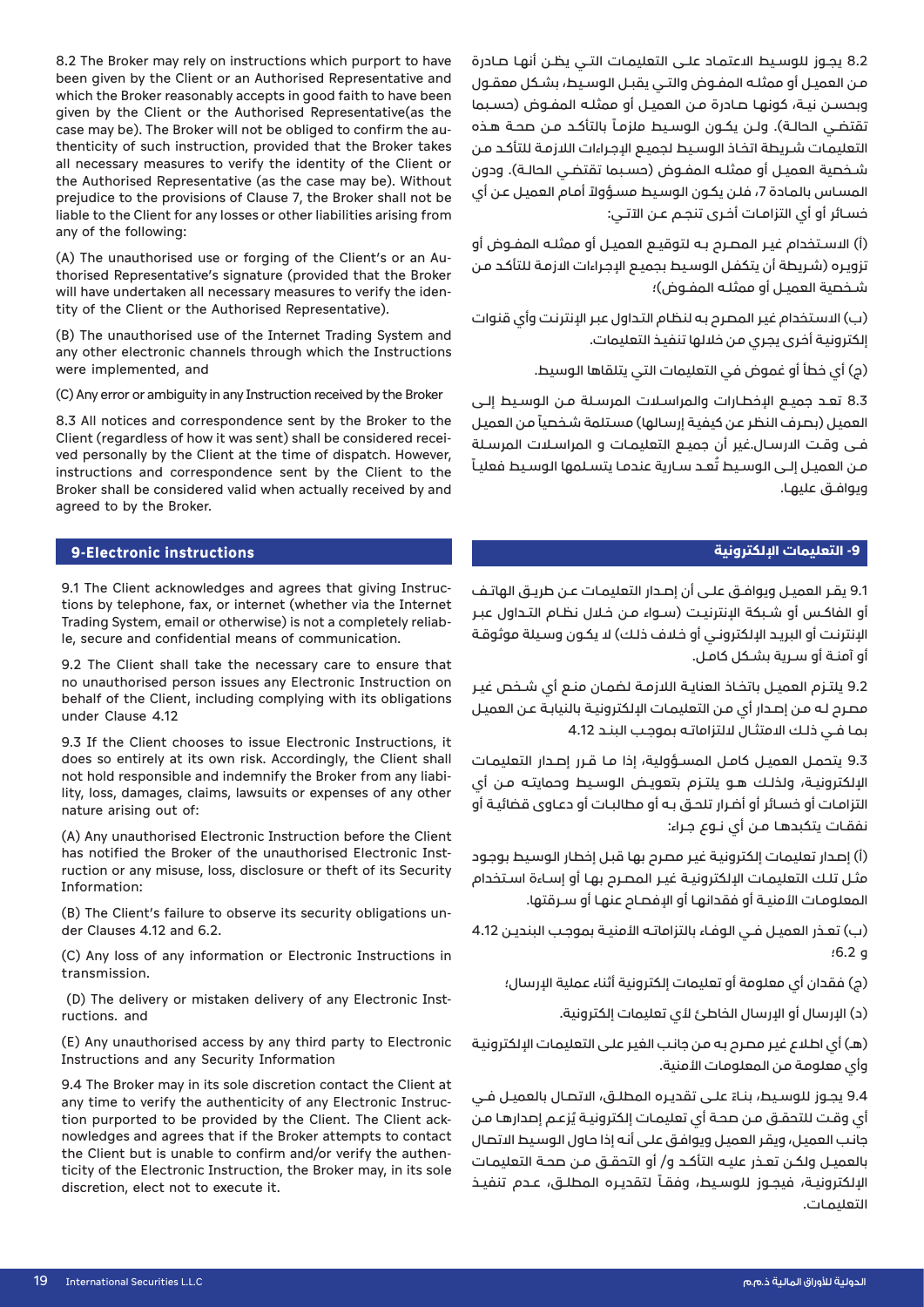### **-10 تعليق حساب الوساطة وتجميده وإغالقه**

10.1 يوافـق العميـل علـى أنـه عنـد اسـتالم تعليمـات صـادرة مـن الهيئـة أو االسـواق أو أي محكمـة مختصـة فـي دولـة اإلمـارات العربيـة المتحـدة، فيكـون للوسـيط الحـق فـي إغـاق أي معامـات علـى حسـاب الوسـاطة أو تعليقهـا أو تجميدهـا دون أي مسـؤولية أي كانـت علـى الوسـيط

10.2 يقر العميل بأن للوسيط الحق أيضاً فى إغلاق حساب الوساطة فــي حــال قــدم العميــل للوســيط أي معلومــات غيــر صحيحــة أو أســاء اسـتخدام حسـاب الوسـاطة أو خالـف القوانيــن المعمــول بهـا.

#### **-11 مدة االتفاقية وإنهاؤها**

11.1 تســري هــذه االتفاقيــة مــن تاريــخ اســتالم الوســيط مــن العميــل لنسـخه موقعـة مـن هـذه الاتفاقيــة ونمــوذج فتــح حســاب الـوســاطة وكافـة المسـتندات المطلوبـة وذلـك بالصيغـة واللغـة التـى يقبلهـا الوسـيط («تاريـخ النفـاذ»)

ً 11.2 مـدة هـذه الاتفاقيـة (عـام واحـد) مـن تاريـخ سـريانها، تجـدد تلقائيـاً حتــى يجــري إنهاؤهــا

11.3 يجوز لأي من الطرفين إنهاء هذه الاتفاقية في الحالتين التاليتين:

(أ) بموجب إخطار خطي مدته (10 أيام) يرسل إلى الطرف الآخر؛

)ب( على الفور عند خرق الطرف اآلخر ألحكام هذه االتفاقية

11.4 لــن يؤثــر إنهــاء االتفاقيــة علــى قــدرة الوســيط علــى اســتكمال المعامـات المعلقـة الملتـزم بهـا تجـاه العميـل وبالنيابـة عنـه. غيـر أنـه بعـد إنهـاء الاتفاقيـة، لـن يتحمـل الـوسـيط أي التزامـات أو يجـري أي معامـلات نيابــة عــن العميــل

11.5 وفـي جميـع الأحـوال، لا يخـل إنهـاء الاتفاقيـة بمـا نشـأ مـن التزامـات بيـن طرفيهـا وتبقـى سـارية المفعـول بيـن الطرفيـن إلـى أن يتـم تسـويتها

11.6 يُفــوض الـوسـيط بموجـب هــذه الاتفاقيــة، فــى حـال عــدم قــدرة العميـل علـى سـداد المبالـغ المسـتحقة للوسـيط، بـأن يقتطـع مبالـغ مـن حسـاب الوسـاطة علـى النحـو الضـروري لتسـوية تلـك المبالغ المسـتحقة.

# **-12 وجوب نفاذ االتفاقية**

فـي حـال كان أحـد أحـكام هـذه االتفاقيـة أو أصبـح غيـر قانونـي أو باطـل أو غيـر نافـذ المفعـول بموجـب أي قانـون أو الئحـة صـادرة عـن أي جهـة حكوميــة أو تنظيميــة مــن دولــة اإلمــارات العربيــة المتحــدة، فلــن يؤثــر هــذا اإلجــراء علــى قانونيــة باقــي أحــكام هــذه االتفاقيــة أو صحتهــا أو وجــوب نفاذهــا.

#### **10-Suspending, Freezing, Closing Brokerage Ac.**

10.1 The Client agrees that upon receiving official instructions issued by the SCA, Market or any competent court in the UAE, the Broker shall have the right to close, suspend or freeze any dealings on the Brokerage Account without any liability whatsoever on the Broker.

10.2 The Client acknowledges that the Broker shall also have the right to close the Brokerage Account if the Client provides the Broker with any incorrect information, misuses the Brokera-<br>ge Account or violates the Applicable Laws.

#### **11 - Term and Termination of the Agreement**

11.1 This Agreement will take effect on the date the Broker receives from the Client a signed copy of this Agreement and ments, in the format and language acceptable to the Broker the Brokerage Account Opening Form and all required docu-(the "Effective Date").

11.2 The term of this agreement shall run for [one year] from the Effective Date and shall be automatically renewed until it is terminated.

11.3 This Agreement may be terminated by either Party:

(A) On [10 days] written notice to the other Party.

(B) Immediately upon a breach of the provisions of this Agree-<br>ment by the other Party.

11.4 Termination of the Agreement shall not affect the Broker's ability to complete all outstanding or pending transactions committed to for and on behalf of the Client. The Broker shall ligations or transactions on behalf of the Client. not, however, following termination, enter into any further ob-

11.5 In any event, termination of the Agreement will not prejudice tive as between the Parties until such obligations are discharged. der the Agreement. Such obligations will remain valid and effecany of the Parties' outstanding obligations which have arisen un-

11.6 The Broker is hereby authorised, if the Client is unable to pay all ge Account such amounts as necessary to settle the amounts. amounts due and payable to the Broker, to deduct from the Brokera-

# **12-Enforceability of the Agreement**

In the event that any provision of this Agreement is or becomes sued by any relevant governmental or regulatory authority in illegal, invalid or unenforceable as per any law or regulation isthe UAE, any such action shall not affect the legality, validity or enforceability of the remaining provisions of the Agreement.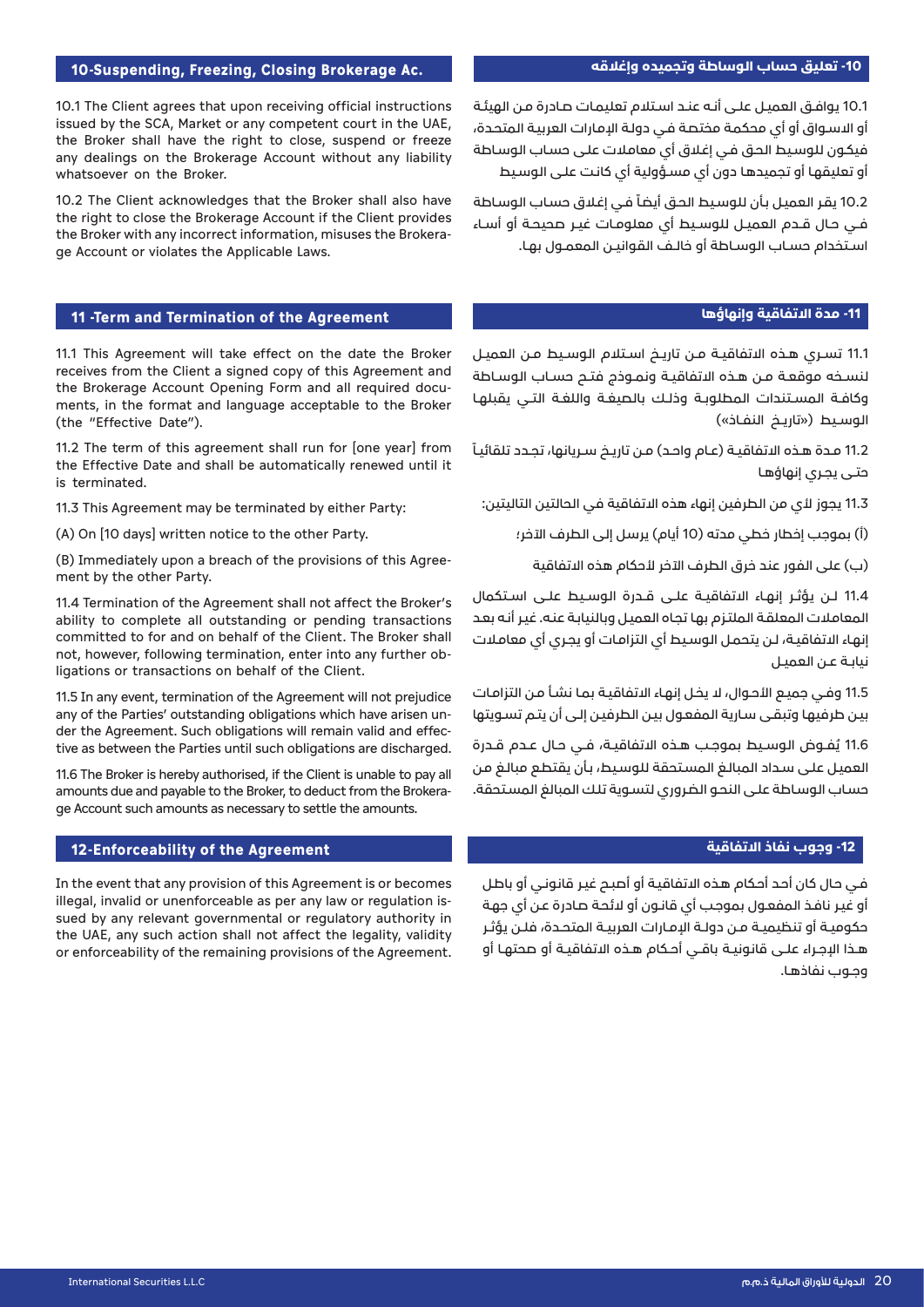#### **-13 المراسالت**

#### **13-Correspondence**

All correspondence, communications and notices shall be sent to the address, telephone number, fax number or email address (as the case maybe) as indicated in the Brokerage Account Opening Form or to such other contact particulars as a Party may from time to time notify the other in writing.

#### **Amendments14-**

ment provided it shall be in writing and signed by the Parties. 14.1 The Broker may agree to amend any provisions of this Agree-

14.2 The Client shall be deemed to unconditionally approve any amendment or addition to any Clause or provision of this Agreement if so required by the Market or the SCA in accordan-<br>ce with Applicable Law,

#### **15-Applicable Law & Competent Courts**

15.1 This Agreement shall be governed and construed in accor-<br>dance with the laws of the UAE.

15.2 The Parties submit to the exclusive jurisdiction of the Courts of the UAE as applicable in the circumstances of any given claim, dispute or differences which may arise hereunder.

#### **16-Execution of the Agreement**

bic and English languages with one copy handed to each party. 16.1 This Agreement was made in two original copies in the Ara-

In the event of any discrepancy between the Arabic and English language, the Arabic text will prevail.

16.2 This Agreement will become valid, effectual and binding on the parties from the date of signature.

ترسـل جميـع المراسـلات والاتصـالات والإخطـارات إلــى العنــوان أو رقــم الهاتـف أو رقــم الفاكـس أو عنــوان البريــد الإلكترونــي (حسـبما تقتضـي الحالــة) علــى النحــو الــوارد فــى نمــوذج فتــح حســاب الـوســاطة أو إلــى تفاصيـل جهات الاتصال الأخرى الـذي قـد يخطر بها أحد الطرفيـن الطرف اآلخـر مـن حيـن آلخـر.

#### **-14 التعديالت**

14.1 يجـوز للوسـيط االتفـاق علـى تعديـل أي مـن أحـكام هـذه االتفاقيـة شـريطة أن يكـون التعديـل خطيـاً وموقعـاً مـن الطرفيـن

14.2 يعتبـر العميـل موافقـاً دون قيـد أو شـرط علـى أي تعديـل أو إضافـة ألي بنـد أو حكـم مـن مـواد أحـكام هـذه االتفاقيـة فـي حـال طلبت السـوق أو الهيئـة ذلـك وفقـا للقانـون المعمـول بـه

#### **-15 القانون المعمول به والمحاكم المختصة**

15.1 تخضــع هــذه الاتفاقيــة لقـوانيــن دولــة الإمــارات العربيــة الـمتحــدة وتفسـر وفقـاً لهـا.

15.2 فـي حـال نشـوء أي مطالبـة أو نـزاع أو اختالفـات عـن هـذه االتفاقيـة يكــون لمحاكــم دولــة البـمـارات العربيــة المتحــدة الاختصــاص الحصــري للنظــر فيهــا حســب االقتضــاء

## **-16 تحرير االتفاقية والتوقيع عليها**

16.1 حــررت هــذه االتفاقيــة مــن نســختين أصليتيــن باللغــة العربيــة والإنجليزيـة وتسـلم نســخة لــكل طـرف. وفــي حـال وجــود تعــارض فيمـا بيــن اللغتيــن فيعتــد باللغــة العربيــة

16.2 تكــون هــذه الاتفاقيــة نافــذة وملزمــة عــن الأطــراف مــن تاريــخ توقيعهــا مــن قبلهــم.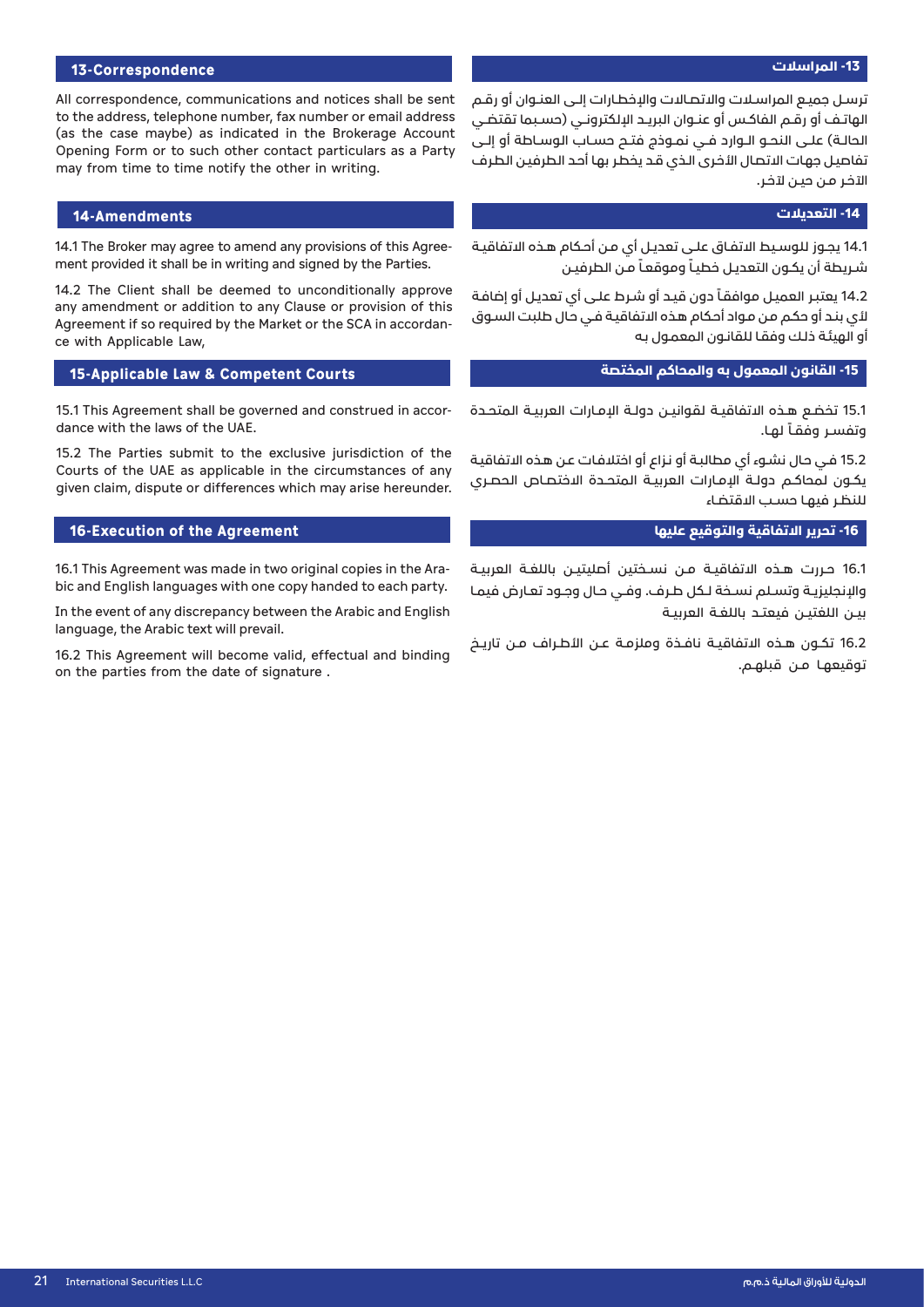# **ملحق عقد لتداول األوراق المالية عبر الشبكة الدولية للمعلومات )االنترنت( E-trade Agreement Appendix**

ment shall be considered as an integral part thereof and shall Any schedules, exhibits and annexes attached to this agreebe interpreted accordingly

# **System Trading lnternet1- -1 نظام التداول عبر اإلنترنت**

1.1 The Broker has made available an Internet Trading System through which the Client may issue Instructions to the Broker.

sive and non-transferable license to use the Internet Trading 1.2 The Broker hereby grants the Client a limited, non-exclu-System until the earlier of the termination by the Broker of the Client's use of the Internet Trading System or the termination of this Agreement.

1.3 The Broker shall provide the Client with a User ID and Password which the Client must use to access the Internet Trading System.

1.4 The Broker may, at any time and in its sole discretion, suspend or terminate the Client's use of the internet Trading System.

1.5 The Broker shall not charge the Client any fees (other than any fees relating to the execution of a Trade) in relation to use of the Internet Trading System, but reserves the right to do so at any time. In the event that the Broker exercises its right to plication of such fees. If no objections are raised by the Client ent in writing at least twenty (20) working days prior to the apcharge any fees, it shall first notify SCA and then notify the Cliwithin ten (10) days from the date of such notice, the Broker will assume that such fees are accepted by the Client.

1.6 The Client shall, in addition to the terms of this Agreement, comply with any additional terms and conditions related to the use of the Broker Website and Internet Trading System which are or may become available on the Broker Website.

1.7 The Client shall be solely responsible for ensuring that:

(A) Its Security Information is kept confidential, and

lowed by a written notice) if, at any time, the Client becomes (B) It immediately notifies the Broker (first verbally and folaware of or suspects.

(1) That any part of its Security Information has been lost, sto-<br>len or disclosed to a third party. or

(2) Any unauthorised use of its Security information.

1.8 Unless and until the Client notifies the Broker of the loss, theft, or disclosure of its Security Information, the Client will be responsible for any Trade effected by the Broker as a result of the unauthorised use of the Client's Security Information and will hold harmless the Broker from any liability arising out of such unauthorised use.

1.9 Upon receipt of a written notice from the Client pursuant to Clause 1.  $7(B)$  above, the Broker shall, as soon as practicable, cancel the User ID and Password and issue a new User ID and Password to the Client.

إن المقدمــة والمرفقـات المتعلقــة بهــذا العقــد هــي جــزء لا يتجــزأ منــه وســوف يتــم تفســيرها علــى أنهــا متممــة ومكملــة لــه.

1.1 يتيــح الـوسـيط نظـام تــداول عبــر الإنترنـت حتــى يتســنى للعميـل اســتخدامه إلصــدار التعليمــات إلــى الوســيط.

1.2 يمنـح الوسيط بموجب هذه الاتفاقيـة العميل ترخيصاً محدوداً وغير حصـري وغيـر قابـل للتحويـل باسـتخدام نظـام التـداول عبـر اإلنترنـت حتـى قيــام الوســيط بإنهــاء اســتخدام العميــل لنظــام التــداول عبــر اإلنترنــت أو حتـى إنهـاء هـذه االتفاقيـة، أيهمـا أقـرب.

1.3 يزود الوسيط العميل بالرقم التعريفي للمستخدم وكلمة المرور التي يتعيـن علـى العميـل اسـتخدامها للدخول على نظام التـداول عبر اإلنترنت.

1.4 يجـوز للوسـيط فــى أي وقـت وفقـاً لتقديـره المطلـق تعليـق اســتخدام العميـل لنظـام التــداول عبــر الإنترنـت أو إنهائـه.

1.5 لا يجـوز للوسـيط فـرض أي رســوم علــى العميـل (بخـلاف الرســوم المتعلقـة بتنفيـذ عمليـة التـداول) بخصـوص اسـتخدام نظـام التـداول عبـر االنترنـت، ولكـن يحتفـظ بالحـق فـي القيـام بذلـك فـي أي وقـت. فـي حـال ً قـرر الوسـيط ممارسـة حقـه وفـرض أي رسـوم، فيتعيـن عليـه أوال إخطـار هيئـة الأوراق الماليـة والسـلع، ومن ثـم إخطـار العميـل كتابيـاً فـي غضـون عشـرين (20) يـوم عمـل علــى الأقـل قبـل تطبيق تلـك الرسـوم. وفـي حـال لـم يبـدي العميـل أي اعتـراض فـي غضـون عشـرة )10( أيـام مـن تاريـخ ذلـك اإلخطـار، يفـرض الوسـيط قبـول العميـل لتلـك الرسـوم.

1.6 بالإضافــة إلــى الأحــكام الــوارد ذكرهــا فــي هــذه الاتفاقيــة يمتثــل العميـل لأى شــروط وأحـكام إضافيــة تتعلــق باسـتخدام الموقــع الإلكترونــي للـوسـيط ونظـام التــداول عبــر الإنترنــت المتـاح أو المزمــع إتاحتـه علـى الموقـع الإلكترونـى الوسـيط.

1.7 يتحمل العميل وحده مسؤولية ضمان ما يلي:

)أ( الحفاظ على سرية البيانات السرية.

(ب) إخطـار الوسـيط علـى الفـور وفــى أي وقـت كان (شـفاهياً أولاً ثـم بموجـب إخطـار كتابــي) فــور علمـه أو تشــككه فيمـا يلــي:

1( فقدان أي معلومة من البيانات السرية أو سرقتها أو الكشف عنها للغير.

2) الاستخدام غير المصرح به للمعلومات الأمنية الخاصة به.

1.8 مــا لــم وإلــى أن يخطــر العميــل الوســيط بفقــدان البيانــات الســرية الخاصــة بــه أو ســرقتها أو الكشــف عنهــا، يتحمــل العميــل مســؤولية تأثــر أي مـن عمليـات التـداول مـن جانـب الوسـيط جـراء االسـتخدام غيـر المصـرح بـه للمعلومـات الأمنيـة الخاصة بالعميـل ويخلـي مسـؤولية الوسيط عن أي مسـؤوليات ناتجـه عـن مثـل هـذا االسـتخدام غيـر المصـرح بـه.

1.9 فـورا استلام إخطار كتابـي من العميل وفقاً للبنـد 1.7 (ب) المذكور أعـلاه، يتعيــن علــى الوسـيط، فــي أقــرب وقــت ممكــن، إلغـاء الرقــم التعريفــي للمســتخدم وكلمــة المــرور وإصــدار غيرهمــا إلــى العميــل.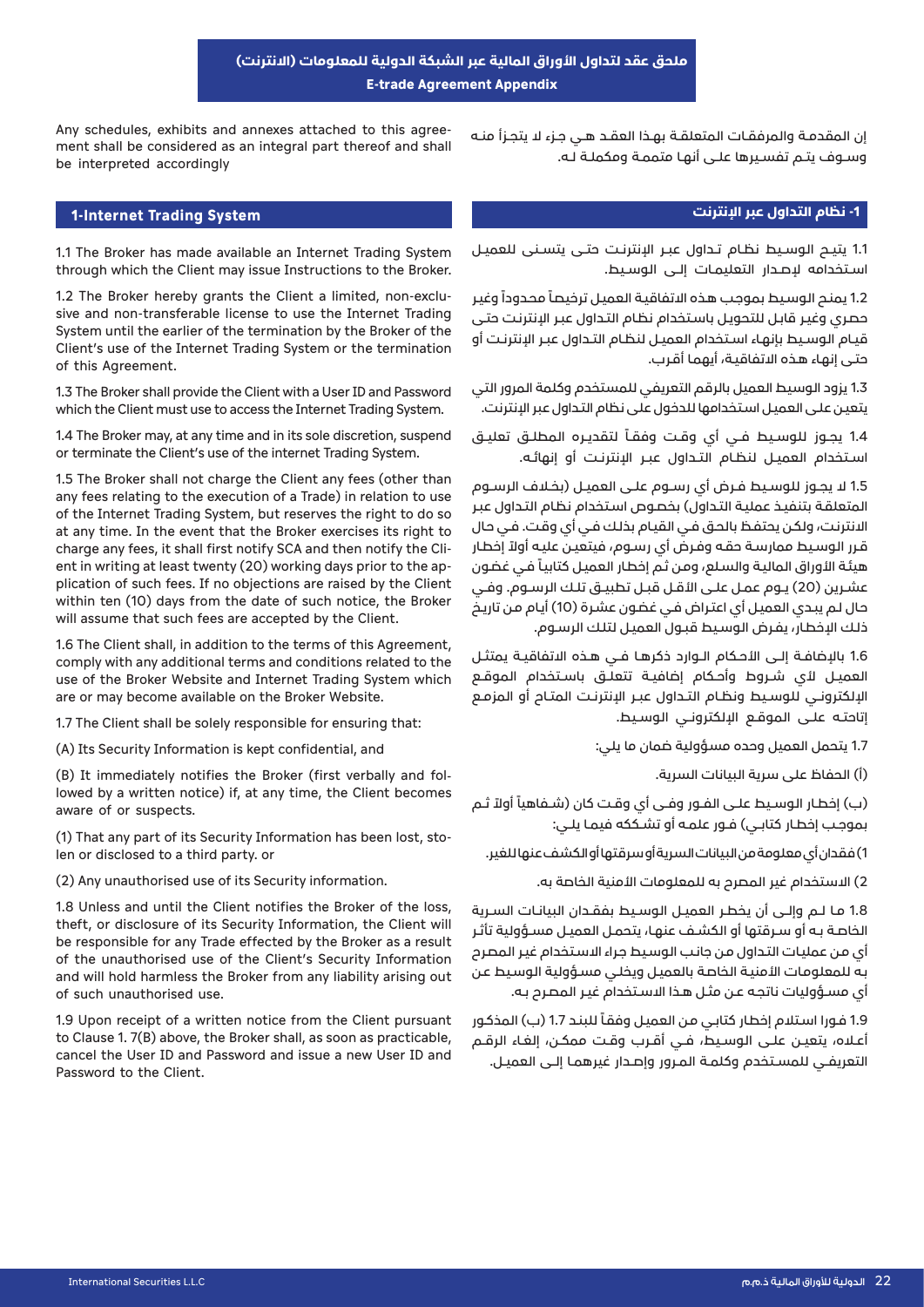1.10 The Broker will try to ensure the accuracy, adequacy and completeness of the Broker Website and the Internet Trading System, however:

(A) The use of the Internet Trading System is at the Client's sole risk.

(B) The Internet Trading System is provided to the Client on an "as is" and "as available" basis.

pleteness of the Internet Trading System and the Broker will (C) The Broker cannot confirm the accuracy, adequacy or comnot be responsible for any liability arising out of any errors or omissions in the Internet Trading System, and

(D) No confirmation of any kind, implied, express or statutory, ment of third party rights, title, fitness for a particular purpose including but not limited to the confirmations of non-infringeand freedom from virus is given in conjunction with the inter-<br>net Trading System.

1.11 Intellectual Property Rights in all Information, publications, applications and/or other materials contained in or relating to the Broker Website and the Internet Trading System are owned rietary rights or ownership rights yest in the Client by reason of by the Broker. All rights are reserved by the Broker and no propany permission or access granted by the Broker to the Client to use the Broker Website and the Internet Trading System.

1.12 In addition to the quarterly statement specified in Clause 7.6, the Broker shall provide to the Client monthly statements of all Trades executed by it on behalf of the Client through the Internet Trading System.

1.10 علـى الرغـم مـن محـاوالت الوسـيط المبذولـة لضمـان دقـة الموقـع اإللكترونــي للوســيط ونظــام التــداول عبــر اإلنترنــت وكفاءاتهمــا أو اكتمالهمـا، إلا أن:

)أ( المخاطــر الناجمــة عــن اســتخدام نظــام التــداول عبــر اإلنترنــت تظــل مســؤولية العميــل وحــده

)ب( توفيـر نظـام التـداول عبـر اإلنترنـت إلـى العميـل يكـون علـى أسـاس »كمـا هـو عليـه« أو »كمـا هـو متـاح«؛

)ج( الوســيط ال يمكنــه التأكــد مــن دقــة نظــام التــداول عبــر اإلنترنــت أو كفاءتـه أو اكتمالـه وال يتحمـل أي مسـؤولية ناجمـة عـن أي خطـأ أو سـهو يطـرأ علـى نظـام التـداول عبـر اإلنترنـت

(د) أي تأكيد من أي نوع سواء كان تأكيداً ضمنياً أو صريحاً أو قانونياً، بما فـي ذلـك علـى سـبيل المثـال وليـس الحصـر، التأكيـد علـى عـدم انتهـاك حقـوق أو ملكيات أو اسـتحقاقات للغيـر لأغـراض محـددة وبالتأكيـد علـى عــدم وجــود أي فيروســات فيمــا يتعلــق بنظــام التــداول عبــر الإنترنــت لا يجـري إصـداره.

1.11 يملك الوسيط حقـوق الملكية الفكرية الخاصة بجميع المعلومات و/ أو المنشــورات و/ أو التطبيقــات أو غيــر ذلــك مــن المــواد األخــرى الـواردة فـي الموقـع اإللكترونـي للوسـيط ونظـام التـداول عبـر اإلنترنـت أو الـذي تتعلـق بـه. ويحتفـظ الوسـيط بجميـع الحقـوق، وال يمنـح العميـل أي حـق مـن حقـوق الملكيـة فـي حـال قيـام الوسـيط بمنحـه أي تصريـح أو إذن بالوصـول واسـتخدام الموقـع الإلكترونـى للوسـيط ونظـام التـداول عبر الإنترنت.

1.12 يقــدم الوســيط كشــف حســاب شــهريا إلــى العميــل باإلضافــة إلــى البيـان الربـع سـنوي المحـدد فـي البنـد 7.6 والتـي توضـح جميـع عمليـات التــداول التــي نفذهــا بالنيابــة عــن العميــل مــن خــال نظــام التــداول عبــر اإلنترنــت.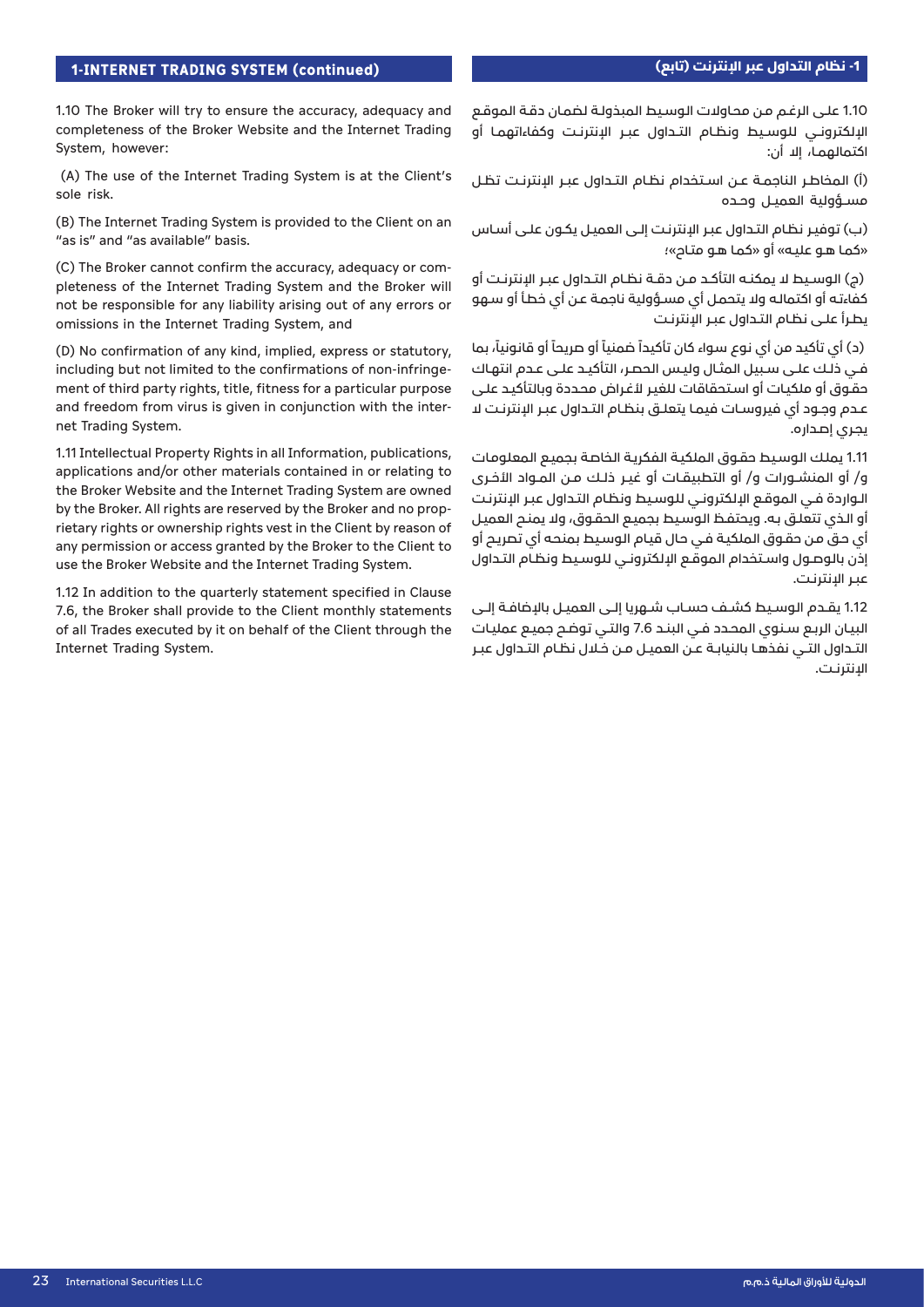#### Whereas: -

The Client entered into a brokerage services agreement with the Broker, accordingly any schedules, exhibits and annexes attached to this agreement shall be considered as an integral part thereof and shall be interpreted.

The Broker has made available a Mobile App through which the Client may issue Instructions to the Broker.

REBY ACKNOWLEDGES AND AGREES AS FOLLOWS: In connection with any Mobile Instructions, THE CLIENT HE-

# **lnterpretation1- -1 التفسير**

For the purposes of this Form, the following words will have the following meanings:

lity company registered in the Emirate of Abu Dhabi, UAE and "Broker" means International Securities L.L.C., a limited liabilicensed with the SCA under license number 604017.

**"Client"** means the individual or corporate person that is sig-<br>ning this Form.

"Form" means this Mobile Trading Form.

nic Instruction) or order given by the Client (or any person duly "Instruction(s)" means any instruction (including an Electroauthorised by the Client, as officially notified to the Broker) to the Broker in relation to the execution of a Trade.

"User ID" means the user identification provided by the Broker to the Client to login to the Mobile App.

"Market" means a securities market licensed in the UAE by the Authority, including Abu Dhabi Securities Exchange, Dubai Fi-<br>nancial Market and Nasdaq Dubai.

"Mobile App" means the application made available by Broker to Client which enables the Client to issue instructions to Bro-<br>ker through a mobile.

**"Mobile Instruction"** means any Instruction issued by the Cli-<br>ent through the Mobile App.

"Parties" means the Broker and / or the Client

**"Password"** means the unique alpha-numeric password used by the Client to login to the Mobile App.

"SCA" means the UAE Securities and Commodities Authority.

"Securities" means all stocks, shares, options, futures and bonds, listed or to be listed on the Market

"Security Information" means the User ID and Password.

"Trading" or "Trade" means buying and selling of Securities on the Market.

"**UAE"** means the United Arab Emirates.

الحيثيات:

حيــث أن العميــل قــد أبــرم اتفاقيــة خدمــات وســاطة مــع الوســيط تعتبــر المقدمـة والمرفقـات والجـداول المتعلقـة بهـذا العقـد جـزء ال يتجـزأ منـه وسـوف يتـم تفسـيرها علـى أنهـا متممـة ومكملـة لـه.

 وحيـث أن الوسـيط قـام بتوفيـر تطبيـق للهاتـف المتحـرك يسـتطيع مـن خلالـه العميـل توجيه تعليماتـه إلـى الوسـيط.

وفيمـا يتعلــق بـأي تعليمـات عبــر الهاتـف المتحــرك، فــإن العميــل يُقــر بموجــب هــذا النمــوذج ويوافــق علــى مــا يلــي:

لأغـراض هـذا النمـوذج، يكـون للمصطلحـات التاليـة المعانــى المبنيـة إزاء كل منهــا أدنــاه:

**»الوسـيط«** يعنـي الشـركة الدوليـة لـأوراق الماليـة ذ.م.م وهـي شـركة ذات مســؤولية محــدودة مســجلة فــي إمــارة أبوظبــي - دولــة اإلمــارات العربيـة المتحـدة وتحمـل رخصـة رقـم 604017 صـادرة عـن الهيئـة

**»العميــل«** يعنــي الشــخص الطبيعــي أو االعتبــاري الــذي يوقــع هــذا النمـوذج.

**»النموذج«** يعني نموذج التداول بواسطة الهاتف المتحرك هذا.

**»التعليمـات«** يعنـي أي تعليمـات بمـا فـي ذلـك التعليمـات اإللكترونيـة أو أمــر يصــدره العميــل (أو أي شــخص يُفوضـه العميــل أصــولاً ويُخطــر الوسيط بـه رسـمياً) إلـى الوسيط فيما يتعلـق بتنفيـذ أي عمليـة تـداول.

**»الرقــم التعريفــي للمســتخدم«** يعنــي الرقــم التعريفــي الــذي يقدمــه الوســيط للعميــل للدخــول إلــى تطبيــق الهاتــف المتحــرك؛

«**السـوق»** يعنـى أي سـوق لـلأوراق الماليـة يكـون مرخصاً مـن الهيئـة للعمـل فــي دولــة البـمـارات العربيــة المتحــدة، بمــا فــي ذلــك ســوق أبوظبــي لــلأوراق الماليــة وســوق دبــي الـمالــي وســوق ناســداك دبــي.

**»تطبيــق الهاتــف المتحــرك«** يعنــي التطبيــق الــذي يوفــره الوســيط ّ للعميـل ويمكـن العميـل مـن توجيـه تعليمـات عبـر الهاتـف المتحـرك إلـى الوســيط.

**»تعليمـات عبـر الهاتـف المتحـرك«** تعنـي أي تعليمـات وجههـا العميـل بواسـطة تطبيـق الهاتـف المتحـرك.

**»الطرفــان /الطرفيــن«** يعنــي الوســيط والعميــل و«الطــرف« يعنــي أي منهمـا.

**» كلمــه المــرور«** تعنــي عبــارة فريــدة تتكــون مــن أحــرف وأرقــام ويسـتخدمها العميـل للدخـول إلـى تطبيـق الهاتـف المتحـرك؛

**»الهيئة«** تعني هيئة االمارات لألوراق المالية والسلع.

**»األوراق الماليــة«** يعنــي كافــة األســهم وعقــود الخيــارات والعقــود الآجلــة والســندات ســواء كانـت أو ســيتم إدراجهــا فــي الســوق.

**»البيانات السرية«** يعني الرقم التعريفي للمستخدم وكلمه المرور.

**»التـداول«** أو **»عمليـة التـداول«** يعنـي شـراء وبيـع األوراق الماليـة فـي السـوق.

**»اإلمارات«** يعني دولة اإلمارات العربية المتحدة.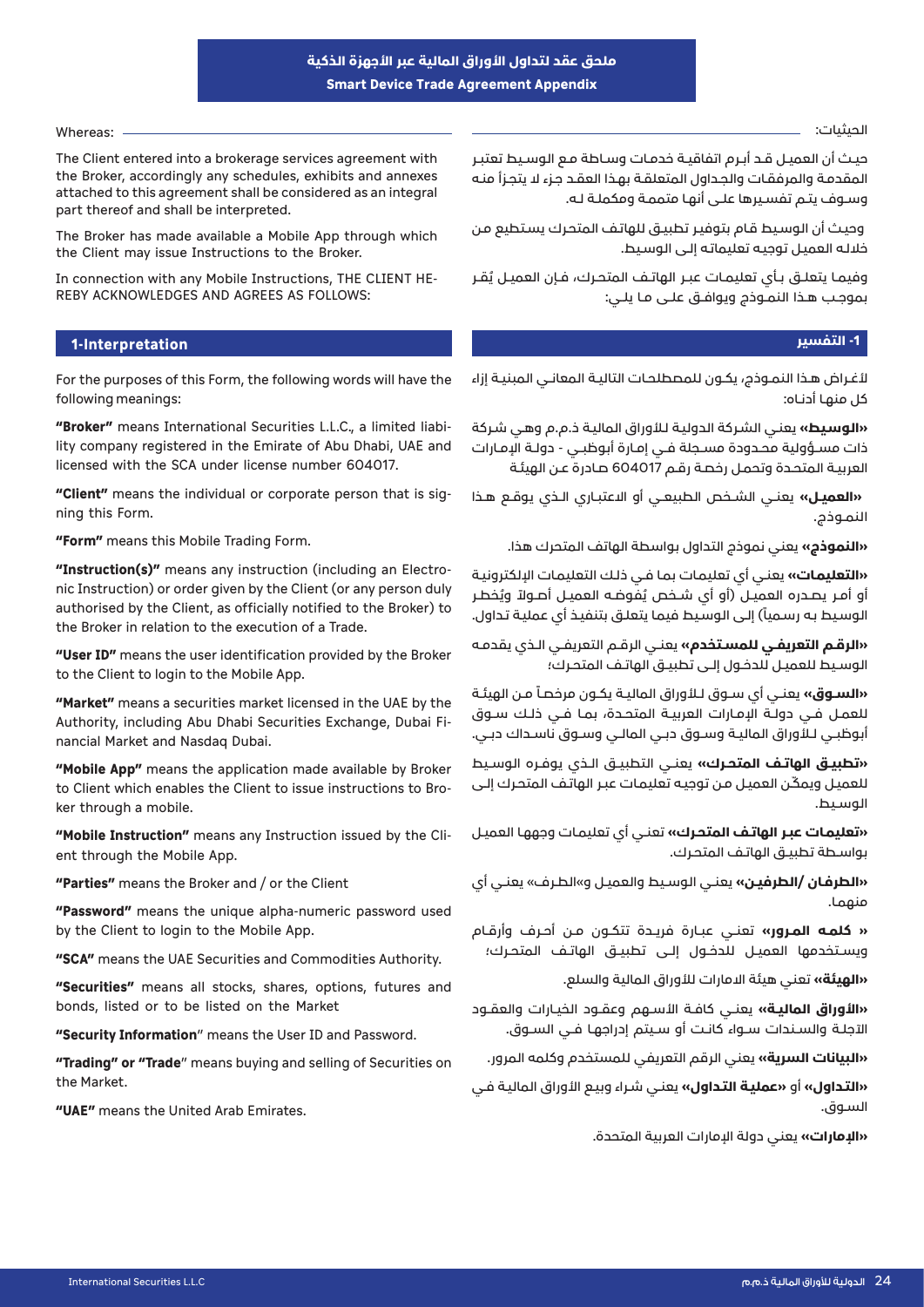## **-2 شروط االستخدام**

#### **2-Conditions of Use**

2.1 The Broker will provide the Client with a User ID and Password.

curity Information and any other information requested by the 2.2 To log on to the Mobile App, the Client must enter its Setity of the party entering the Security Information. Broker. The Broker will not be responsible for verifying the iden-

2.3 The Client must download any updates to the Mobile App as and when they become available.

2.4 Client may be automatically logged off the Mobile App if it remains inactive for a particular period of time as prescribed by the Broker.

2.5 The Client must not use the Mobile App for any purpose other than to access its brokerage account and to issue Mobile .Instructions

sive and non-transferable license to use the Mobile App on its 2.6 The Broker hereby grants to the Client a limited, non-exclumobile device from the moment that the Client downloads it to its mobile device until terminated in accordance with Clause 7 of this Form.

### **Accuracy, Consistency and Security of the Mobile App**

pleteness of the Mobile App and the Mobile App Information, 3.1 Broker will try to ensure the accuracy, adequacy and com-:however

(A) The use of the Mobile App is at the Client's sole risk.

ded on an "as is" and "as available" basis. (B) The Mobile App and the Mobile App Information are provi-

pleteness of the Mobile App or the Mobile App information and (C) The Broker cannot confirm the accuracy, adequacy or comthe Broker will not be responsible for any liability arising out of any errors or omissions in the Mobile App or the Mobile App .Information

(D) No confirmation of any kind, implied, express or statutory, ment of third party rights, title, fitness for a particular purpose including but not limited to the confirmations of non-infringeand freedom from virus is given in conjunction with the Mobile App or the Mobile App Information.

#### **4-Client's Obligations**

tions through the Mobile App is not a completely reliable, se-<br>cure and confidential means of communication. 4.1 The Client acknowledges and agrees that giving Instruc-<br>tions through the Mobile App is not a completely reliable, se-4.1 The Client acknowledges and agrees that giving Instruc-

4.2 The Client will take the necessary care to ensure that no unauthorised person issues any Mobile Instruction on behalf of the Client, including ensuring:

(A) To log out of the Mobile App once the Client has finished using it and before leaving its mobile device unattended.

(B) That it's Security Information is kept confidential.

(C) That it immediately notifies the Broker (first verbally and followed by a written notice) if, at any time, the Client beco-<br>mes aware of or suspects:

2.1 يلتزم الوسيط بتزويد العميل بالرقم التعريفي وكلمة المرور.

2.2 لتسـجيل الدخـول إلـى تطبيـق الهاتـف المتحـرك، يجـب علـى العميـل إدخـال معلوماتــه الأمنيــة وأي معلومـات أخــرى يطلبهـا الوســيط. ولــن يكــون الـوسـيط مســؤولاً عــن التحقــق مــن هويــة الـطــرف الــذي يُـحــضل البيانــات الســرية.

2.3 يجـب علــى العميـل تحميـل أي تحديثـات لتطبيــق الهاتـف المتحـرك عندمـا تصبــح متاحـة.

2.4 قـد يتـم تسـجيل خـروج العميـل تلقائيـاً من تطبيـق الهاتـف المتحرك إذا لـم يفعل شيئاً خلال مدة زمنية معينة يحددها الوسيط.

2.5 ي*جـب علــ*ى العميـل عــدم اسـتخدام تطبيــق الهاتـف المتحـرك لأي غـرض غيـر الوصـول إلـى حسـاب الوسـاطة الخـاص بـه وإصـدار تعليمـات عبـر الهاتـف المتحـرك.

2.6 يقــوم الـوسـيط بمنــح العميــل رخصـة محــدودة وغيــر حصريــة وغيــر قابلـة للنقـل السـتخدام تطبيـق الهاتـف المتحـرك علـى هاتفـه المتحـرك مــن لحظــة قيامــه بتحميــل التطبيــق علــى هاتفــه المتحــرك وإلــى حيــن إنهـاء تلـك الرخصـة وفقـاً للبنـد 7 مـن هـذا النمـوذج.

### **-3 تطبيق الهاتف المتحرك وأمانه وعمله بشكل متسق**

3.1 ســيحاول الـوســيط ضمــان دقــه وكفايــة واكتمــال تطبيــق الـهاتــف المتحــرك ومعلومـات التطبيــق، إلا أن:

(أ) اسـتخدام تطبيــق الهاتـف المتحـرك يكـون علــى المســؤولية الخاصـة للعميــل.

)ب( تطبيـق الهاتـف المتحـرك ومعلومـات التطبيـق يتاحـان إلـى العميـل بوضعهـا الحالـي وبحسـب توفرهمـا.

(ح) الوسـيط لا يمكنــه تأكيــد دقــة أو كفايــة أو اكتمــال تطبيــق الهاتــف المتحـرك أو معلومـات التطبيـق، ولـن يتحمـل الوسـيط أي مسـؤولية عـن أي التزامـات تنشـأ عـن أي خطـأ أو نقـص فـي تطبيـق الهاتـف المتحـرك أو معلومـات التطبيـق.

)د( ال تأكيـد مـن أي نـوع، سـواء بشـكل ضمنـي أو صريـح أو قانونـي، يتـم تقديمـه فيمـا يتعلـق بتطبيـق الهاتـف المتحـرك أو معلومـات التطبيـق، بمـا فـي ذلـك علـى سـبيل المثـال ال الحصـر أي تأكيـد يتعلـق بعـدم التعدي علـى حقـوق الغيـر أو ملكيتهـم أو المالءمـة لغـرض معيـن أو السـامة مـن الفيروسات.

## **-4 التزامات العميل**

4.1 يقــر العميــل ويوافــق علــى أن توجيــه تعليمــات بـواســطة تطبيــق الهاتــف المتحــرك ال يعــد أنــه وســيلة اتصــال مضمونــة أو آمنــة أو ســرية كليـاً.

4.2 يلتــزم العميــل ببــذل الحــرص الــازم لضمــان عــدم قيــام أي شــخص غيـر مصـرح لـه بإصـدار تعليمـات عبـر الهاتـف المتحـرك نيابـة عـن العميـل وضمـان مـا يلــى:

)أ( تسـجيل الخـروج مـن تطبيـق الهاتـف المتحـرك فـور انتهـاء العميـل مـن اسـتخدامه وقبـل تـرك الجهـاز بـدون رقابـة.

)ب( الحفاظ على سرية معلوماته األمنية.

(ج) إخطــار الوســيط علــى الفــور وفــى أي وقــت كان (شــفهياً أولاً ثــم بموجـب إخطـار كتابــي) فــور علمــه أو تشــككه فيمــا يلــي: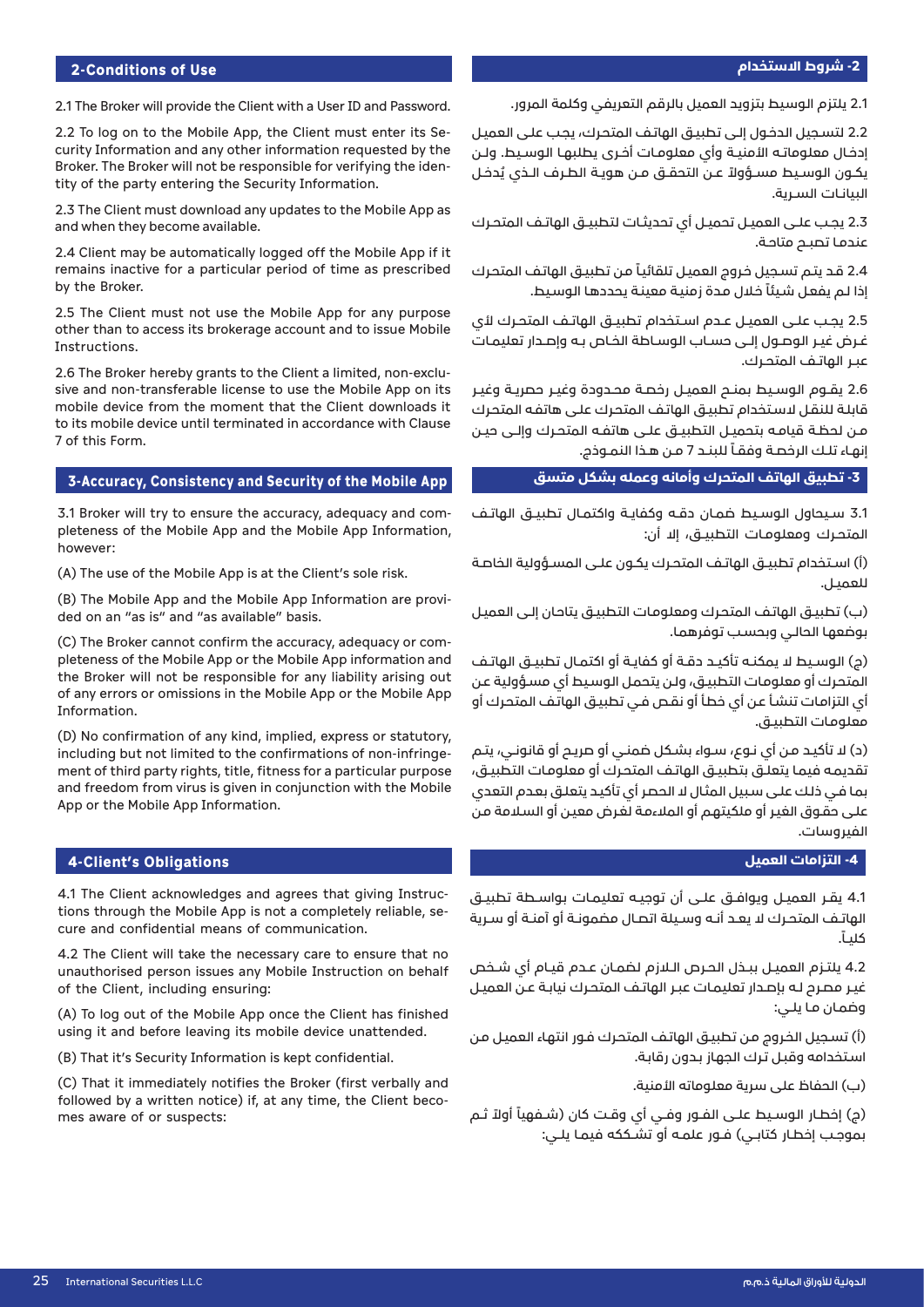## **-4 التزامات العميل )تابع(**

#### **4-Client's Obligations (continued)**

(1) That any part of its Security Information has been lost, sto-<br>len or disclosed to a third party

(2) Any unauthorised use of its Security Information.

4.3 Unless and until the Client notifies the Broker of the loss, theft, or disclosure of its Security Information, the Client will be responsible for any Trade effected by the Broker as a result of the unauthorised use of the Client's Security information and will not hold responsible the Broker from any liability ari-<br>sing out of such unauthorised use.

4.4 Upon receipt of a written notice from the Client pursuant to Clause, the Broker will, as soon as practicable, cancel the User ID and Password and issue a new User ID and Password to the Client.

4.5 If the Client chooses to issue a Mobile Instruction, it does so entirely at its own risk. Accordingly, the Client will indemnify and not hold responsible the Broker from any liability arising out of:

(A) Any unauthorised Mobile Instruction before the Client has notified the Broker of the unauthorised Mobile Instruction or any misuse, loss, disclosure or theft of its Security Information.

(B) The Client's failure to observe its security obligations under this Clause 4

(C) Any loss of any information or Mobile Instruction in trans-<br>mission:

(D) The delivery or mistaken delivery of any Mobile Instruction.

(E) Any unauthorised access by any third party to Mobile Inst-<br>ructions and any Security Information.

structions prior to termination of its access to the Mobile App. (F) Transactions that occur pursuant to the Client's Mobile In-

(G) The Client's access or use of the Mobile App in a manner, or for a purpose, not authorised by the Broker.

(H) Any damage caused to the Client's mobile device resulting from its use of the Mobile App.

#### **Instructions of Mobile Instructions**

The Broker may in its sole discretion contact the Client at any ported to be provided by the Client. The Client acknowledges time to verify the authenticity of any Mobile Instruction purand agrees that if the Broker attempts to contact the Client but is unable to confirm and/or verify the authenticity of the Mobile Instruction, the Broker may in its sole discretion, elect not to execute it.

)أ( فقــدان أي جــزء مــن البيانــات الســرية أو ســرقتها أو الكشــف عنهــا للغيــر.

)ب( أي استخدام غير مصرح به لمعلوماته األمنية.

4.3 مــا لــم وإلــى أن يخطــر العميــل الوســيط بفقــدان البيانــات الســرية الخاصــة بــه أو ســرقتها أو الكشــف عنهــا، يتحمــل العمـــل مســؤولية أي عمليــة تــداول ينفذهــا الوســيط جــراء االســتخدام غيــر المصــرح بــه للمعلومـات الأمنيــة الخاصــة بالعميــل ويخلــي مســؤولية الـوسـيط عـن أي مســؤوليات ناتجــه عــن مثــل هــذا االســتخدام غيــر المصــرح بــه. وفــور اســتلام إخطـار كتابــي مــن العميــل وفقــاً للبنــد.

4.4 أعــاه، يلتــزم الوســيط، فــي أقــرب وقــت ممكــن، بإلغــاء الرقــم التعريفــي للمسـتخدم وكلمـة المـرور وإصـدار غيرهمـا إلــى العميـل.

4.5 يتحمــل العميــل كامــل المســؤولية، إذا مــا قــرر إصــدار تعليمــات عبــر الهاتـف المتحـرك، ولذلـك هـو يلتـزم بتعويـض الوسـيط وحمايتـه مـن أي التزامـات تنشـأ عمـا يلـي:

)أ( إصــدار غيــر مصــرح بــه لتعليمــات عبــر الهاتــف المتحــرك قبــل قيــام العميل بإخطار الوسـيط بذلك اإلصدار غير المصرح به أو إسـاءة اسـتخدام البيانـات السـرية أو فقدانهـا أو البـفصـاح عنهـا أو ســرقتها؛

(ب) تخلُّف العميل عن الوفاء بالتزاماته الأمنية بموجب البند 4

)ج( فقـدان أي معلومـات أو تعليمـات عبـر الهاتـف المتحـرك أثنـاء عمليـة اإلرسال؛

)د( اإلرسال أو اإلرسال الخاطئ ألي تعليمات عبر الهاتف المتحرك.

)ه( أي اطـاع غيـر مصـرح بـه مـن جانـب الغيـر علـى التعليمـات عبـر الهاتـف المتحـرك وأي مـن البيانات السـرية؛

)أ( المعامــات التــي تتــم بنــاء علــى تعليمــات عبــر الهاتــف المتحــرك يوجههـا العميـل قبــل إنهـاء وصولــه إلــى تطبيــق الهاتـف المتحــرك.

)ب( وصـول العميـل أو اسـتخدامه لتطبيـق الهاتـف المتحـرك بـأي طريقـة وألي غـرض غيـر المصـرح بـه مـن قبـل الوسـيط.

)ج( أي ضـرر يلحـق بالهاتـف المتحـرك الخـاص بالعميـل نتيجـة السـتخدام تطبيـق الهاتـف المتحـرك.

#### **-5 التحقق من التعليمات عبر الهاتف المتحرك**

يجـوز للوسـيط، حسـب تقديـره المطلـق، االتصـال بالعميـل فـي أي وقـت للتحقــق مــن أي تعليمــات عبــر الهاتــف المتحــرك يعتقــد بأنهــا موجهــة مـن قبـل العميـل. ويقـر العميـل ويوافـق علـى أنـه يجـوز للوسـيط، حسـب تقديـره الخـاص، عـدم التصـرف بنـاء علـى تعليمـات عبـر الهاتـف المتحـرك بعــد أن يكــون قــد حــاول االتصــال بالعميــل وتعــذر عليــه التأكــد و/ أو التحقـق مـن صحـة التعليمـات.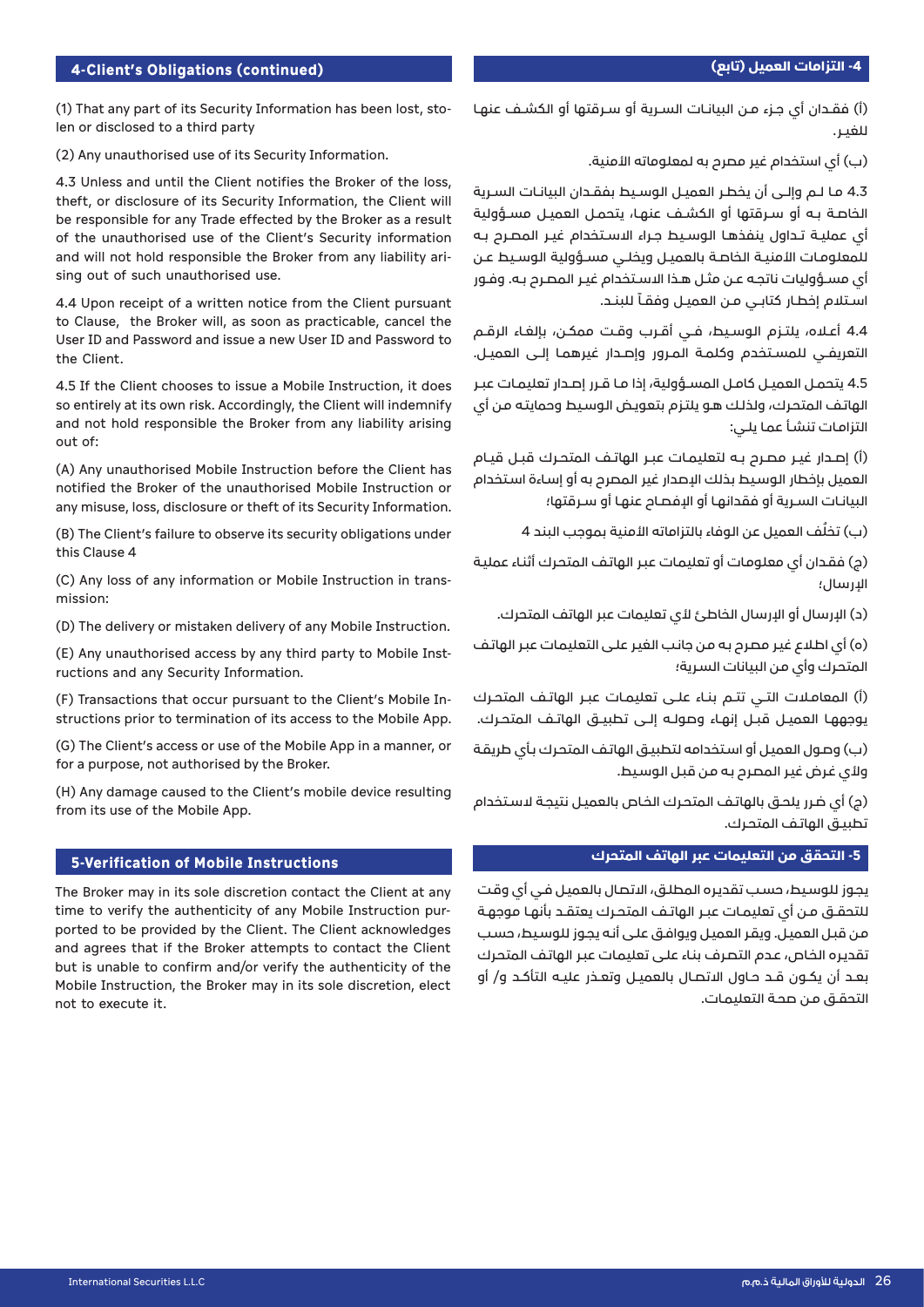# **-6الرسوم**

6.1 The Broker will not charge the Client any fees (other than any fees relating to the execution of a Trade) in relation to use of the Mobile App, but reserves the right to do so at any time. In the event that the Broker exercises its right to charge any fees. it will first notify SCA and then notify the Client in writing at least twenty (20) working days prior to the application of such fees. If no objections are raised by the Client within ten (10) days from the date of such notice, the Broker will assume that such fees are accepted by the Client.

lular service provider in relation to its use of the Mobile App. 6.2 The Client is responsible for all charges levied by its cel-Additional charges may be levied by the Client's cellular service provider if the Client uses the Mobile App abroad.

#### **7-Suspension and Termination of the MobileApp**

7.1 The Broker may suspend or terminate the Client's access to deavour to notify the Client before suspending or terminating the Mobile App at any time. While the Broker will reasonably entifying the Client in advance, including in circumstances where: its access, the Broker will have the right to do so without no-

(A) The Client breaches any provision of this Form.

(B) The Broker suspects or becomes aware of any breach of se-<br>curity.

(C) The Broker no longer supports the Mobile App on the Cli-<br>ent's mobile device.

7.2 Upon termination, the license granted to the Client by the Broker to use the Mobile App will end and the Client must dele-<br>te the Mobile App from its mobile device.

#### **8-Governing Law and Jurisdiction**

8.1 This Form shall be governed and construed in accordance with the laws of the UAE.

8.2 The Parties submit to the exclusive jurisdiction of the Courts of the UAE as applicable in the circumstances of any given claim, dispute or differences, which may arise hereunder.

#### **الممثل القانوني للشركة Representative s'Company The**

| Date                                | التوقيع-.               |
|-------------------------------------|-------------------------|
|                                     |                         |
| The Client - Client Representative: | العميل / أو ممثل العميل |
|                                     |                         |

6.1 لــن يفــرض الـوسـيط أي رســوم علــى العميــل (بخـلاف الرســوم المتعلقـة بتنفيـذ أي عمليـة تـداول) بخصـوص اسـتخدام تطبيـق الهاتـف المتحـرك، ولكـن يحتفـظ بالحـق فـي القيـام بذلـك فـي أي وقـت. وإذا قـرر ُ الوســيط ممارســة حقــه وفــرض أي رســوم، يلتــزم الوســيط أوال بإخطــار الهيئـة ومـن ثـم إخطـار العميـل كتابيـاً قبـل عشـرين (20) يـوم عمـل علـى األقـل مـن تطبيـق تلـك الرسـوم. وفـي حـال لـم يبـد العميـل أي اعتـراض فـي غضـون عشـرة (10) أيـام مـن تاريـخ ذلـك الاخطـار، سـيفترض الـوسـيط قبـول العميـل لتلـك الرسـوم.

6.2 يتحمـل العميـل مسـؤولية كافـة الرسـوم التـي يفرضهـا مـزود خدمات الهاتـف المتحـرك الخـاص بالعميـل فيمـا يتعلــق باسـتخدامه لتطبيــق الهاتـف المتحـرك. وقـد يفـرض مـزود خدمـات الهاتـف المتحـرك الخـاص بالعميـل رسـوماً إضافيـة إذا اسـتخدم العميـل تطبيـق الهاتـف المتحـرك خـارج الإمـارات العربيـة المتحـدة.

### **-7 تعليق وإنهاء تطبيق الهاتف المتحرك**

7.1 يجــوز للوســيط تعليــق أو إنهــاء وصــول العميــل إلــى تطبيــق الهاتــف المتحرك في أي وقت. وبالرغم من أن الوسيط سيبذل الجهد المعقول إلبـاغ العميـل قبـل تعليـق أو إنهـاء الوصـول إلـى ذلـك التطبيـق، إال أنـه يحـق للوسـيط للقيـام بذلـك دون ابـلاغ العميـل مسـبقاً، بمـا فــى ذلـك فـي أي مـن الحـاالت التاليـة:

)أ( إذا خالف العميل أي بند من بنود هذا النموذج

)ب( إذا شك الوسيط أو علم بحدوث خرق أمني.

(ج) إذا لـم يعـد الوسـيط يدعـم تطبيــق الهاتـف المتحـرك علــى الهاتـف المتحــرك الخــاص بالعميــل

7.2 عنـد الإنهاء، تنتهـي الرخصة التـي منحهـا الوسيط للعميـل لاسـتخدام تطبيــق الهاتـف المتحـرك، ويجـب علــى العميــل حـذف تطبيــق الهاتـف المتحـرك مـن هاتفـه المتحـرك.

#### **-8 القانون النافذ واالختصاص القضائي**

8.1 يخضع هـذا النمـوذج ويُفسـر وفقـاً لقوانيـن دولـة الإمـارات العربيـة المتحــدة.

8.2 فـي حالـة نشـوء أي مطالبـة أو نـزاع أو اختالفـات عـن هـذا النمـوذج، يكــون لمحاكــم دولــة الإمـارات العربيــة المتحــدة الاختصــاص الحصـري للنظــر فيهــا حســب االقتضــاء.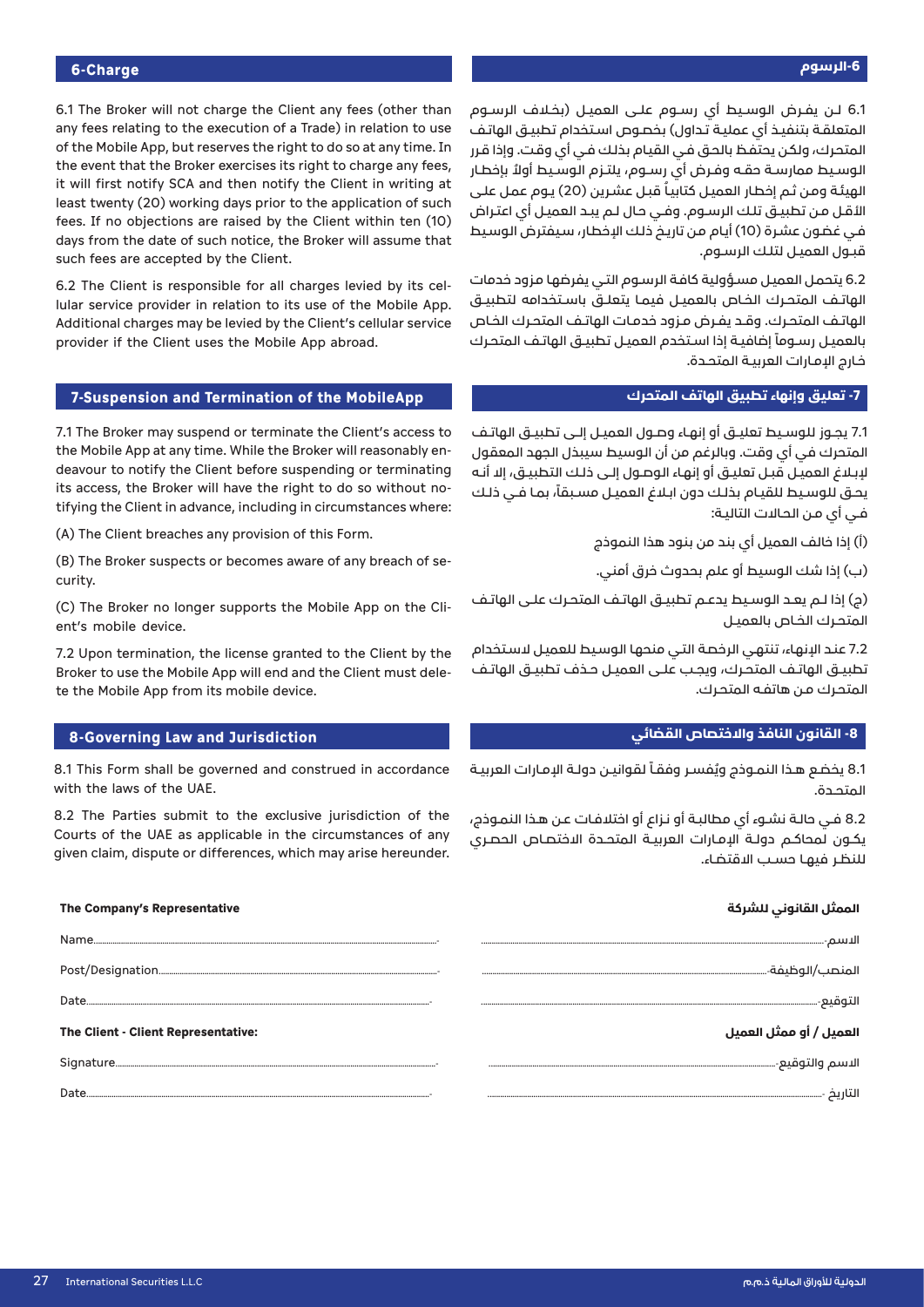# لإستخدام موظفي الشركة فقط<br>For company employees use only

|         | تم التوقيع أمامي و على مسئوليتي | موظف خدمة العملاء | موظف العمليات | دققت بواسطة |
|---------|---------------------------------|-------------------|---------------|-------------|
| الاسم   |                                 |                   |               |             |
| التوقيع |                                 |                   |               |             |
| التاريخ |                                 |                   |               |             |

# ملاحظات

Notes